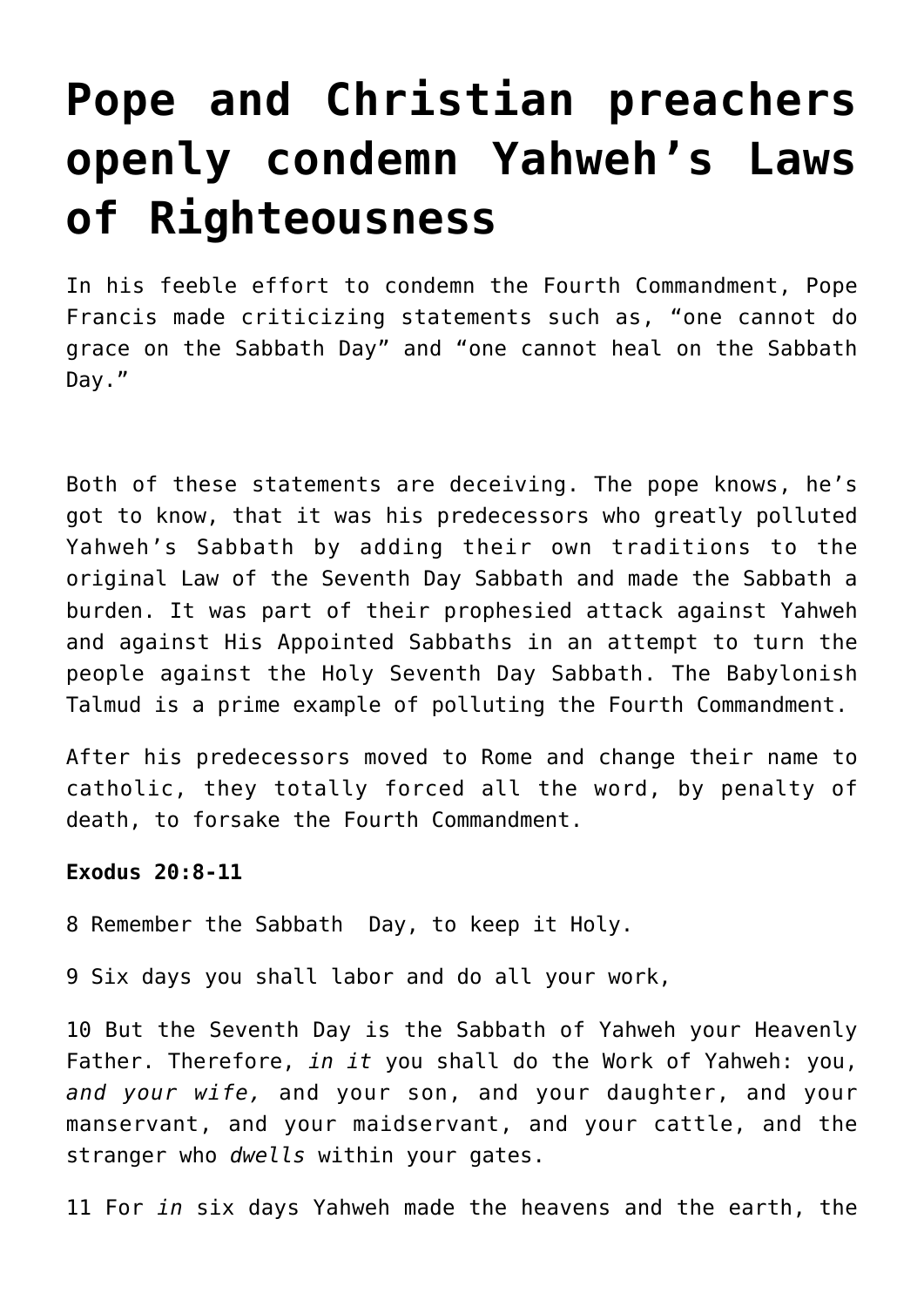sea, and all that are in them; and ceased from *this* work on the Seventh Day. Therefore, Yahweh blessed the Sabbath Day, and did Righteous works on it.

Yahshua taught the True keeping of the Sabbath according to Yahweh's Law. In spite of the evil popes, there still remains the keeping of the Sabbath to the People of Yahweh.

#### **Hebrews 4:8-11**

8 Now Yahshua caused them to Rest in obedience to the Law, spoken of by Yahweh in a day previously.

9 Therefore, there remains the keeping of the Sabbath to the People of Yahweh.

10 For he who has entered into His Rest has also ceased from his own works, as Yahweh *did* from His.

11 Therefore, let us be zealous to enter into that Rest, so that no one may fall after the same example of unbelief.

## **Isayah 66:23-24**

23 And it will come to pass that from one New Moon to another, and from one Sabbath to another, all flesh will come to worship before Me, says Yahweh.

24 And they will go forth and look upon the carcasses of the men who have transgressed against Me; for their worm will not die, nor will their fire be quenched; and they will be an abhorrence to all flesh.

**History**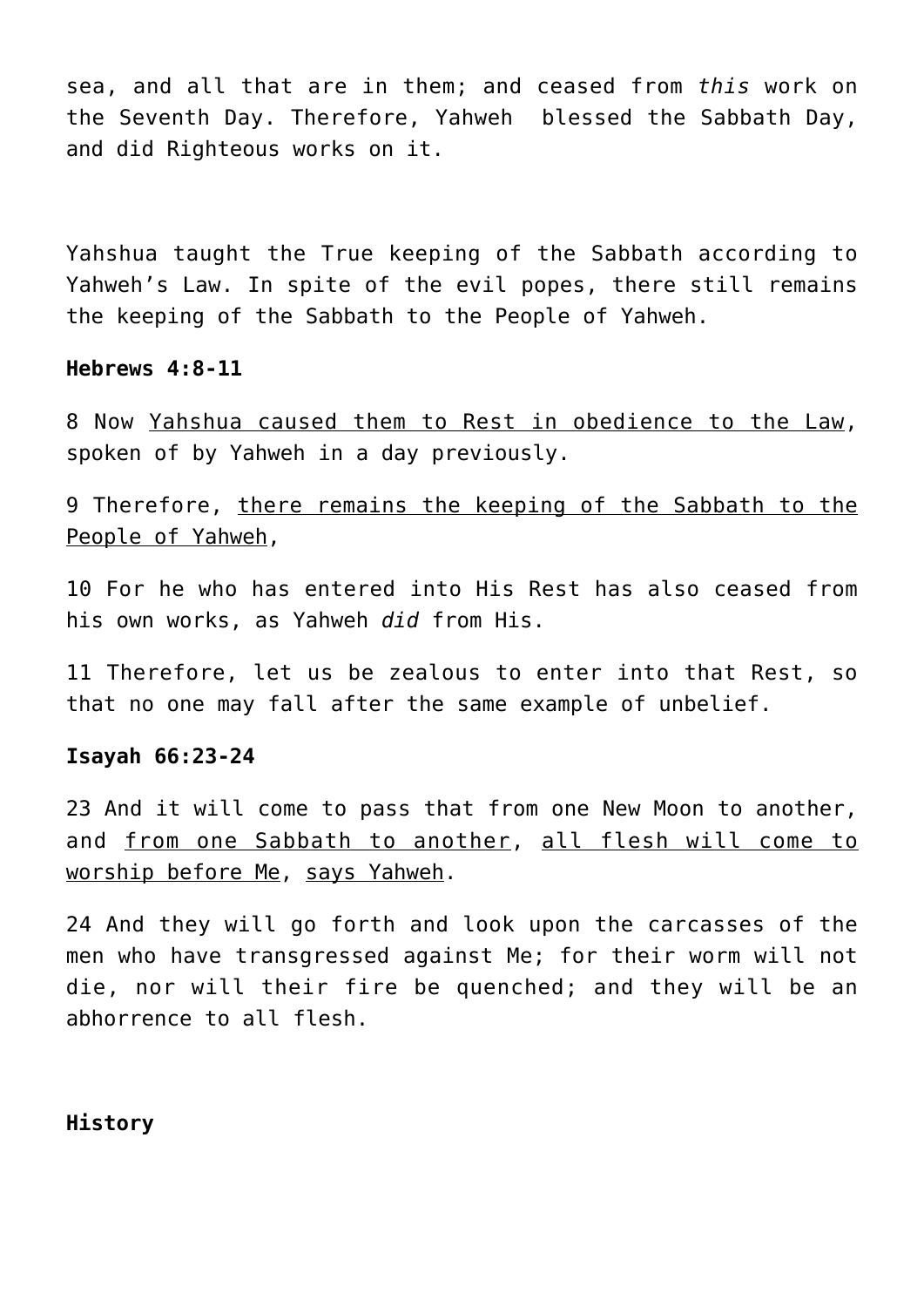Before they changed their name to catholic, these same four religions were called pharisees, sadducees, essenes, and herodians. These four religions never kept the Laws of Yahweh, as Yahshua Messiah shows clearly, but they had gained control of the temple activities by force.

#### **Matthew 11:12, KJV**

And from the days of John the Baptist until now the kingdom of heaven suffereth violence, and the violent take it by force.

These same violent men, that now call themselves catholic and sit on the seven hills of Rome, hated Yahchanan for teaching Yahweh's Laws and exposing their sins. Read for yourself.

## **Yahchanan Mark 6:18**

For Yahchanan had said to Herod; It is not Lawful for you to have your brother's wife.

## **Yahchanan Mark 6:16-18**

16 But when Herod heard *of this,* he said; It is Yahchanan whom I beheaded; he has risen from the dead!

17 Because Herod himself had sent and arrested Yahchanan, and put him in prison for Herodias' sake, his brother Philip's wife, for he had married her.

18 For Yahchanan had said to Herod; It is not Lawful for you to have your brother's wife.

This hatred was also shown to Yahshua Messiah by the predecessors of those who refer to themselves as catholic in this generation.

## **Yahchanan 15:21-23**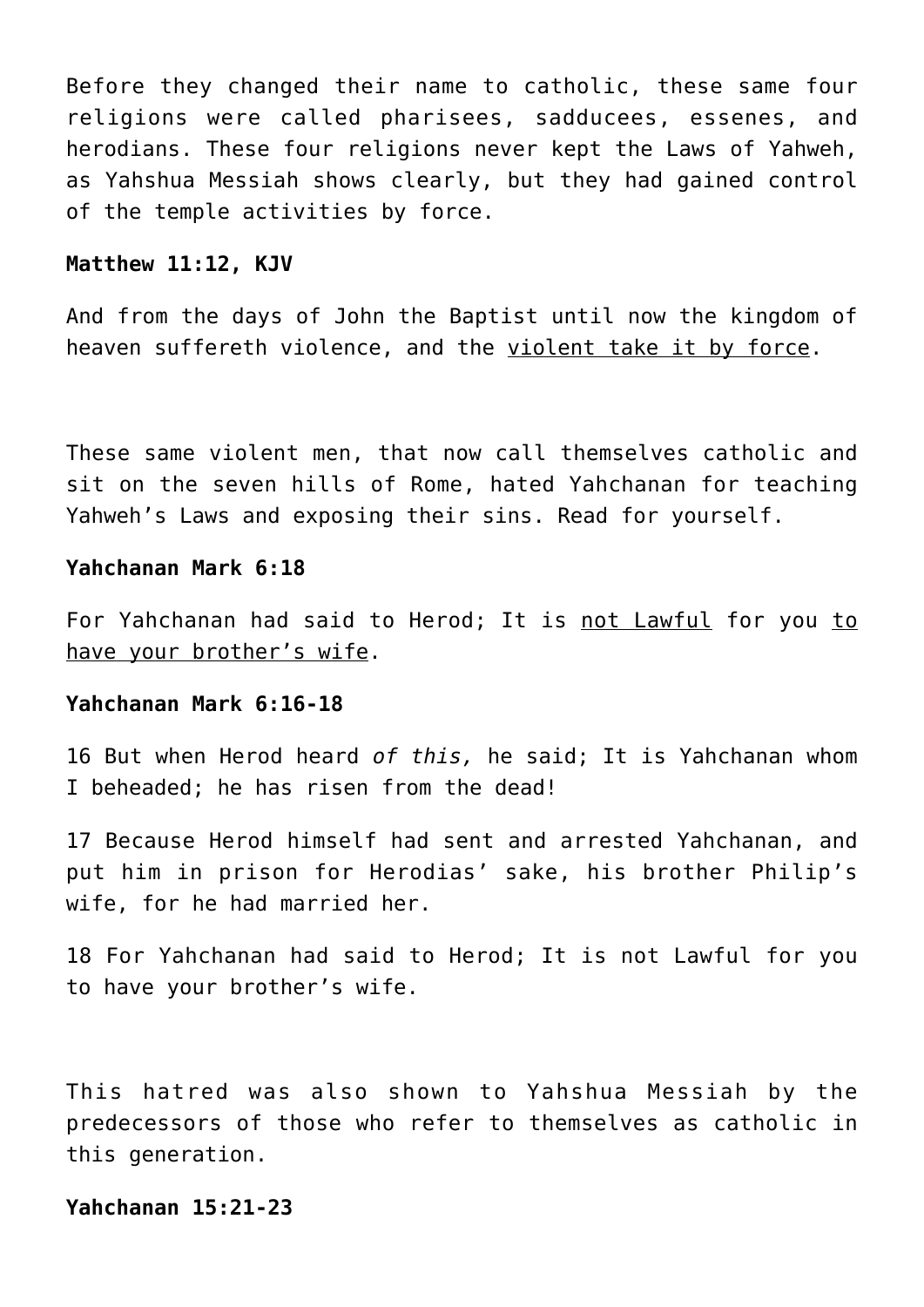21 But all these things they will do to you because of My Name—for they do not know Him Who sent Me.

22 If I had not come and spoken to them, they would not have *had their* sins*revealed; but* now they have no cloak, *covering for,* their sins.

23 He who hates Me, also hates My Father.

Their sins have abounded so much in this generation that they can no longer hide them. Read the article below.

# **U.N. Report: Vatican Policies Allowed Priests to Rape Children**

The United Nations heavily criticized the Vatican on Wednesday for what it said was a systematic adoption of policies allowing priests to rape and sexually abuse tens of thousands of children.

It said the Holy See had "systematically placed preservation of the reputation of the church and the alleged offender over the protection of child victims."

In response, the Vatican said in a statement published on its website that some points made in the report were an "attempt to interfere with Catholic Church teaching."

"Well-known child sexual abusers have been transferred from parish to parish or to other countries in an attempt to coverup such crimes," the report said.

It later added: "Due to a code of silence imposed on all members of the clergy under penalty of excommunication,cases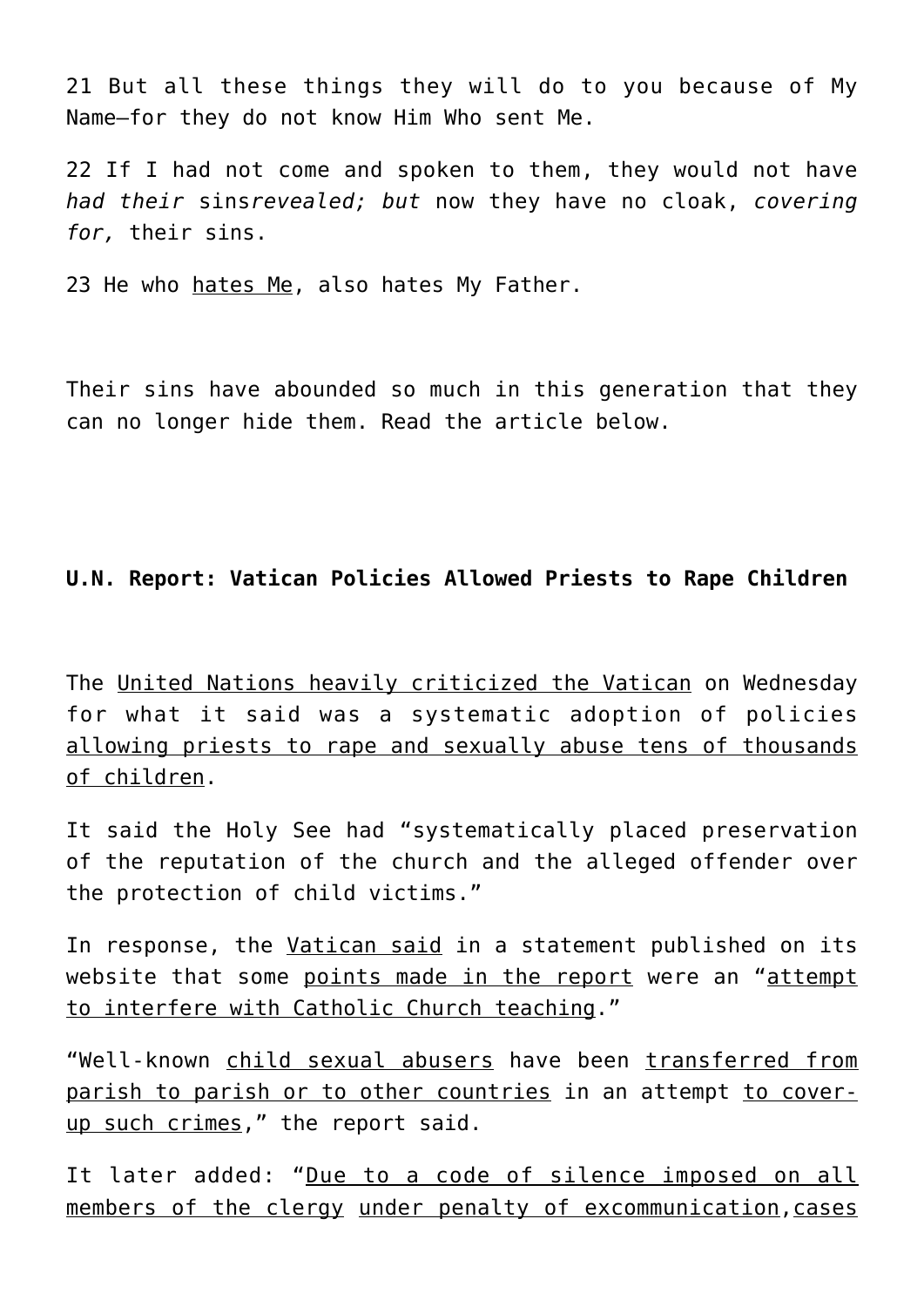of child sexual abuse have hardly ever been reported to the law enforcement authorities in the countries where such crimes occurred."

nbcnews.com

# **At UN, Vatican sex abuse compared with torture**

*By JOHN HEILPRINMay 5, 2014 4:26 PM*

GENEVA (AP)  $-$  A U.N. committee compared the Vatican's handling of the global priest sex abuse scandal with torture Monday, raising the possibility that its failure to investigate clergy and their superiors could have broader legal implications.

But the Vatican's top envoy in Geneva, Archbishop Silvano Tomasi, claimed that the Holy See was getting its house in order after a decade-long effort to deal with a global priest sex abuse scandal.

At the Holy See's first appearance before the committee, experts mainly peppered the Vatican with tough questions to be answered Tuesday. For instance, they asked why the report on its implementation of the treaty was almost a decade late, and why the Vatican believes its responsibility for protecting against torture only applies within tiny Vatican City, a nation of less than 1,000 inhabitants.

"I wonder if you could tell us how you ensure that the criminal prohibition against torture in Vatican City covers all individuals for whom the Holy See has jurisdiction," asked committee member Felice Gaer.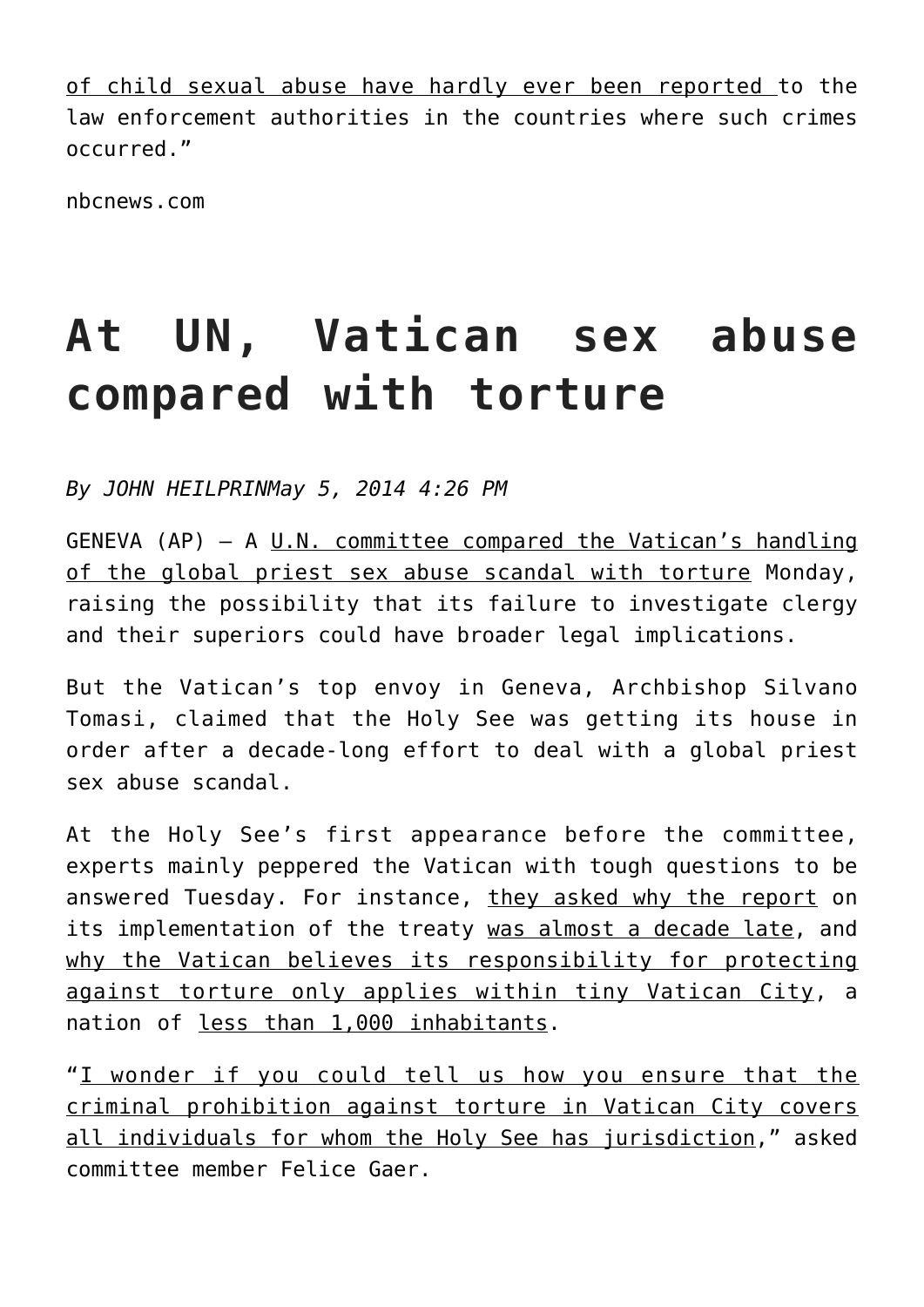Experts said a finding by the committee that the systematic abuse amounted to torture could have drastic legal implications for the church as it continues to battle civil litigation around the world resulting from the decades-long scandal that saw tens of thousands of children raped and molested by priests.

Archbishop Silvano M. Tomasi, Apostolic Nuncio, Permanent Observer of the Holy See (Vatican) to the …

Katherine Gallagher, a human rights attorney for the New Yorkbased nonprofit legal group, the Center for Constitutional Rights, said such a finding could open the floodgates to abuse lawsuits dating back decades because there are no statutes of limitations on torture cases. Gallagher, whose group represents Vatican sex scandal victims, said rape can legally constitute a form of torture because of the elements of intimidation, coercion, and exploitation of power.

"The torture committee's questions really were about sexual violence and rape, and they made it clear that these acts fall within the definition of torture and the Vatican's obligations under the torture convention," she said after the hearing.

"A recognition by the torture committee that this is one of the most significant crimes could really open up a new level of prosecutions and accountability," she added.

The U.N. committee, which is composed of independent experts, will issue its final observations and recommendations May 23.

In January, a U.N. committee that monitors a key treaty on children's rights accused the Holy See of systematically placing its own interests over those of victims. That committee rejected the Vatican's argument that it had limited geographical responsibility.

Yahoo.com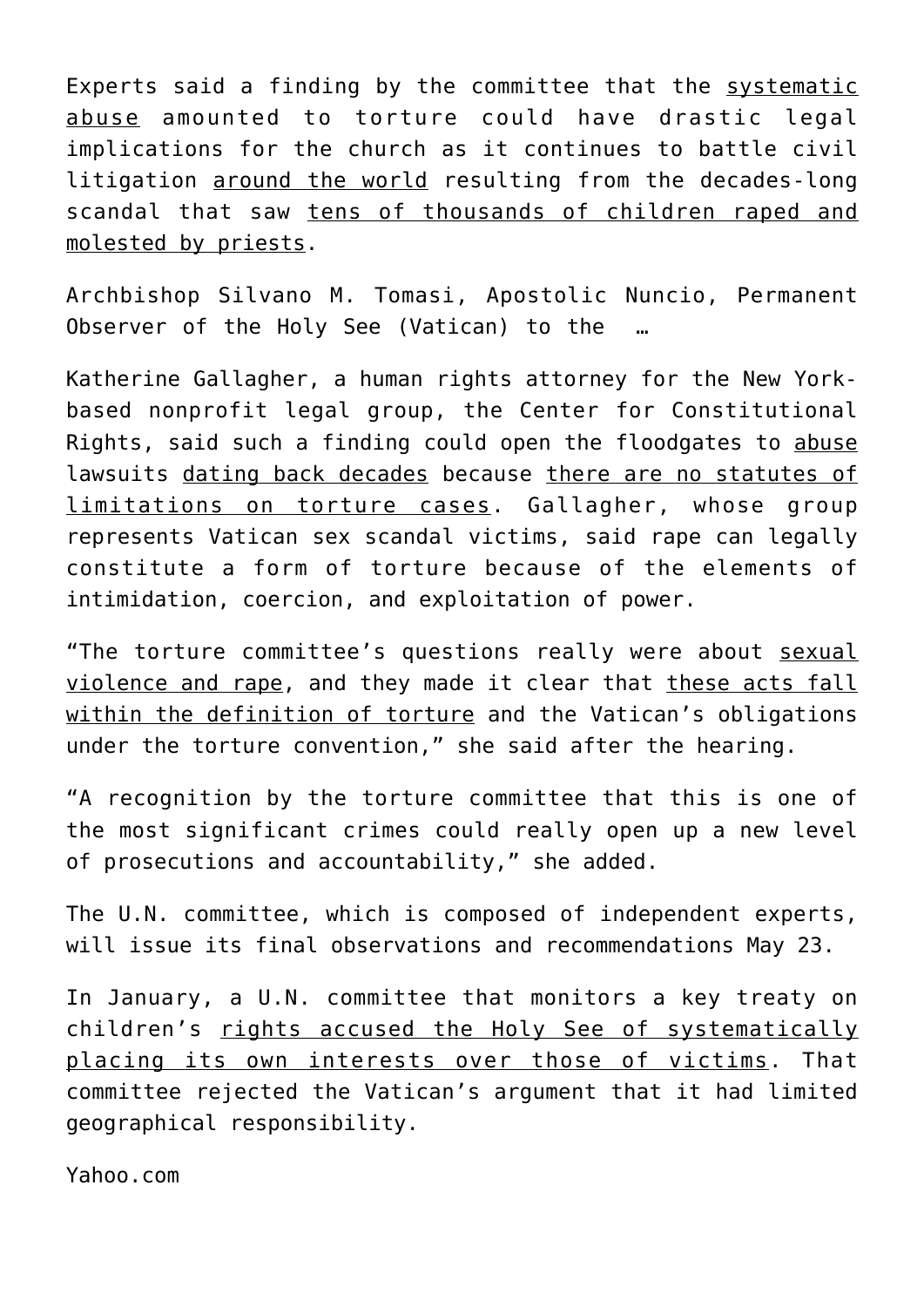# **UN committee on torture slams Vatican over child sex abuse**

The Vatican attempted to minimize its culpability over the Catholic Church's child sexual abuse scandal as a UN committee on torture grilled the institution over it alleged "climate of impunity" which has prevailed for decades.

In a two-hour hearing in Geneva, the Committee Against Torture was unrelenting in its questioning of the Vatican delegation, asking about past policy decisions, the juridical distinction between the Holy See and Vatican City, and information on specific cases, Reuters reports.

The Vatican, which is set to issue a formal answer on Tuesday, said the church has been cleaning house for the past decade and was determined to protect children further with a series of measures, which they say has led to a decline in cases of sexual abuse by priests.

Archbishop Silvano Tomasi, the Vatican's UN ambassador in Geneva, maintained that the treaty only applied to the Vatican City, which covers an area of less than half a square kilometer and numbers fewer than 1,000. Tomasi said that although the Holy See can be viewed as a moral force, the *"agent of justice"* for crimes perpetuated against Catholics were the authorities in the states where those offenses occurred.

*"It should be stressed, particularly in light of much confusion, that the Holy See has no jurisdiction,"*he said in opening remarks.

*"The Holy See intends to focus exclusively on the Vatican City state,"*he told the committee. *"State authorities are obligated*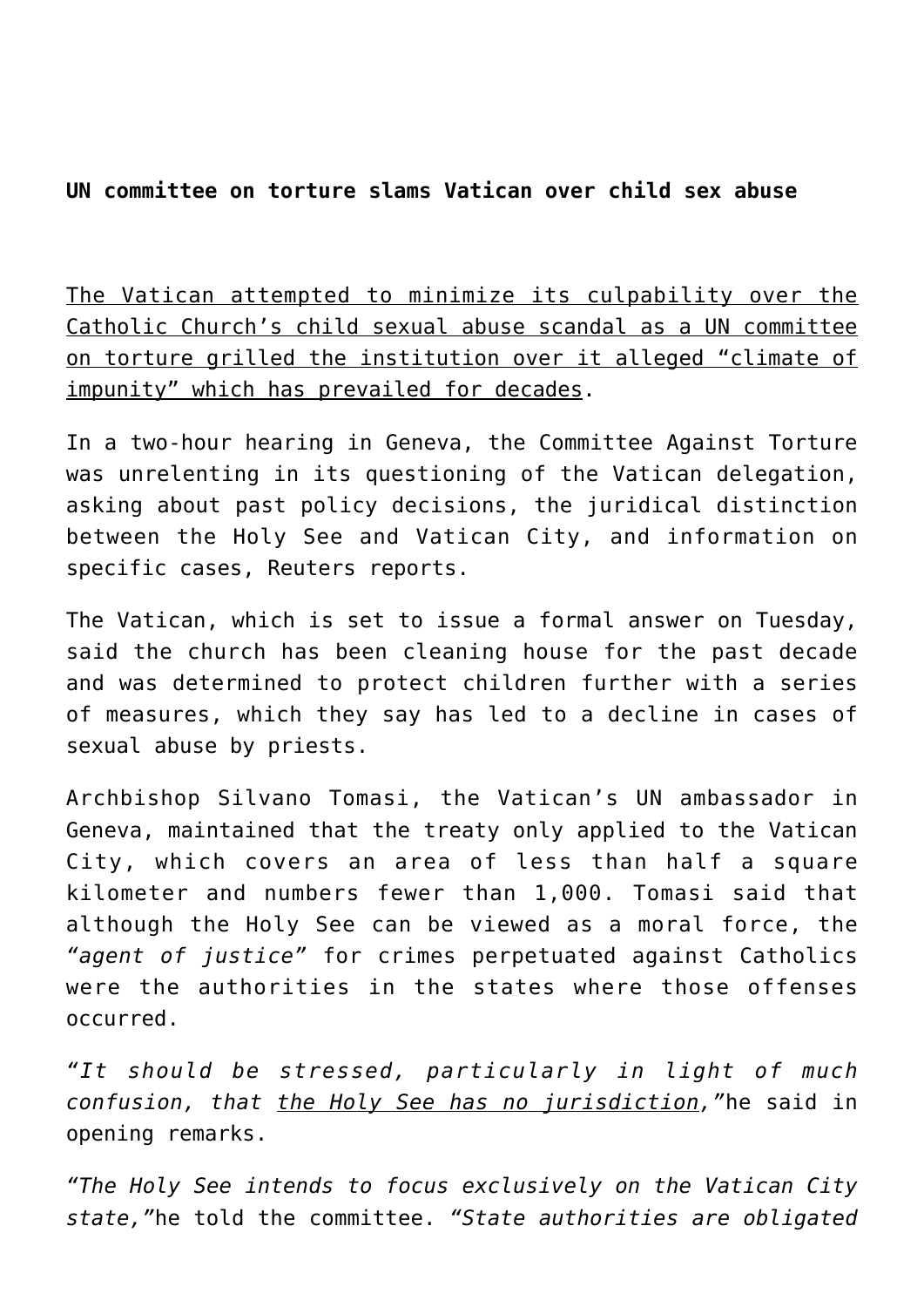*to protect and when necessary to prosecute persons under their jurisdiction."*

But committee member, Felice Gaer, asked if the Vatican was in fact being proactive in cleaning house internally, why had the institution's first report to the committee been filed 9 years late. Gaer, an American human rights expert, further took issue with the church's "alleged distinction" between the Vatican City and the Holy See, which can roughly be viewed as the central government of the Catholic Church.

A scathing UN report published at the time accused the Holy See of a systematic blackout concerning the molestation of children, claiming that tens of thousands of children have been raped by priests.

*"The Committee is gravely concerned that the Holy See has not acknowledged the extent of the crimes committed, has not taken the necessary measures to address cases of child sexual abuse and to protect children, and has adopted policies and practices which have led to the continuation of the abuse and the impunity of the perpetrators,"*said the report.

In its response to the report, the Vatican said it regrets seeing what it called *"an attempt to interfere with Catholic Church teaching on the dignity of human person and in the exercise of religious freedom."*

rt.com

That's their version of exercising religious freedom. The Savior prophesied this of the evil God worshippers in:

# **Mattithyah 24:11-12**

11 And many false prophets will rise, and will deceive the many.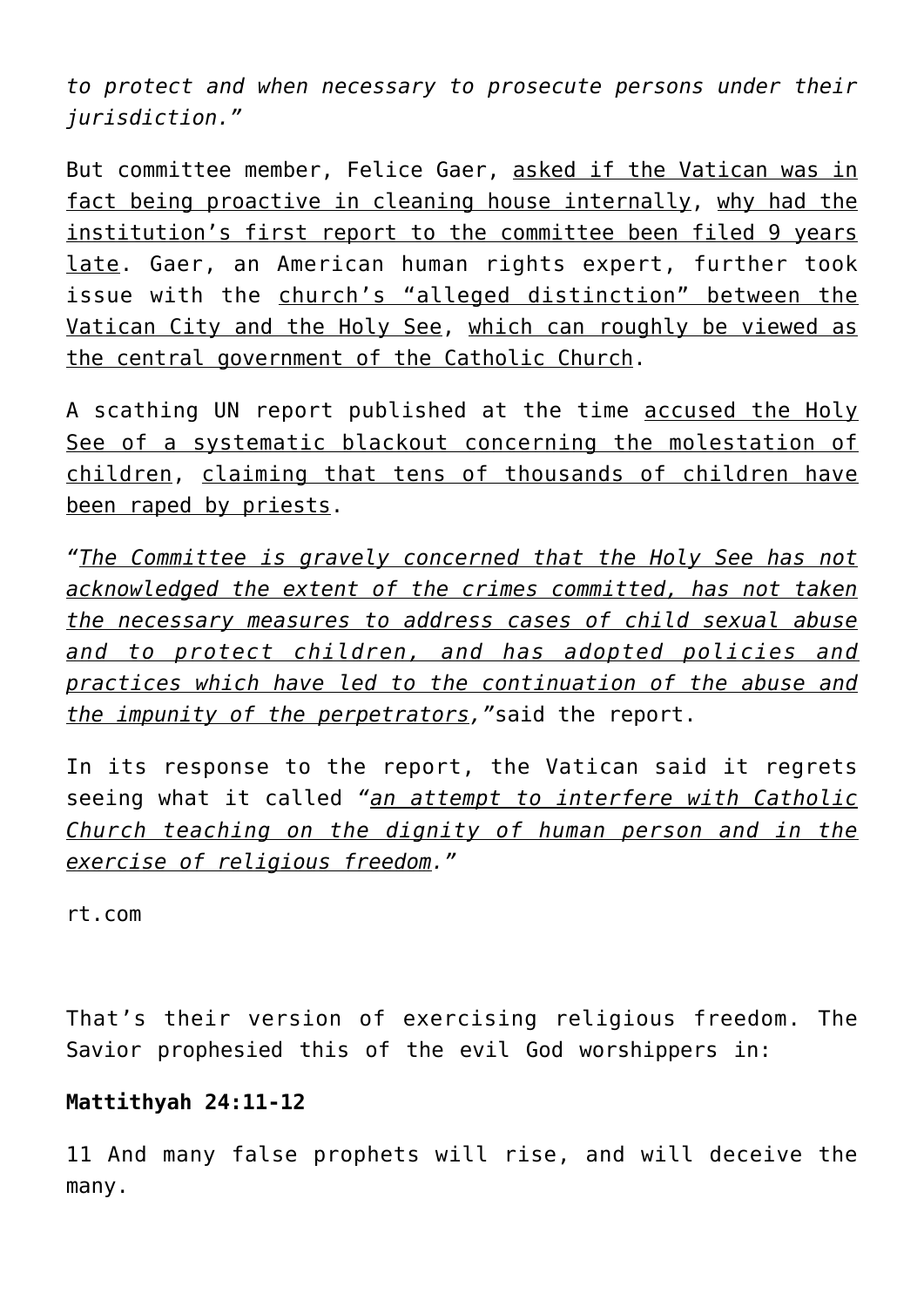12 And because iniquitywill abound, the love of the many will grow cold.

The roman catholic church has spread and is still spreading the evil of sodomy all over the world. It's being taught in all schools by the paid teachers. It's taught in the homes by the TV teachers–hollywood movie stars. What a joke Satan has played on the whole world.

#### **Revelation 12:9**

And the great dragon was cast out, that old serpent, called the devil, and Satan, who deceives the whole world. She was cast out into the earth, and her angels were cast out with her.

At one time they hid behind closed doors their evil practices spoken of by Yahweh's Prophet Isayah in:

#### **Isayah 65:5**

Who say; Stand by yourself! Do not come near me, for I am holier than you! These *are* astench in My nostrils, a fire that burns all the day.

Notice, they proclaim themselves holy while they practice the evil of God worship.

## **Genesis 3:5**

For He knows that in the day you eat of it, your eyes will be opened, and you will be as Gods (elohim), knowing Righteousness and evil.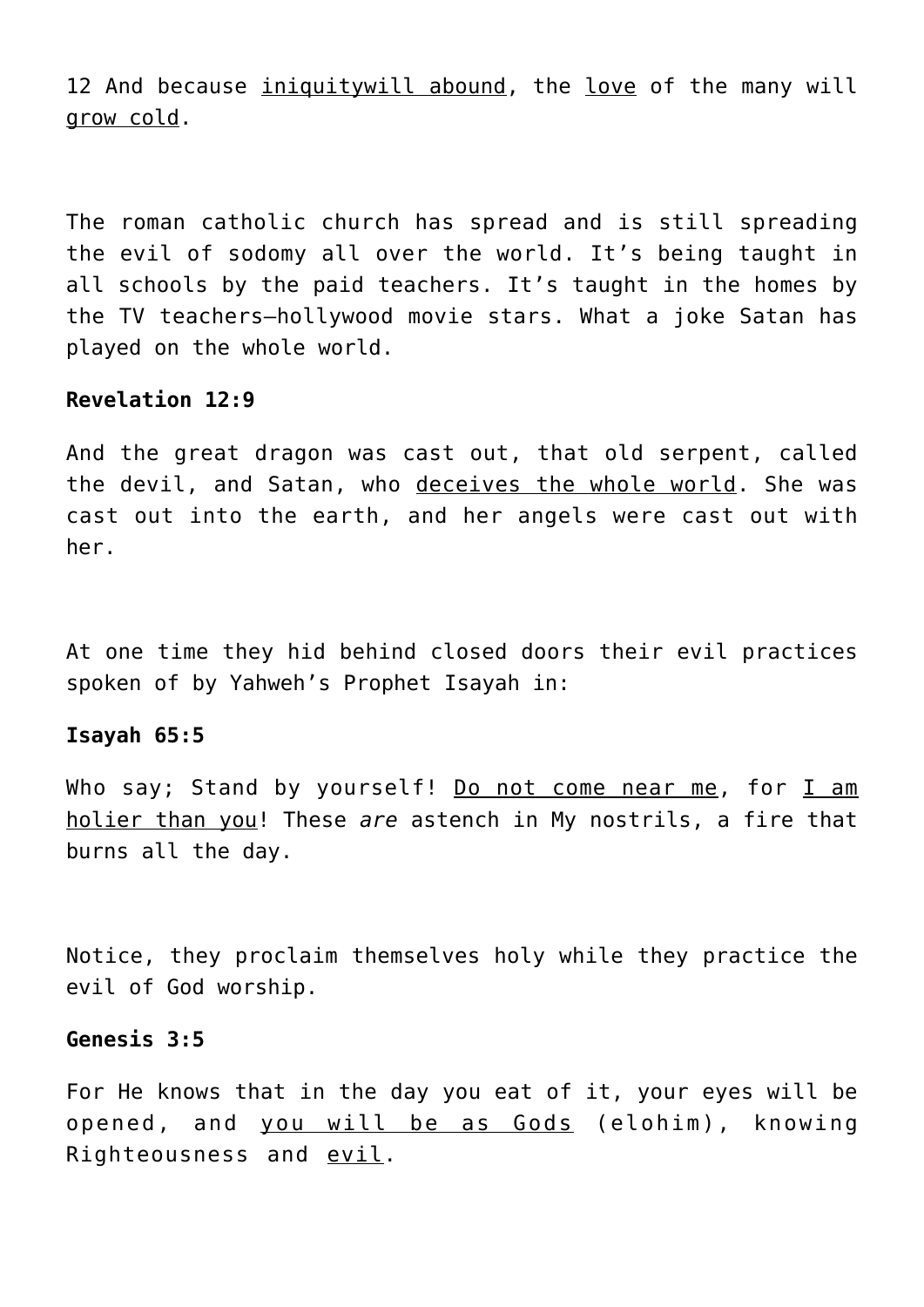Back to:

## **Isayah 65:2-5**

2 I have spread out My Hands all the day to a rebellious people, who walk in a way *which is* not right, after their own thoughts; *devices;*

3 A people who continually act defiantly against Me to My face; who offer sacrifices to the dead, and offer their children to deadly sexually transmitted diseases;

4 Who assemble and spend the night keeping memorials for the dead, who eat swine's flesh, and the broth of abominable things is*in* their vessels,

5 Who say; Stand by yourself! Do not come near me, for I am holier than you! These *are* astench in My nostrils, a fire that burns all the day.

Their evil is now being exposed by all the news media, as more and more charges are being filed. So the stand they have now taken is to openly condemn the Sabbath, saying we cannot do 'good' on the Sabbath of Yahweh; that is, keep the Fourth Commandment.

The twelve Disciples of Yahshua Messiah were taught to follow the example of Yahshua, and that is exactly what they did. Like Yahchanan and Yahshua, they exposed sin and called for repentance and conversion even though they knew they would be hated and murdered just as Yahshua and Yahchanan were murdered. Notice Yahshua's Words to His Disciples.

## **Yahchanan 15:18**

If the world hates you, you know that it hated Me before *it*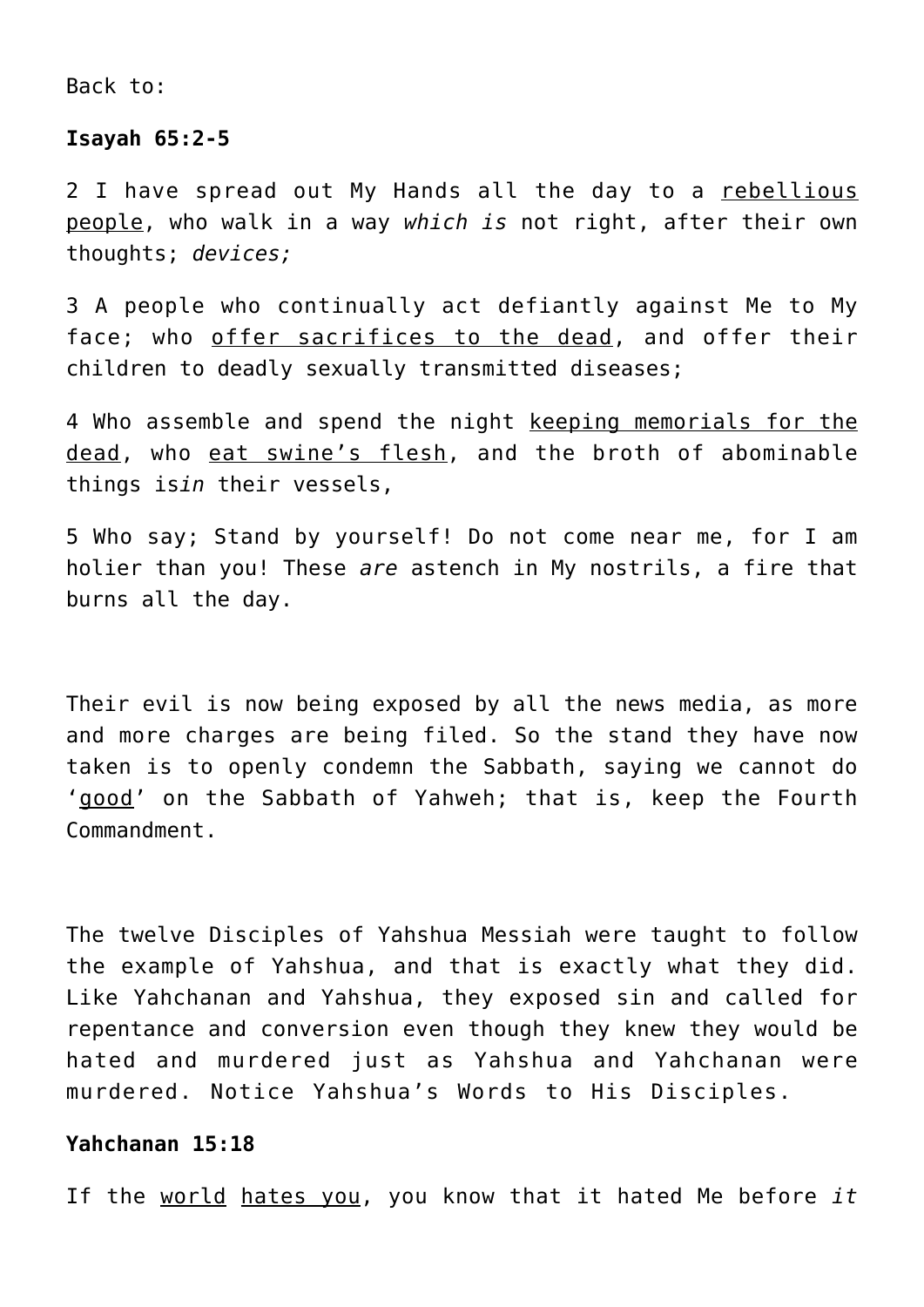*hated* you.

Did you get that? Were you of the opinion that the whole world, all the religions, loved Yahshua, Yahweh and the Disciples? Try using the True Name of the Creator, Yahweh, or the True Name of the Savior, Yahshua, or ask about the Fourth Commandment and **I Yahchanan 3:4, 7-8**, 10. See the hatred and rejection you receive. The world hates Yahweh, Yahshua, and the teachings of the twelve Disciples, even at this time.

## **Yahchanan 15:19-23**

19 If you were of the world, the world would have loved its own. But because you are not *part* of the world, for I have chosen you out of the world, for this reason the world hates you.

20 Remember the word that I said to you: A servant is not greater than his ruler. If they have persecuted Me, they will also persecute you. If they have kept My Word, they will keep yours also.

21 But all these things they will do to you because of My Name—for they do not know Him Who sent Me.

22 If I had not come and spoken to them, they would not have *had their* sins*revealed; but* now they have no cloak, *covering for,* their sins.

23 He who hates Me, also hates My Father.

# **Who Killed the Twelve Disciples and all Their Followers?**

*Foxes' Book of Martyrs* shows that eleven of the twelve Disciples were murdered by the same violent men who moved to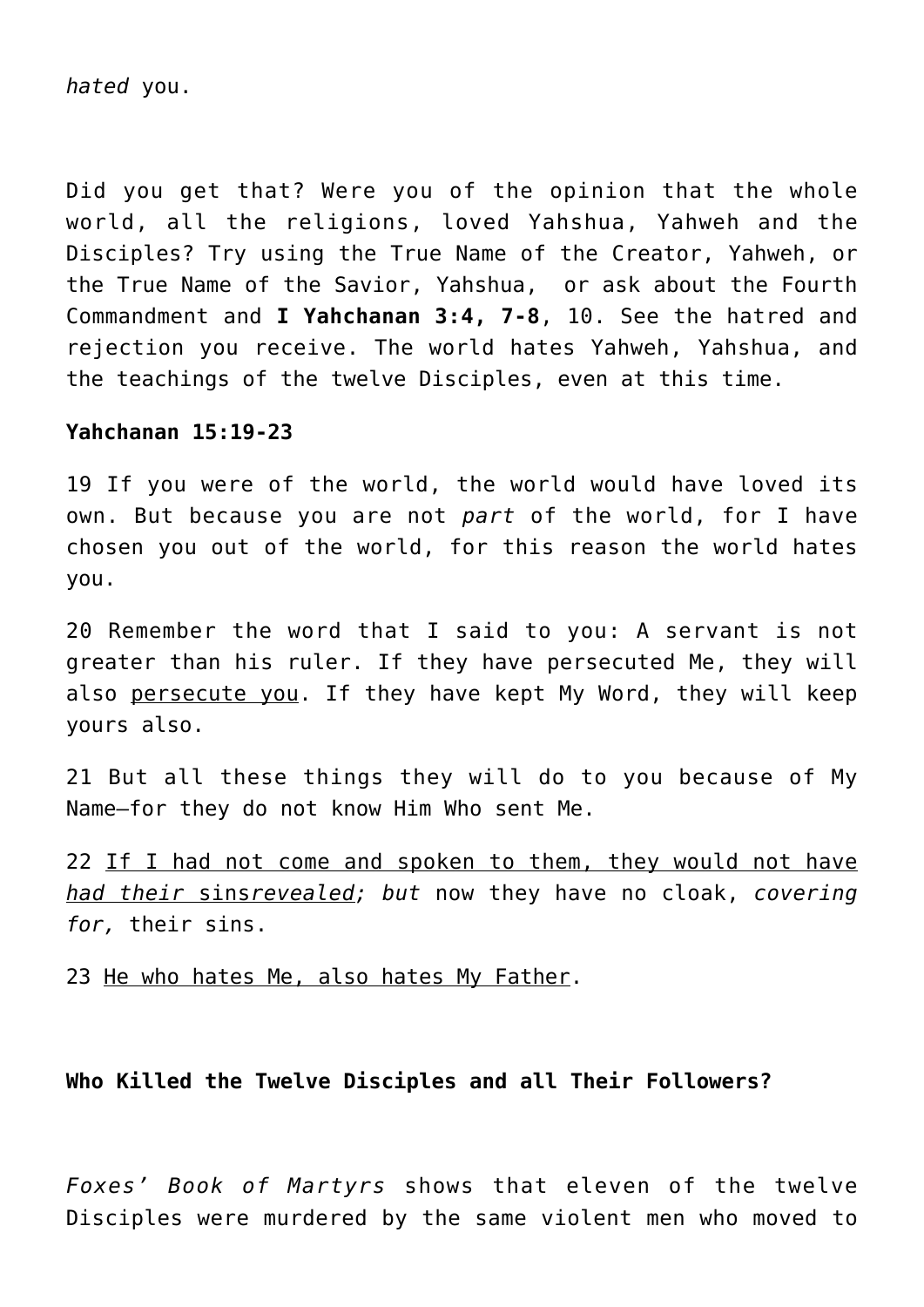Rome and had their Roman army destroy the temple, steal all the wealth of the temple, and move it to Rome.

## **What is the Arch of Titus?**

The Victory Arch of Titus commemorates Titus' victorious conquest of Judaea, leading the sacking of Jerusalem and ending the Jewish wars. The arch was constructed after Titus's death in 81 c.e. after his becoming a god.

## **Where is the Arch of Titus?**

The Arch of Titus is located on the highest point of the Via Sacra, a road leading to the Roman Forum. This is a single arch, 15.4m high, 13.5m wide, and 4.75m deep. The marble reliefs stand nearly 2.5m in height. On the Arch of Titus is a relief depicting the Romans' triumphal procession, returning with spoils from the Jewish Temple in Jerusalem. Especially prominent is the sacred Menorah, but we can also see the Table of the Shewbread, and the silver trumpets which called Jews to Rosh Hashanah.

This relief on the Arch of Titus shows Titus himself participating in the triumphal procession, riding a chariot and accompanied by allegorical figures: winged Victory, a goddess leading the horses, and the Genius of the People.

about.com

Why did they hate the temple? Why did they destroy it? Why did they move to Rome? Why did they change their name to catholic? We invite you to call, write or email us for further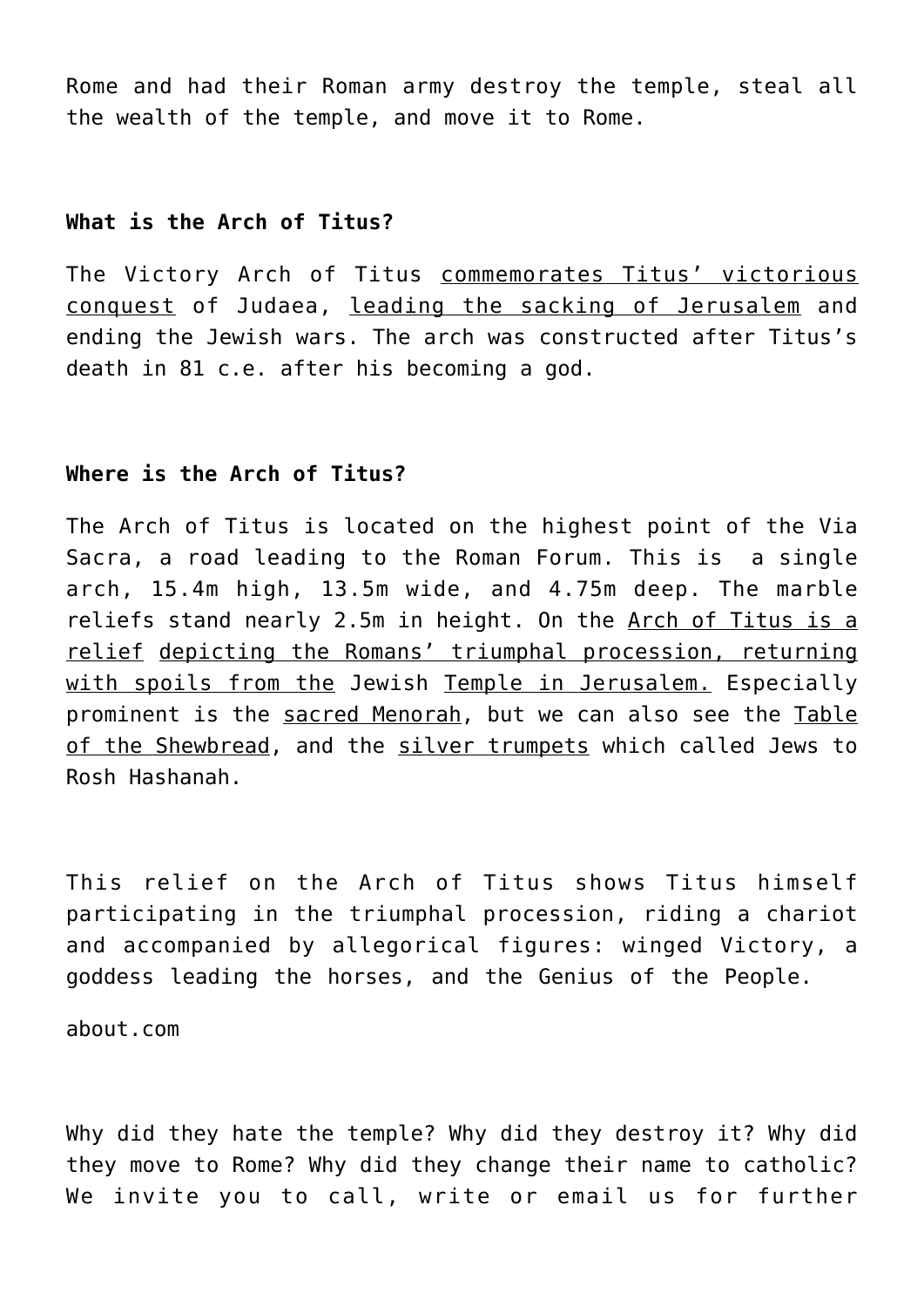As long as the temple stood, they had the daily reading of the Laws of Yahweh from *The Book of Yahweh*. The daily reading of Yahweh's Laws of Righteousness brought forth Righteous men such as Yahshua and His forefathers and mother. That teaching of Yahweh's Laws of Righteousness brought forth the Prophets of Yahweh and Yahchanan, all of whom were persecuted; many were murdered. That daily teaching of the Righteousness of Yahweh also brought forth eleven loyal Disciples who taught Yahweh's Laws, knowing they were risking their lives in doing so.

After killing eleven of the Disciples, this same religious system confiscated *The Book of Yahweh* (**Isayah 34:16**) and all of the Writings of Yahshua's Disciples. For over 1,500 years no person was allowed to own or posses any manuscript written by Yahweh's Prophets or those written by Yahshua's Disciples. These violent ones did not like to retain Yahweh in their knowledge, so Yahweh allowed to come upon them what comes upon any man who does not have Yahweh's Righteousness.

In the Apostle Shaul's (Paul) letters to those in Rome, we see this system set up in Rome just twelve years before they sent their Roman general Titus to destroy the temple and move all the wealth to Rome. These were the children of the fathers who persecuted the Prophets of Yahweh; those who held the keys to this blood. They took control of the offices of the temple but could not stop the Righteousness of Yahweh's Laws from working completely.

**The Keys of this Blood**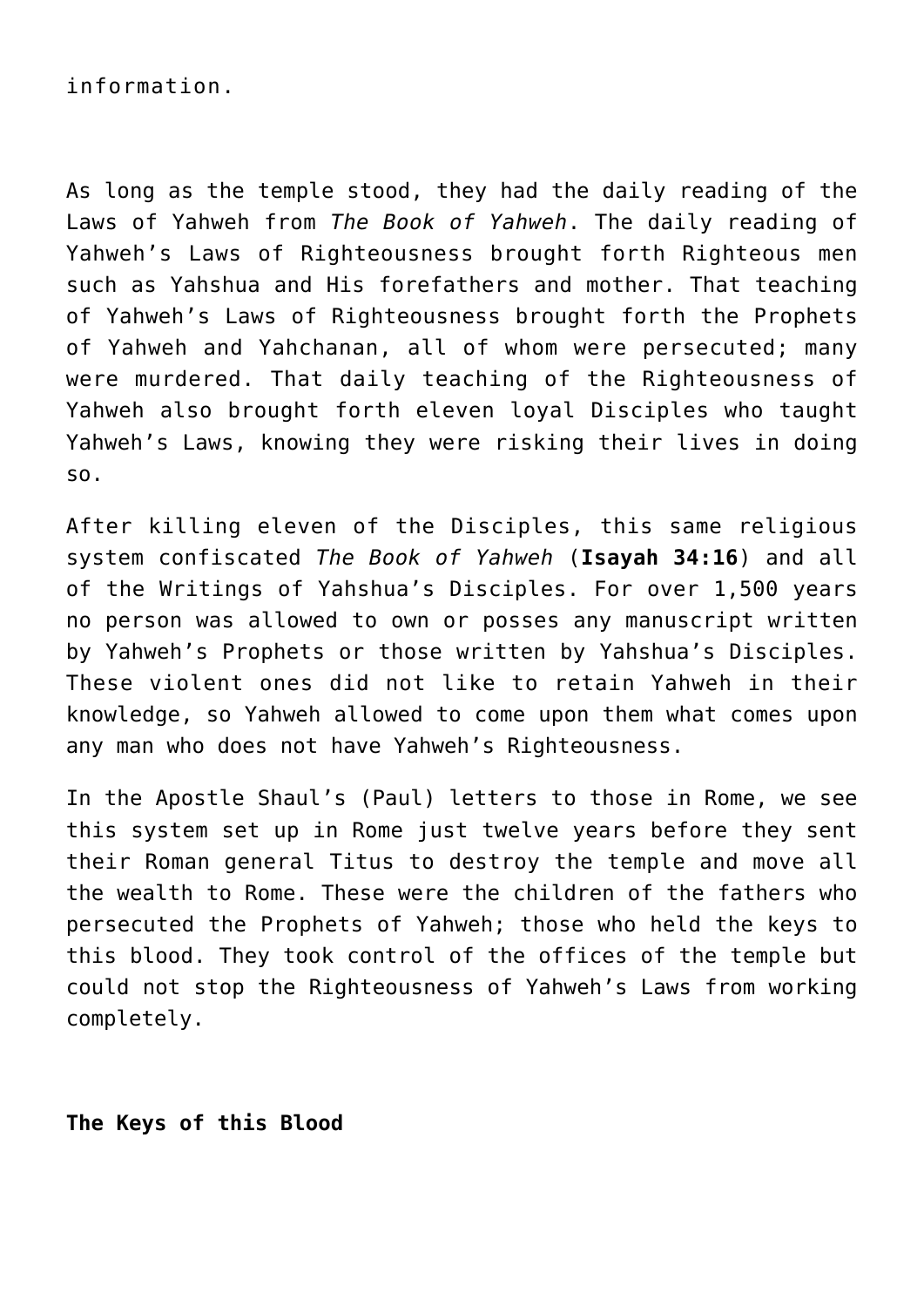Those who held the keys to this blood.

## **Romans 1:21-29**

21 Because that, when they knew Yahweh, they did not glorify *Him* as Father, nor were thankful, but became idolatrous; *godworshipers (worshipers of elohim)*,(Genesis 3:5)in their reasoning, and their senseless minds were darkened (confused; Leviticus 18:22-23).

22 Professing themselves to be wise, they became fools; *simpletons,* (Luke 24:25)

23 And exchanged the glory of the uncorruptible Father for images, made to resemble corruptible man, and birds, fourfooted beasts, and creeping things.

24 Therefore, Yahweh also gave them up to uncleanness through the lusts of their own minds, to dishonor their own bodies between themselves:

25 Who exchanged the Truth of Yahweh for the lie; *lords (baalim), Gods, Goddesses (elohim) and demons,* (Yeremyah 23:14-15, 26-27) and worshiped and served the creation, rather than the Creator, Who is blessed forever. *Praise Yahweh!* HalleluYahweh!

26 For this reason Yahweh gave them up to degrading passions: for even their women exchanged the original use into that which is against the original.

27 And the men did the same thing: leaving the original use of the woman, *they* burned in their lusts for one another; men committing shameful acts with men, and suffering in their own bodies the penalty for their error, which is *their* fitting retribution. (Revelation 17:1-5, 18, 9)

28 And so, since they did not like to retain Yahweh in *their* knowledge, it came to pass that they were given over to a reprobate mind, to do those things which are not proper;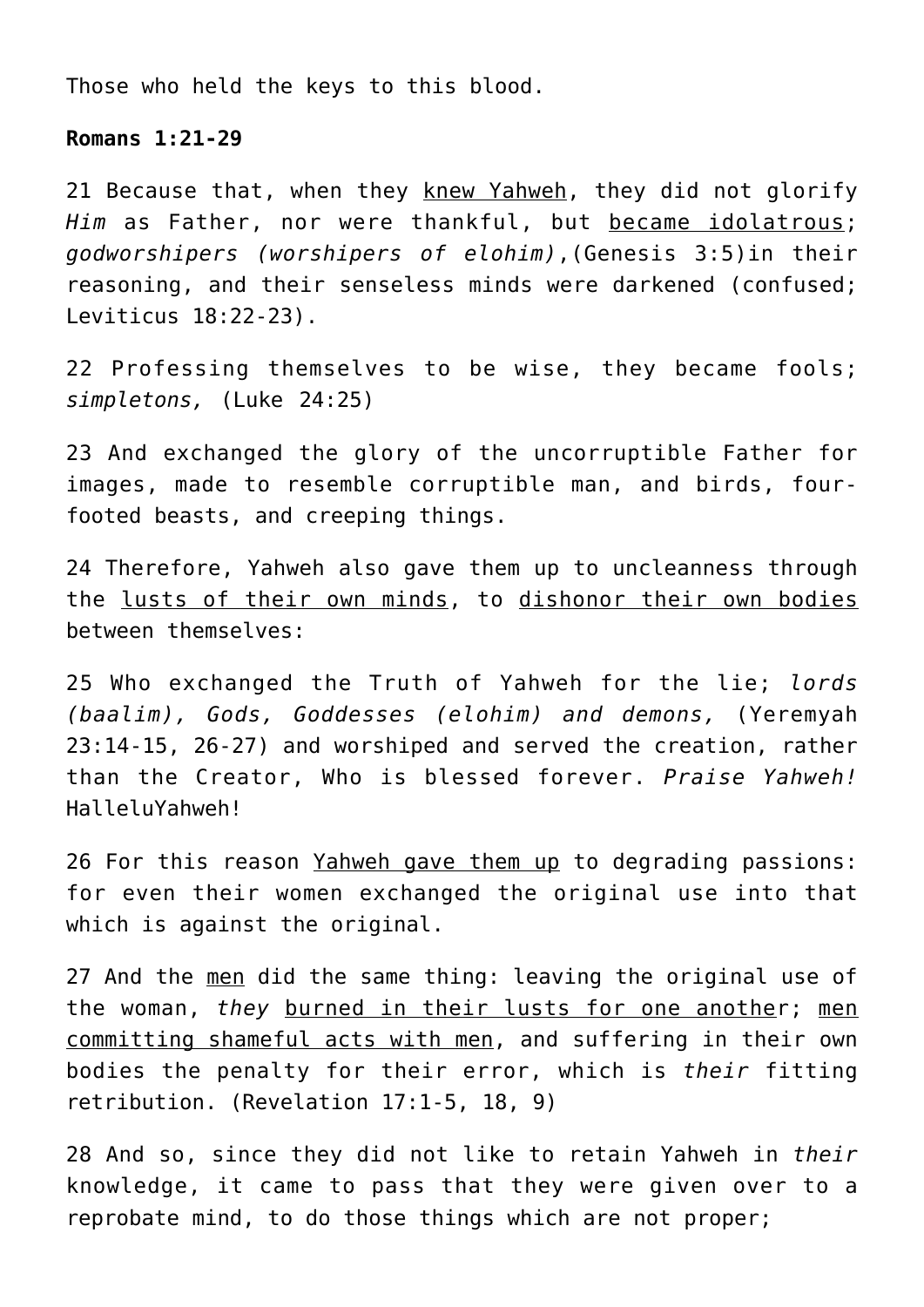# **U.N. accused Vatican of the torture of children**

#### **Romans 1:29-31**

29 Causing to arise all unrighteousness, sexual impurity, wickedness, covetousness, maliciousness; full of envy, murder, strife, deceit, and malice. *They are* great slanderers,

30 Backbiters; *slanderers,* haters of Yahweh, despiteful, arrogant, and boastful. *They are* inventors of evil things, disobedient to parents,

31 And without understanding. *They are* covenant-breakers, without original affection, implacable; *truce breakers,* and unmerciful:

# **U.N. accused Vatican of the torture of children**

#### **Romans 1:32**

Who, knowing the Righteous Judgment of Yahweh, that those who practice such things deserve death, (Revelation 20:15; I Corinthians 6:9) not only continue to do these very things, but also approve of those who practice them.

The Apostle Shaul was arrested and murdered, shortly after this Book was written, in Rome by Roman legal system, of course. In **verse 28**, we see they did not like to retain Yahweh in their knowledge. **Verse 22**, they professed themselves to be wise. **Verse 24**, Yahweh gave them up to uncleanness. **Verse 29**, they were filled with unrighteousness; even though they had Yahweh's Laws of Righteousness given to them and they possessed the keys of this blood.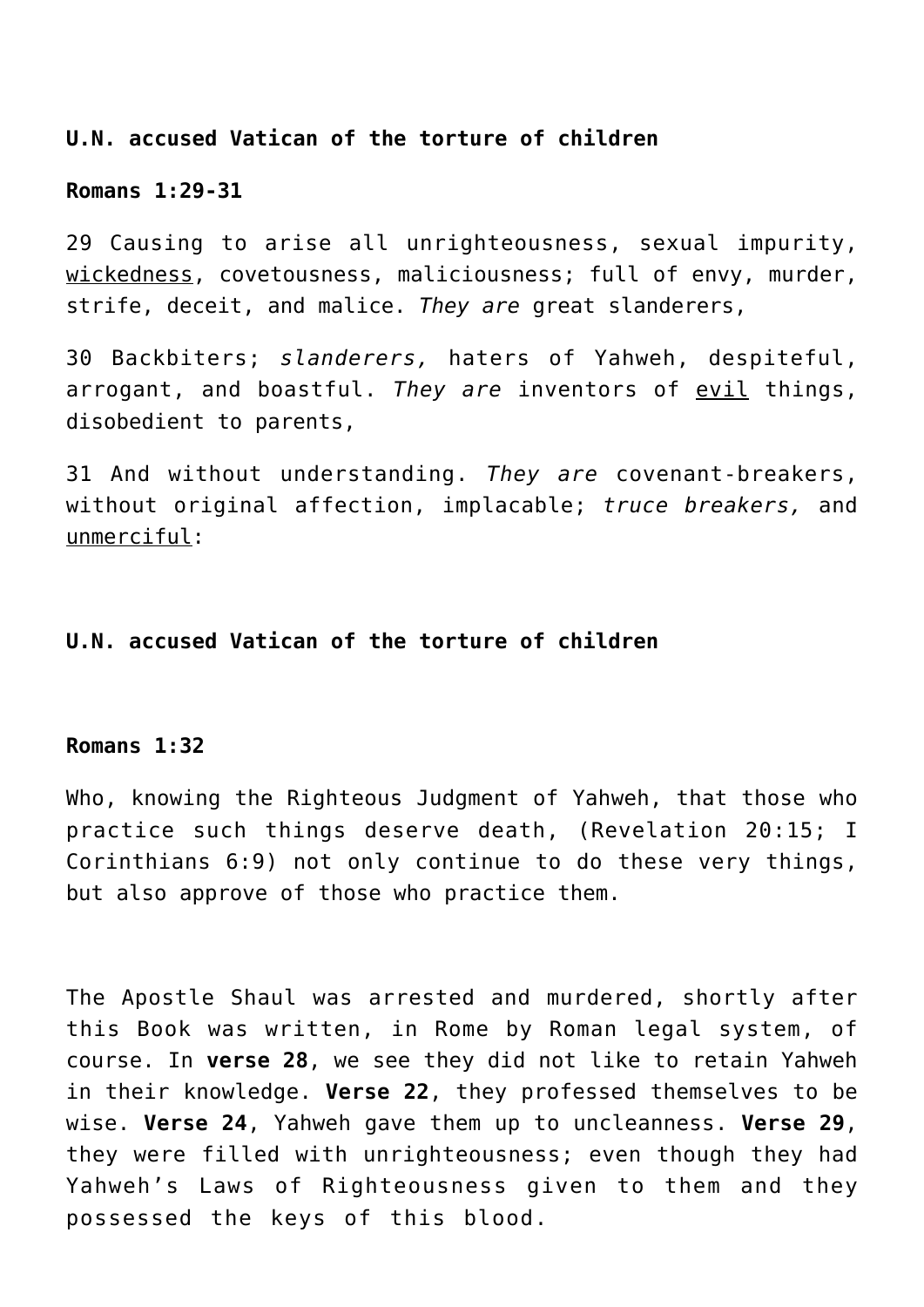## **Yahchanan 7:19**

Was not the Law given to you through Mosheh? And yet none of you keep the Law! Why do you seek to kill Me?

## **The Keys of this Blood**

The late Malachi Martin was correct in saying that the religion that now sits on the seven hills of Rome held the keys of this blood. Their fathers were given Yahweh's Laws, but they did not want Righteousness. They rejected Yahweh shortly after leaving Egypt.

## **I Samuyl 8:4-8**

4 Then all the elders of Israyl gathered together and approached Samuyl when he was at Ramah,

5 Saying to him; You are old, and your sons do not walk in your ways. Appoint us a king to judge us; just like all the *other* nations.

6 But these things displeased Samuyl, *especially* when they said; Give us a king to judge us. Then Samuyl prayed to Yahweh.

7 Yahweh answered Samuyl, and said: Listen to all the words the people speak to you, for they have not rejected you; they have rejected Me, that I should not reign over them.

8 Just as they have done to Me from the day I brought them out of Egypt, to this very day, they are now doing to you-they are forsaking Me in order to serve God(s); *elohim!*

Therefore, to whom you yield yourselves as servants, you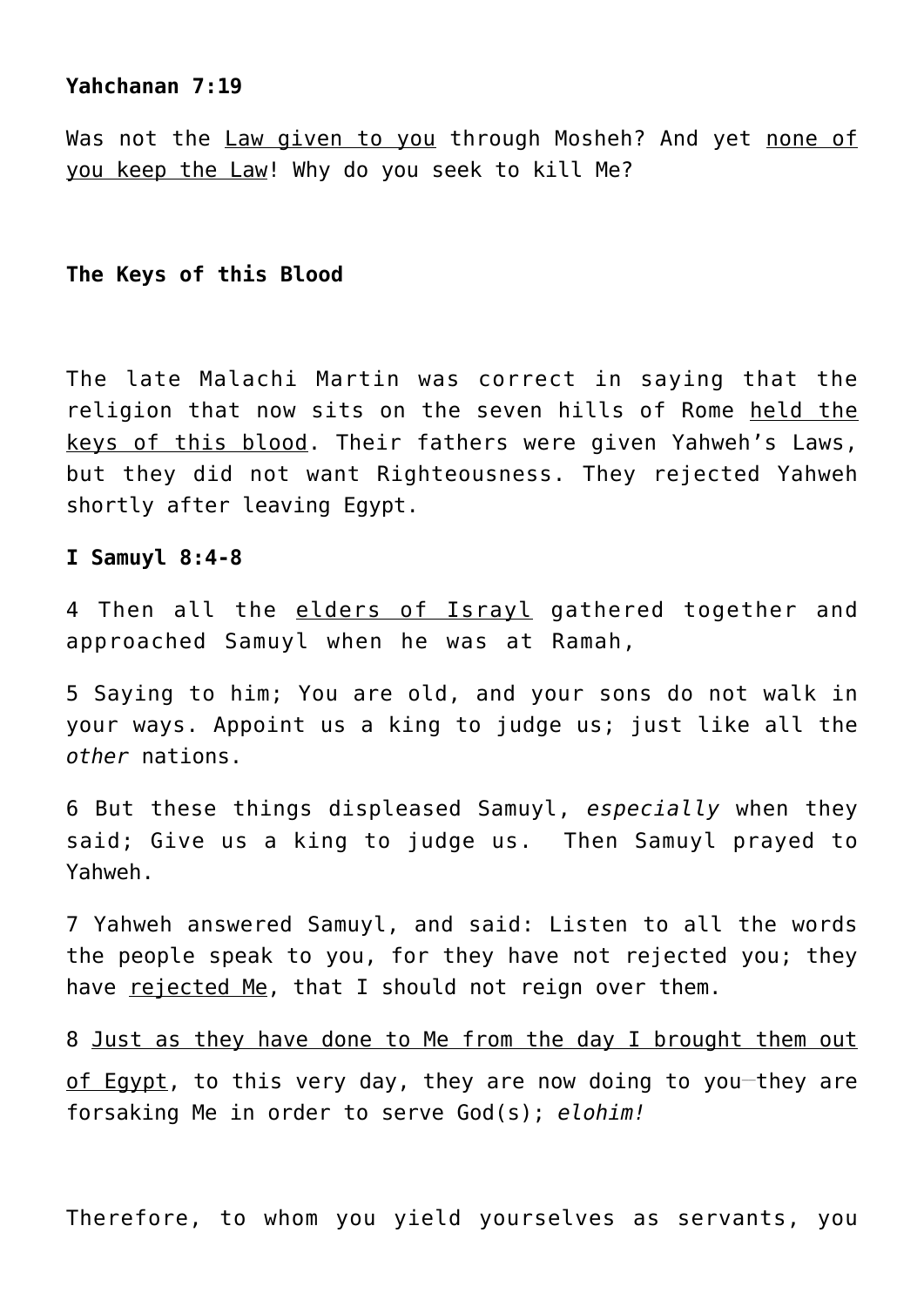belong.

## **Romans 6:16**

Do you not know that to whom you yield yourselves as servants to obey, his servants you are whom you obey—whether of sin, *which leads* to death, or *of* obedience, *which leads* toRighteousness?

These same violent men held the keys of this blood and used it to take control of all religious services in the temple, from one generation to another. Pope Francis, you should read the **Book of Hebrews** because the writer explains the bloodline of those priests. However, flesh by bloodline will not inherit the Kingdom of Yahweh. It was never meant to be. Notice the Words of the Savior, Yahshua Messiah.

# **Yahchanan 6:63**

It is the Spirit that gives life; the flesh is useless. The Laws that I speak to you, *they* are Spirit, and *they* are Life Everlasting.

Couple with that:

## **Romans 6:16**

Do you not know that to whom you yield yourselves as servants to obey, his servants you are whom you obey—whether of sin, *which leads* to death, or *of* obedience, *which leads* toRighteousness?

# **I Yahchanan 3:4, 7-8, 10**

4 Whoever commits sin, transgresses also the Law; for sin is the transgression of the Law.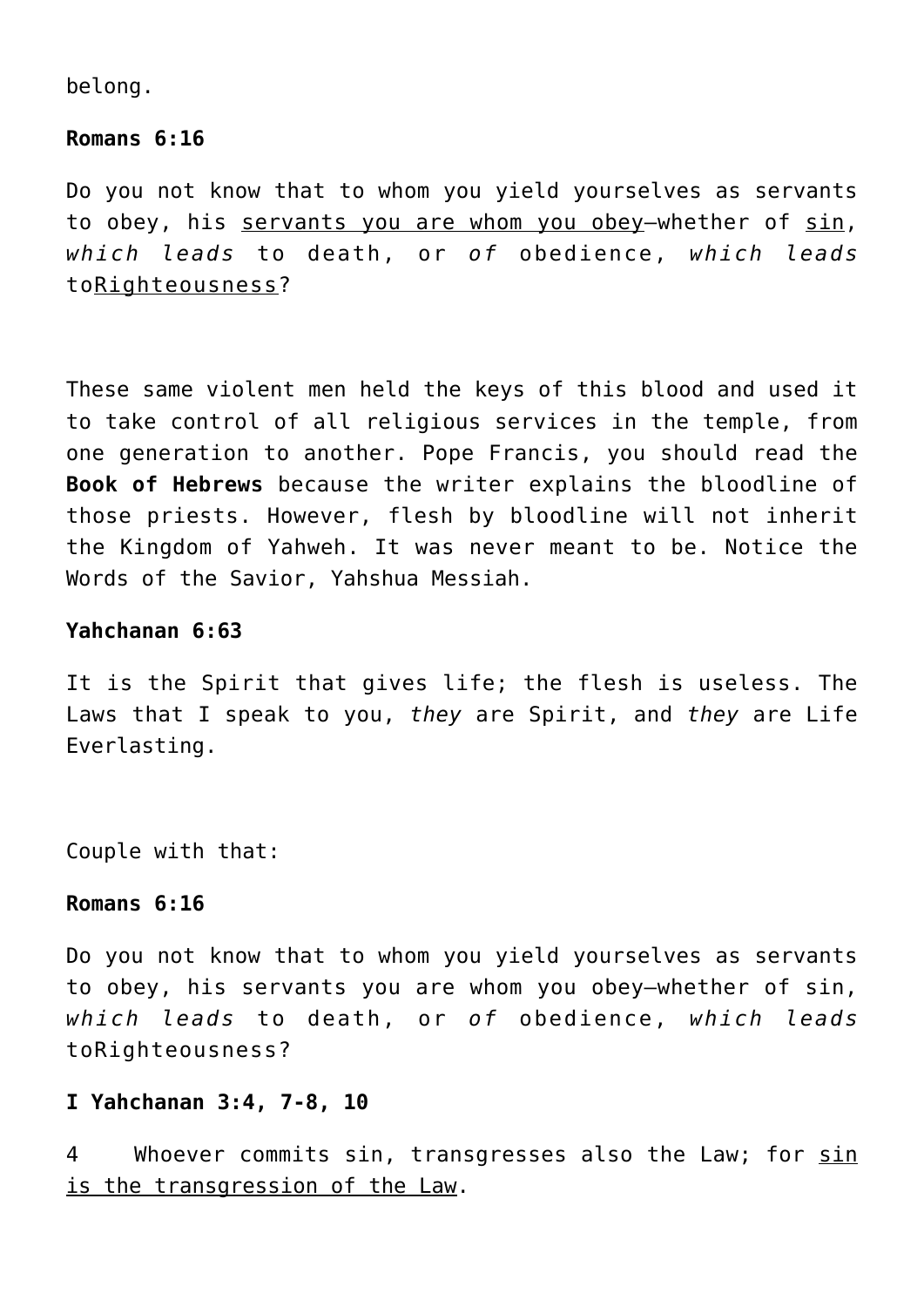7 Little children, let no man deceive you; he who practices Righteousness is Righteous, just as He is Righteous.

8 He who commits sin is of the devil, for the devil has sinned from the beginning. For this purpose the Son of Yahweh was manifested; that He might destroy the works of the devil.

10 In this the Children of Yahweh and the children of the devil are manifest. Whoever does not practice Righteousness is not of Yahweh, andhe does not love his neighbor!

#### **I Corinthians 6:9-10**

9 Do you not know that the unrighteous will not inherit the Kingdom of Yahweh? Do not deceive yourselves. Neither fornicators, nor godworshipers (worshipers of elohim), nor adulterers, nor men who commit sexual perversions with boys, nor men who commit sexual perversions with other men,

10 Nor thieves, nor covetous, nor drunkards, nor revilers, nor extortioners, will inherit the Kingdom of Yahweh.

# **Revelation 22:12-16**

12 And behold, I come quickly, and My Reward *is* with Me, to give every man according as his work will be.

13 I am the First and the Last, the Beginning and the End.

14 Blessed*are* those who keep His Laws, that they may have right to the Tree of Life, and may enter in through the gates into the City.

15 For outside *are* dogs, and sorcerers, and whoremongers, and murderers, and worshipers of gods (elohim) and everyone *who professes* to love, yet practices breaking the Law.

16 I, Yahshua, have sent My Messenger to testify to you these things in the congregations of The House of Yahweh. I am the Root and the Offspring of David, *and* the Bright and Morning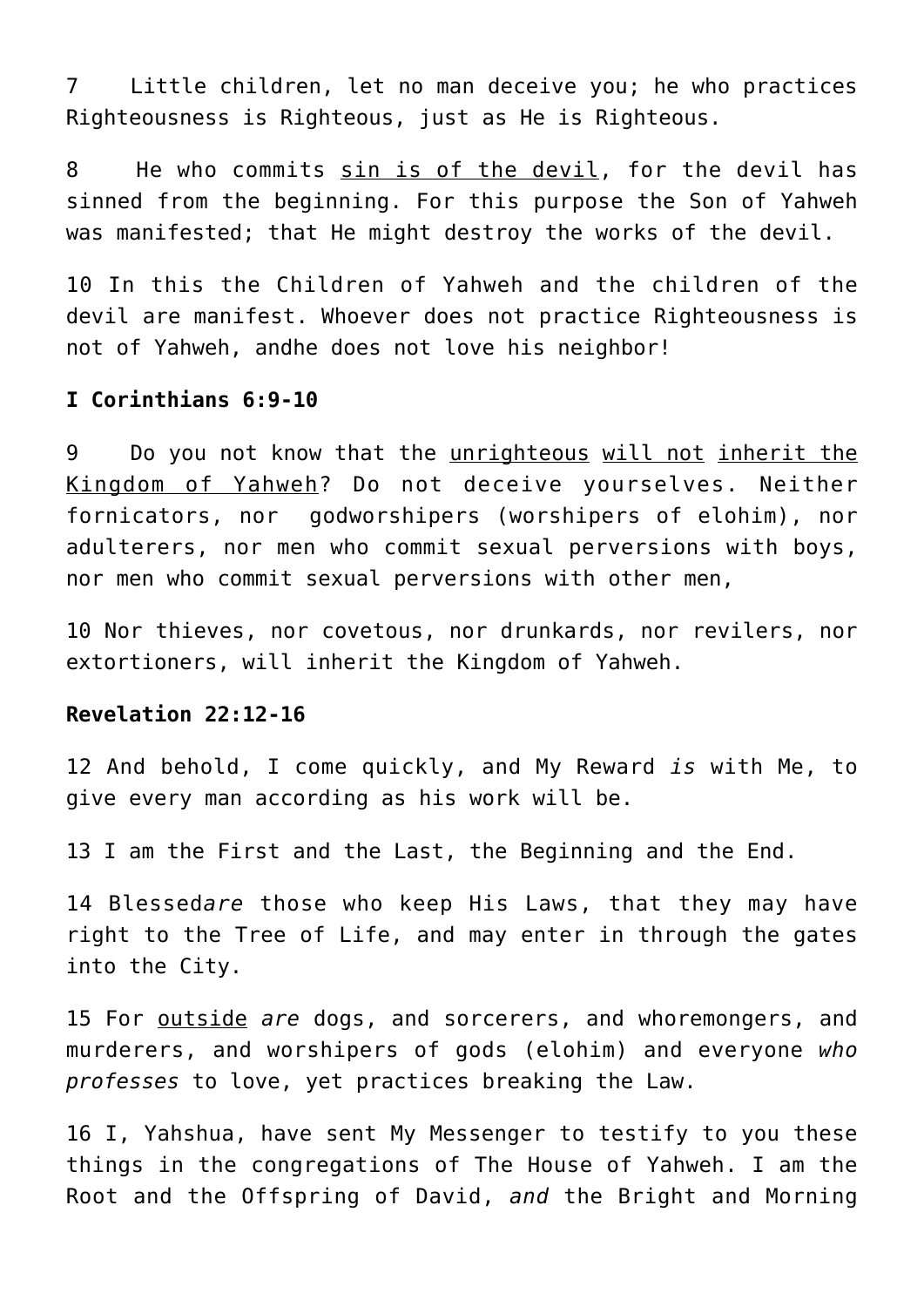Star.

Pope Francis, the keys of this blood will end in this generation.

Concerning the Fourth Commandment:

# **Exodus 20:8-11**

8 Remember the Sabbath Day, to keep it Holy.

9 Six days you shall labor and do all your work,

10 But the Seventh Day is the Sabbath of Yahweh your Heavenly Father. Therefore, *in it* you shall do the Work of Yahweh: you, *and your wife,* and your son, and your daughter, and your manservant, and your maidservant, and your cattle, and the stranger who *dwells* within your gates.

11 For *in* six days Yahweh made the heavens and the earth, the sea, and all that are in them; and ceased from *this* work on the Seventh Day. Therefore, Yahweh blessed the Sabbath Day, and did Righteous works on it.

Your forefathers did a lot of changing to the Scriptures when they translated the versions they let out to the people. Those changes are not authoritative. Yahweh did not authorize change to any of His Works. They are Perfect as is, they only affect those who choose to follow deception. Yahweh's Laws, as given originally, stand forever. Those who attempt to change Yahweh's Laws only succeed in taking away their own life. Notice in the Book of Yahweh.

# **Revelation 22:18-19**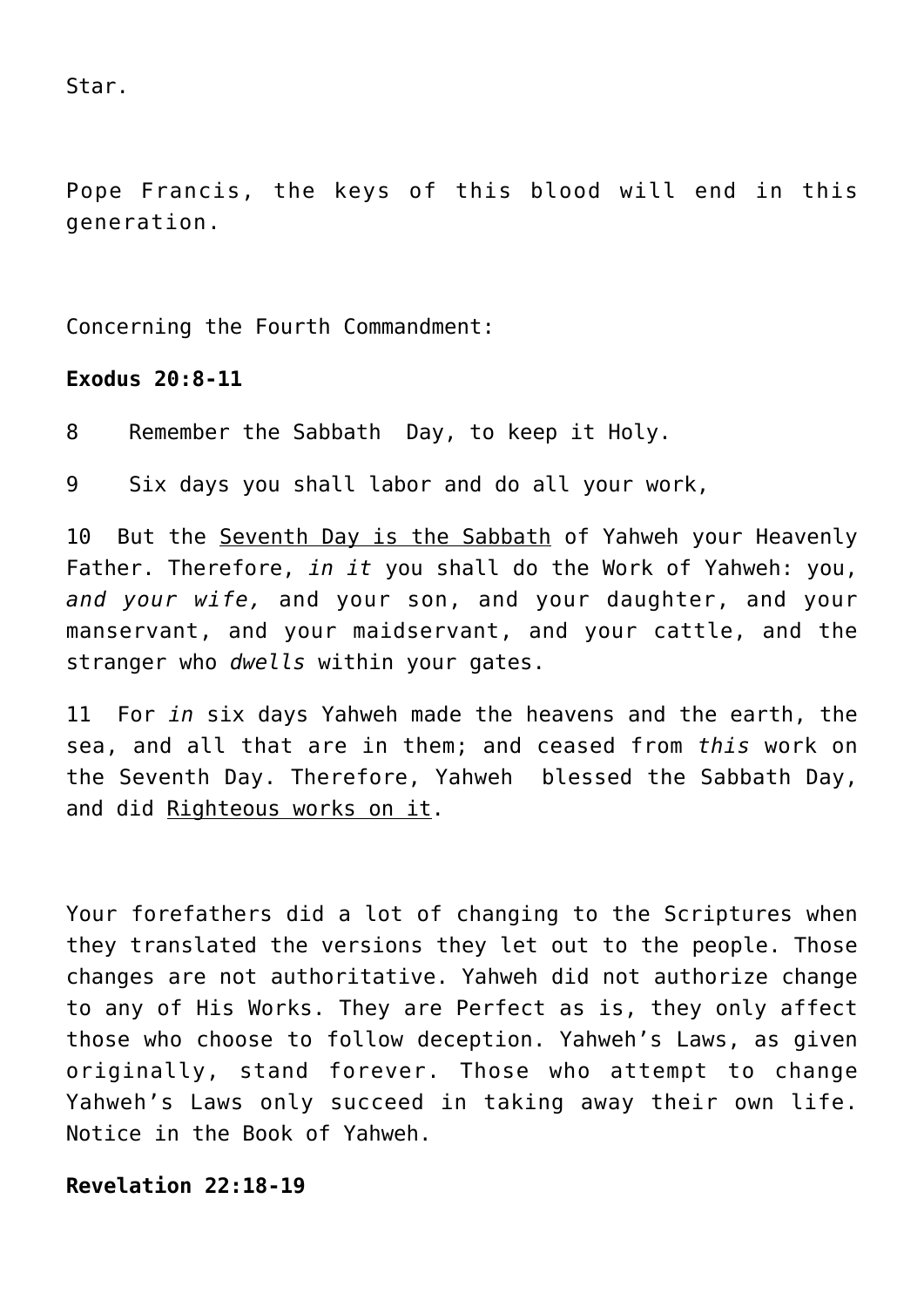18 For I testify to everyone who hears the words of the prophecy of this Book: If any man will add to these things, it will come to pass that he will add to himself the plagues that are written in this Book:

19 And if any man will take away from the words of the Book of this prophecy, it will come to pass that he will take away his part out of The Book of Life, and out of *Yahweh Shammah,* and *from* the things which are written in this Book.

There still remains the keeping of the Seventh Day Sabbath to the people of Yahweh. I know you and your forefathers changed this in your versions, but the Laws of Yahweh stand as originally inspired. So for a lack of deception, read in *The Book of Yahweh*:

## **Hebrews 4:8-11**

8 Now Yahshua caused them to Rest in obedience to the Law, spoken of by Yahweh in a day previously.

9 Therefore, there remains the keeping of the Sabbath to the people of Yahweh,

10 For he who has entered into His Rest has also ceased from his own works, as Yahweh *did* from His.

11 Therefore, let us be zealous to enter into that Rest, so that no one may fall after the same example of unbelief.

Please notice **verse 8**, Yahshua Messiah caused the people to rest in obedience to the Law. Obedience to the Law? That is obedience to the Original Law of Yahweh, not obedience to the traditions of the catholic, coptic, pharisees, sadducees, essenes, and herodians. Remember, they held the keys of this blood and greatly polluted Yahweh's Sabbaths with their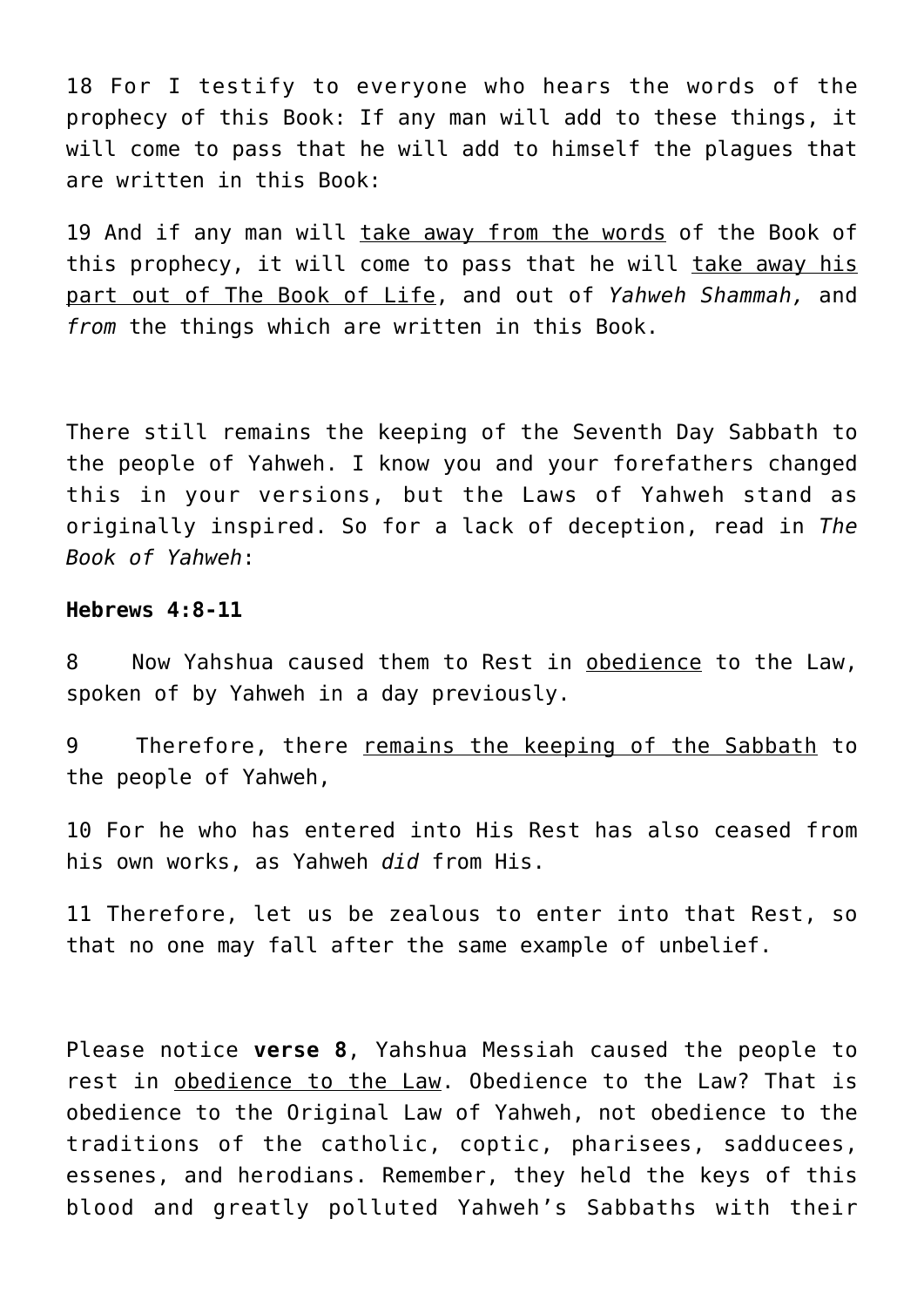traditions.

#### **Yahchanan Mark 7:7-9, 13**

7 But in vain do they worship Me, teaching as doctrine the commandments of men.

8 For laying aside the Law of Yahweh, you hold the tradition of men!

9 Then He said to them: How well you reject the Law of Yahweh, so that you may keep your own tradition!

13 Making the Laws of Yahweh of no effect through your tradition you have handed down! And many other similar things you do.

## **Mattithyah 15:1-3, 9**

1 Then scribes and Pharisees from Yerusalem came to Yahshua, and said;

2 Why do Your Disciples transgress the traditions of the elders? For they do not wash their hands when they eat.

3 But He answered, and said to them: And why do you transgress the Laws of Yahweh by your traditions?

9 But in vain they do worship Me, teaching *as* doctrines the commandments of men.

Pope Francis quoted his early fathers who were also lord-God worshippers and tradition keepers instead of Yahweh's Righteousness keepers, when he said "one can't heal on the Sabbath Day" and "one can't do grace on the Sabbath Day"; meaning, Yahweh's Seventh Day Sabbath. Again, one cannot do Righteousness on Yahweh's Seventh Day Sabbath.

Those statements came from the pharisees, sadducees, essenes,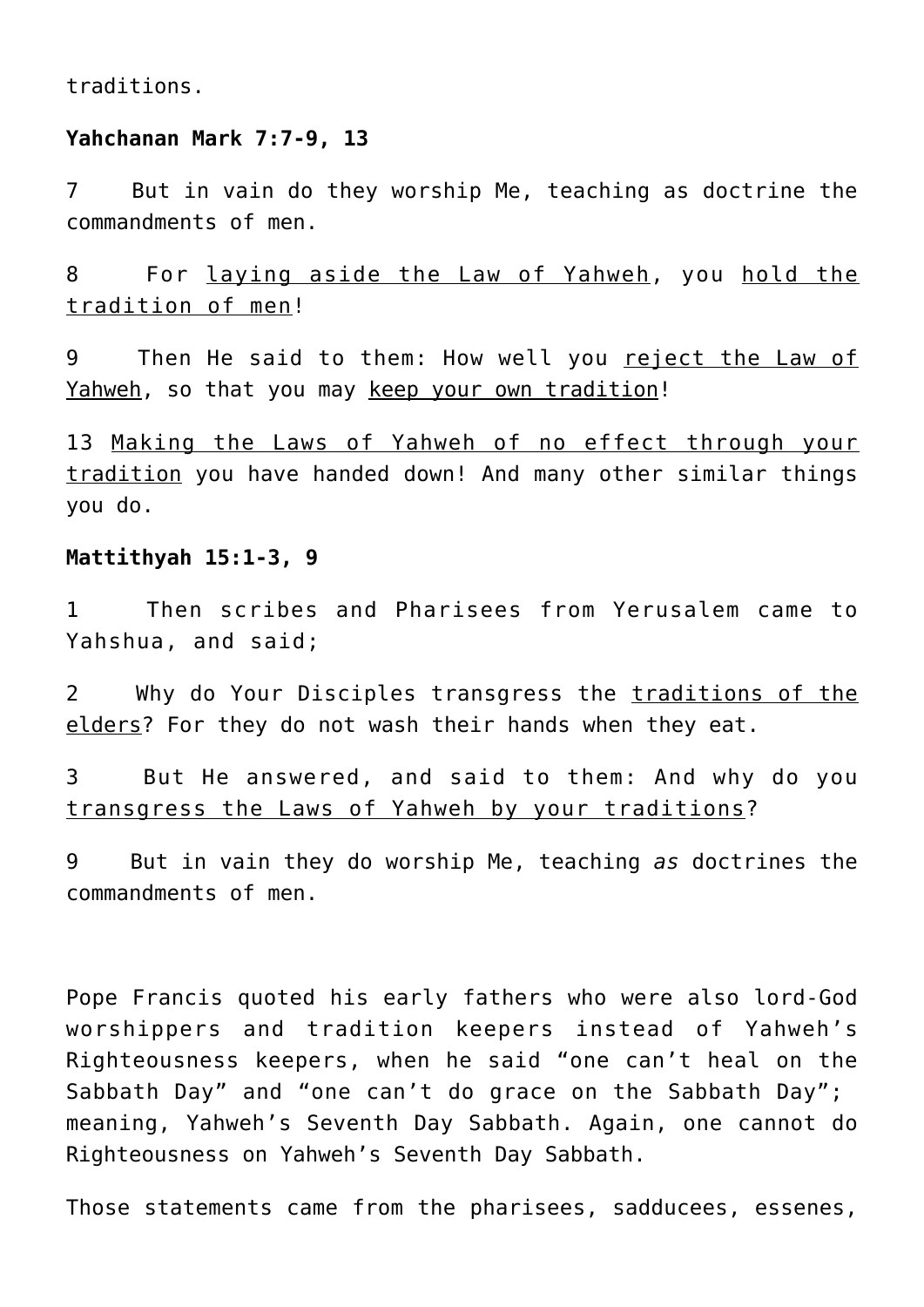and herodians before they made their move to Rome and completely destroyed the temple after stealing all of its wealth and taking it to Rome. Notice how they hold up their tradition concerning Yahweh's Seventh Day Sabbath.

#### **Mattithyah 12:1-2**

1 At that time Yahshua went through the grain fields on the Sabbath, and His Disciples were hungry, and began to pull ears of grain and eat *them.*

2 But when the Pharisees saw *this,* they said to Him; Behold, Your Disciples are doing what is not lawful to do on the Sabbath Day.

Notice also:

#### **Yahchanan Mark 3:1-6**

1 Then again He entered into the synagogue, and a man was there who had a withered hand,

2 And they watched Him closely to see whether He would heal him on the Sabbath, that they might *bring an* accusation against Him.

3 And He said to the man who had the withered hand: Come forward.

4 Then He said to them: Is it Lawful to do well on the Sabbath Day, or to do evil? To save life, or to kill? But they remained silent.

5 After looking at them because they *were acting* defiantly, *and* being grieved because of the hardness of their hearts, He said to the man: Stretch out your hand! So he stretched *it* out, and his hand was restored as whole as the other.

6 Then the Pharisees went out, and immediately began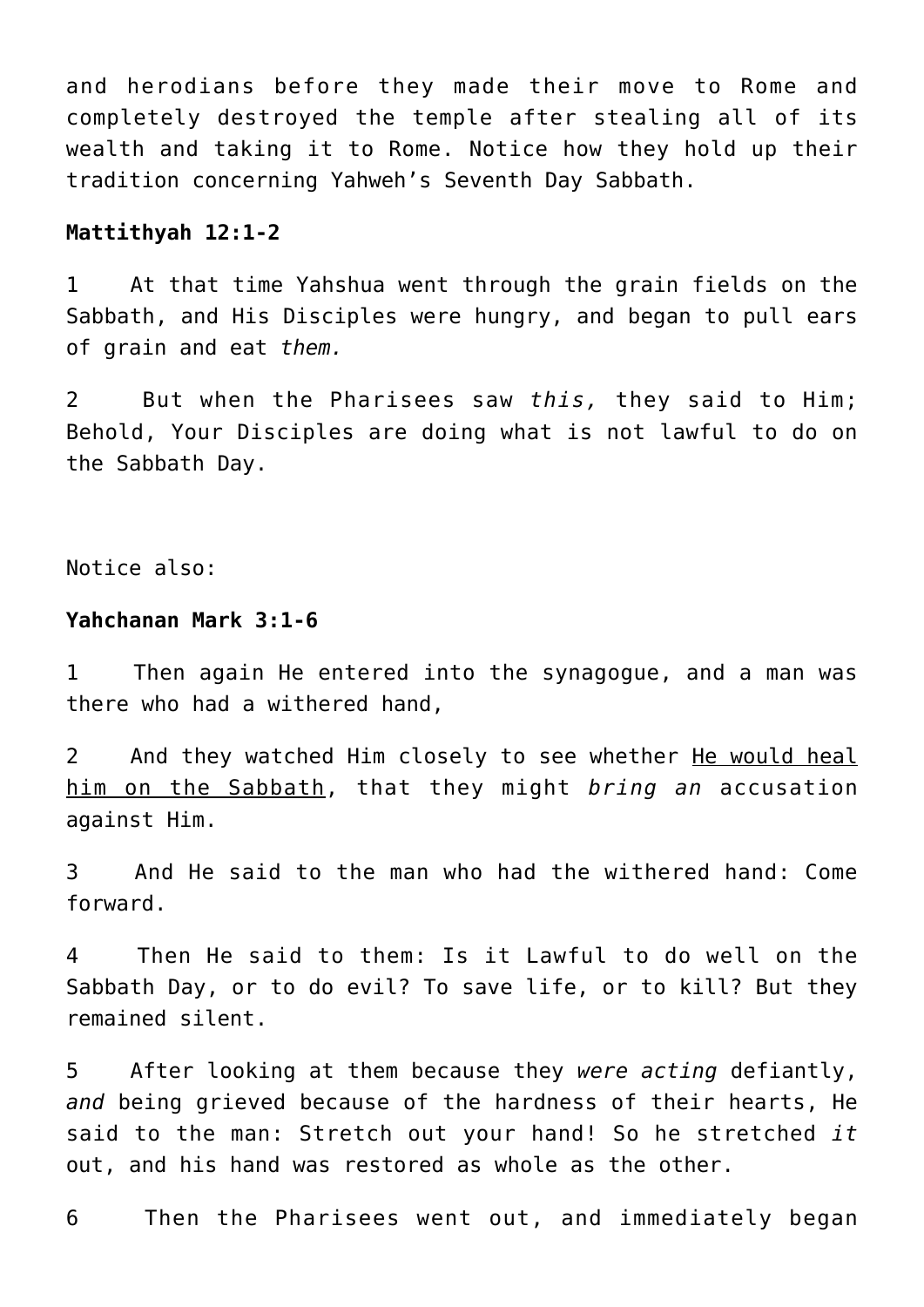plotting against Him, with the Herodians, how they might destroy Him.

Why would you, Pope Francis, use the authority of these murderers on how to keep Holy Yahweh's Seventh Day Sabbath? These murderers (**verse 6**) were your predecessors who greatly polluted Yahweh's Sabbaths by teaching their traditions about Yahweh's Seventh Day Sabbath instead of teaching the actual Law of Yahweh concerning the Fourth Commandment. Whereas, Yahshua taught the people to rest according to Yahweh's Law. Did you get that? According to Yahweh's Law, not according to your father's traditions.

#### **Hebrews 4:8**

Now Yahshua caused them to Rest in obedience to the Law…

So, why would you not want to follow the Savior's instruction instead of the instructions of your predecessors. Read in your bible the rest concerning the Work of Yahweh done every Sabbath Day in The House of Yahweh.

## **Acts 3:1-20**

1 Now Kepha and Yahchanan went up together to*the sacred precincts of* TheHouse of Yahweh at the hour of prayer, the ninth hour; *about 3:00 in the afternoon,*

2 And a certain man, lame from his mother's womb, was carried in daily, and placed by the Beautiful Gate of the sacred precincts, so that he might beg alms from those who went into the sacred precincts *of The House of Yahweh.*

3 He, seeing Kepha and Yahchanan about to go into the sacred precincts, asked for alms.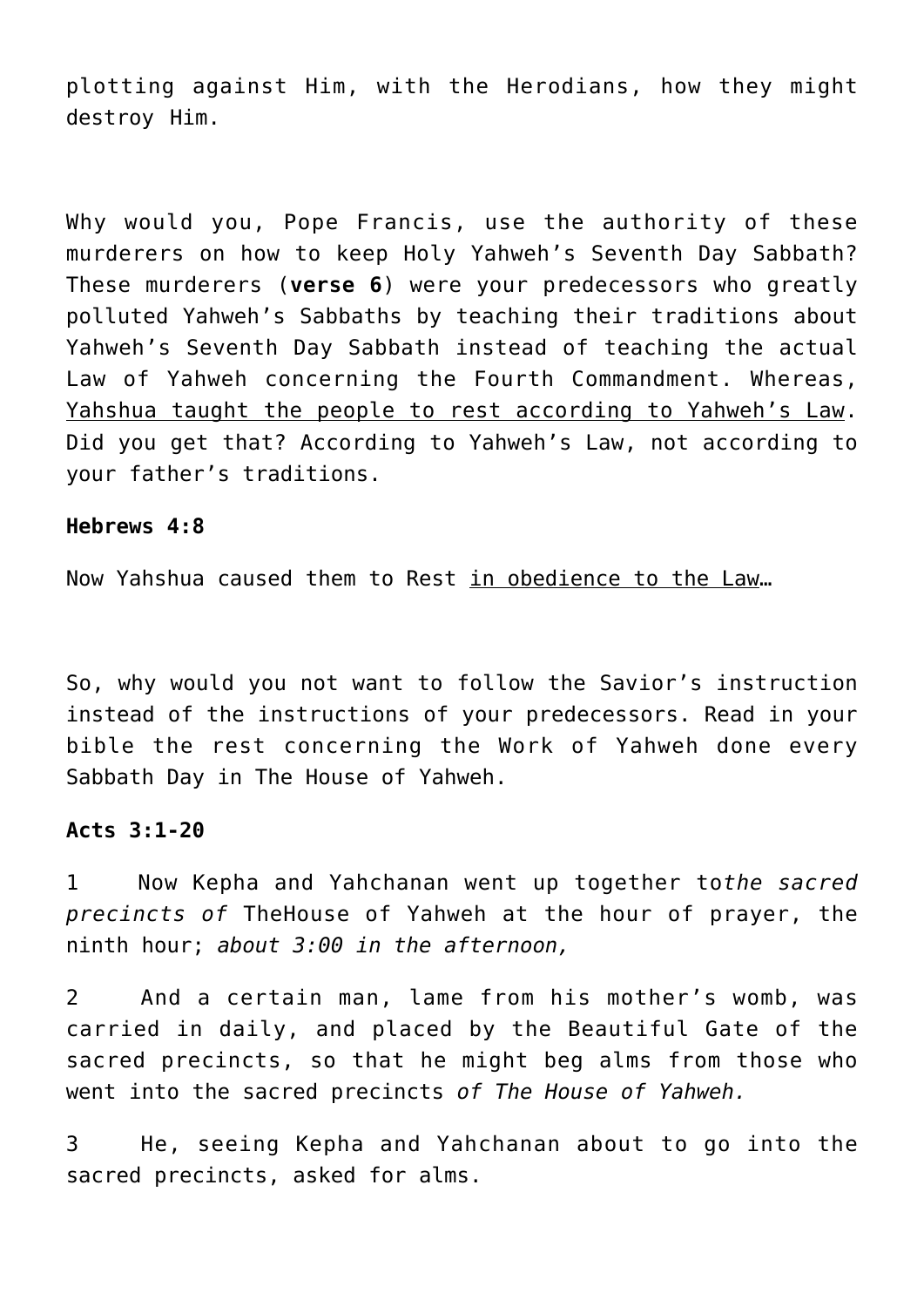4 But Kepha, with Yahchanan, gazed intently at him, and said; Look at us!

5 So he gave attention to them, expecting to receive something from them.

6 Then Kepha said; Silver and gold I do not have, but what I do have, I give you—in the Name of Yahshua Messiah of Nazareth, rise up and walk!

7 And he took him by the right hand, and pulled up; and immediately his feet and ankle bones received strength.

8 So he leaped up and stood, and *began to* walk; and he went into the sacred precincts *of The House of Yahweh* with them, walking, and leaping, and praising Yahweh.

9 Then all the people saw him walking and praising Yahweh,

10 And they knew that it was he who sat begging alms at the Beautiful Gate of the sacred precincts; and they were filled with wonder and amazement, because of what had come to pass to him.

11 And as the lame man who was healed clung to Kepha and Yahchanan, all the people ran together to them in the colonnade called Solomon's *Porch,* greatly amazed.

12 So when Kepha realized *this,* he spoke to the people; Men of Israyl, why do you marvel at this? Why do you stare at us, as though by our own power or Holiness we made this man to walk?

13 The Father of Abraham, Isaac, and Yaaqob, the Father of our fathers, glorified His Servant Yahshua, Whom you handed over and denied in the presence of Pilate, when he was determined to release *Him.*

14 However, you denied the Holy One and the Just, and demanded that a murderer should be released to you;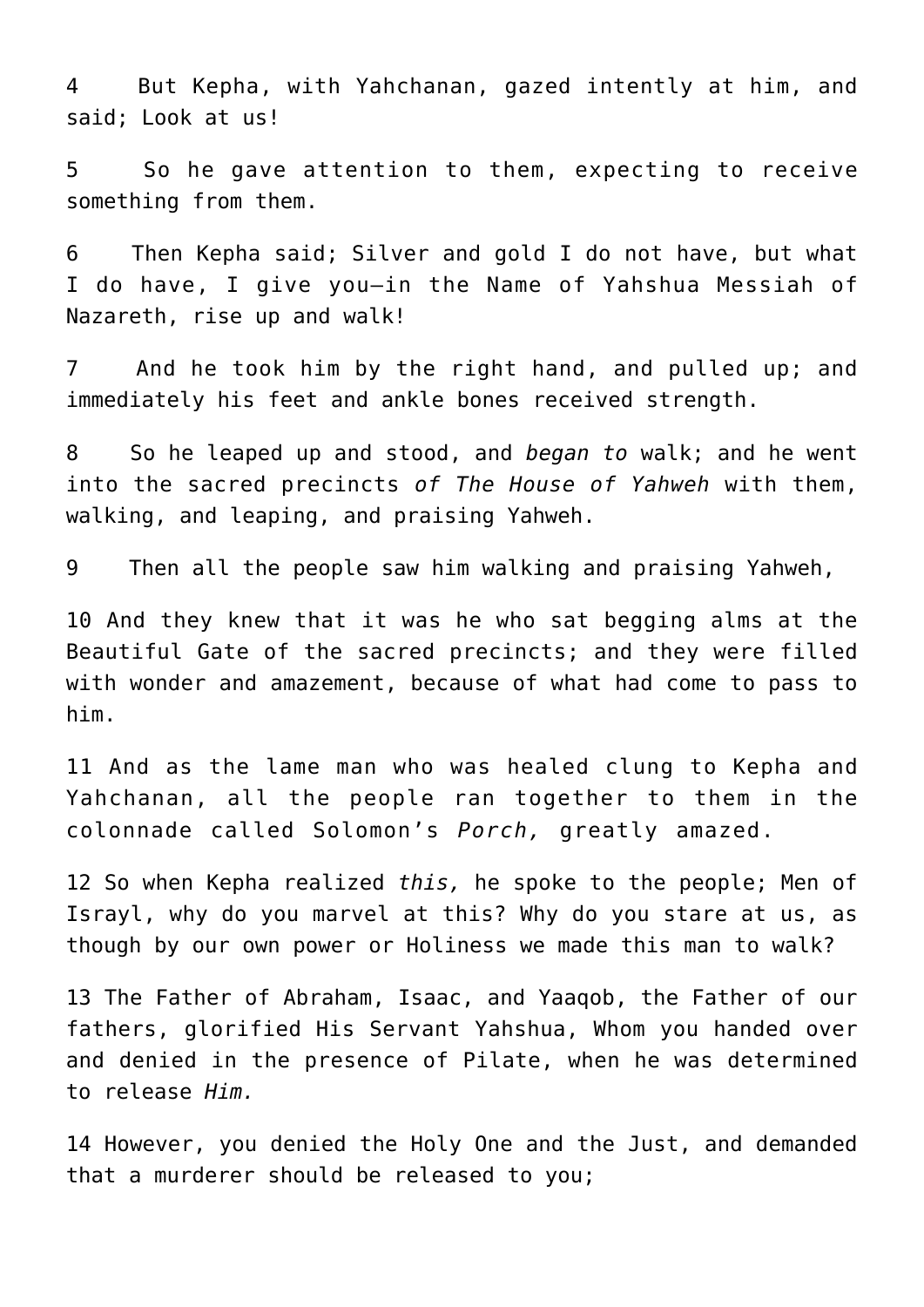15 And killed the Prince of Life, Whom Yahweh raised from the dead. Of this we are witnesses.

16 And His Name, through the Faith in His Name, has made this man strong, whom you see and know. Yes, the faith which is through Him has given him this perfect soundness in the presence of you all.

17 And now, brothers, I know that you did this through ignorance, as *did* also your rulers;

18 But those things which Yahweh foretold by the mouth of all the prophets, that Messiah must suffer, He has fulfilled this.

19 Repent therefore, and be converted, that your sins may be blotted out; that times of refreshing may come from the Presence of Yahweh.

20 And that He may send Yahshua, the Messiah Who was preached to you,

Notice please in **verse 20**, that Yahweh may send Yahshua.

Deception truly disappears when you put back the Names Yahweh and Yahshua; the Names your predecessors removed from the Inspired Writings of Yahweh's Prophets and Yahshua's twelve Disciples before you allowed the bibles to printed for the public.

**Who removed the Creator's Name from the Holy Scriptures?**

**In the** *Catechism of the Catholic Church* **we find the following:**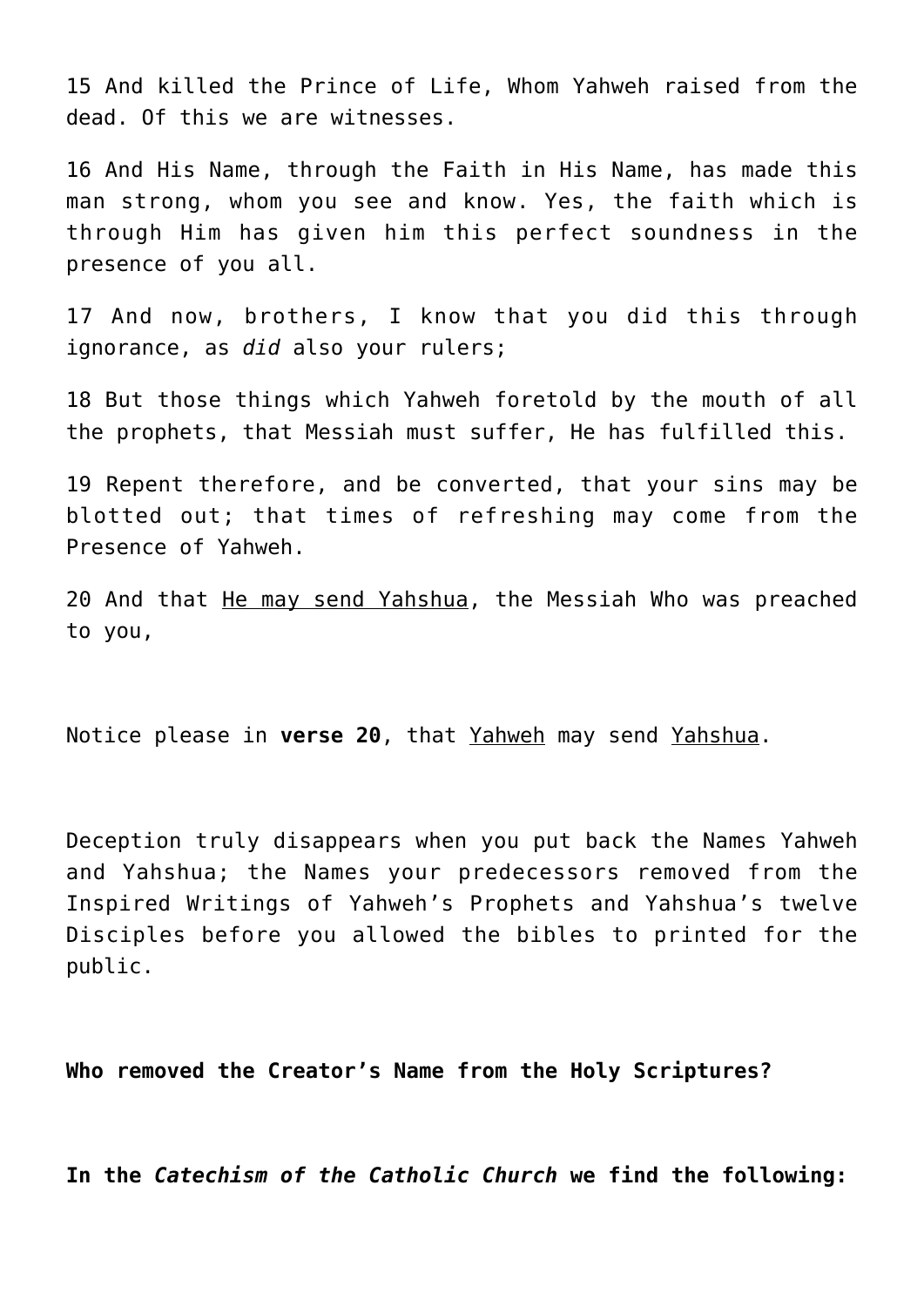#### **II. GOD REVEALS HIS NAME**

**203** God revealed himself to his people Israel by making his name known to them. A name expresses a person's essence and identity and the meaning of this person's life. God has a name; he is not an anonymous force. To disclose one's name is to make oneself known to others; in a way it is to hand oneself over by becoming accessible, capable of being known more intimately and addressed personally.

**206** In revealing his mysterious name, YHWH ("I AM HE WHO IS", "I AM WHO AM" or "I AM WHO I AM"), God says who he is and by what name he is to be called.

Notice next, they quote their murdering fathers instead of Yahweh's Prophets or Yahshua, in *the Catechism of the Catholic Church*.

**209** Out of respect for the holiness of God, the people of Israel do not pronounce his name. In the reading of Sacred Scripture, the revealed name (YHWH) is replaced by the divine title "LORD" (in Hebrew *Adonai*, in Greek *Kyrios*). It is under this title that the divinity of Jesus will be acclaimed: "Jesus is LORD."

**IV. LORD**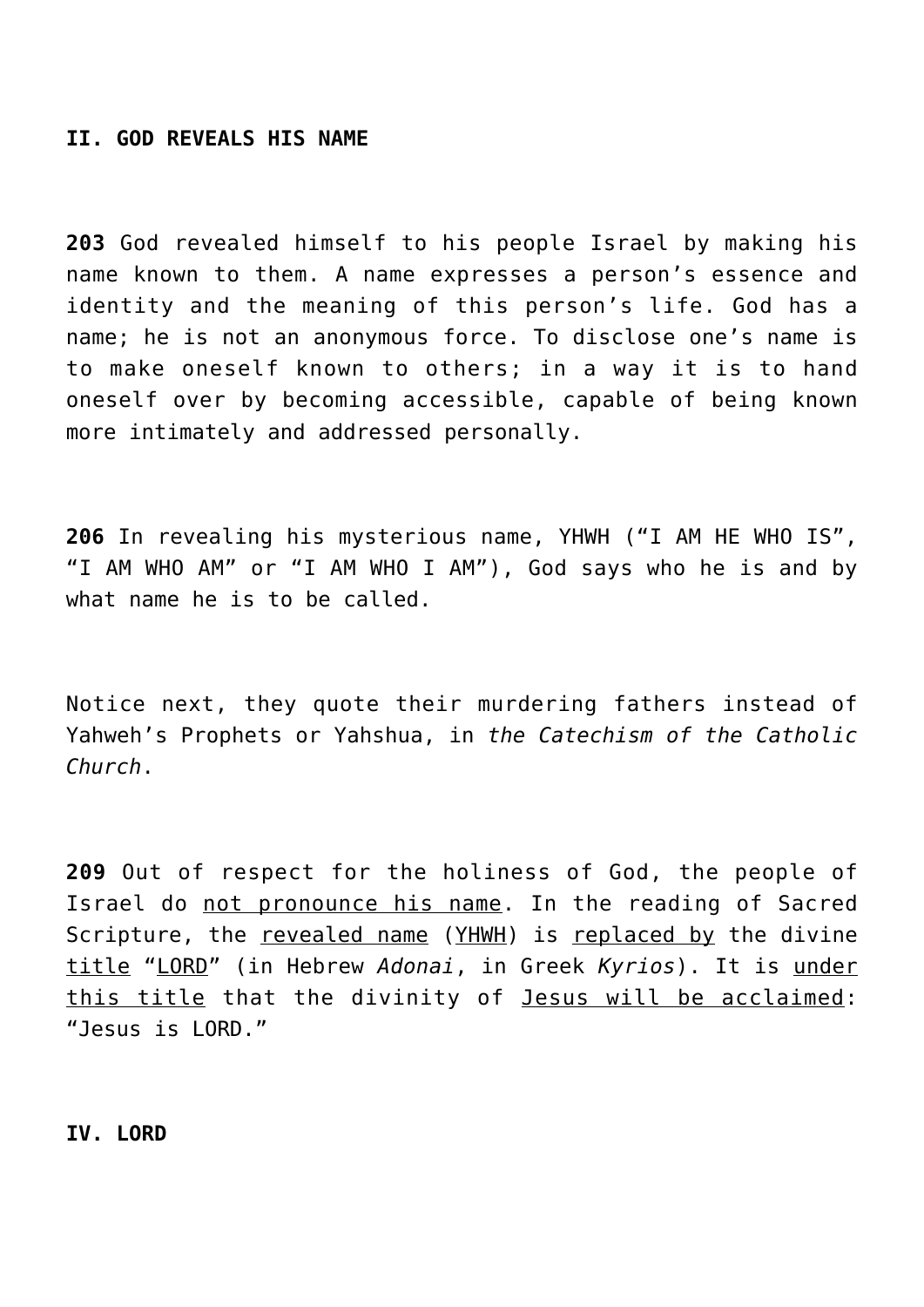**446** In the Greek translation of the Old Testament, the ineffable Hebrew name YHWH, by which God revealed himself to Moses,<sup>59</sup> is rendered as *Kyrios*, "Lord". From then on, *"Lord"* becomes the more usual name by which to indicate the divinity of Israel's God. The New Testament uses this full sense of the title "Lord" both for the Father and – what is new – for Jesus, who is thereby recognized as God Himself.<sup>60</sup>

# **The First Council of Nicaea and the "missing records"**

Constantine's intention at Nicaea was to create an entirely new god for his empire who would unite all religious factions under one deity. Presbyters were asked to debate and decide who their new god would be. …the names of 53 gods were tabled for discussion. "As yet, no God had been selected by the council, and so they balloted in order to determine that matter… For one year and five months the balloting lasted…" (God's Book of Eskra, Prof. S.L. MacGuire's translation, Salisbury, 1922, chapter xlviii, paragraphs 36, 41).

At the end of that time, Constantine returned to the gathering to discover that the presbyters had not agreed on a new deity but had balloted down to a short list of five prospects: Caesar, Krishna, Mithra, Horus and Zeus (Historia Ecclesiastica, Eusebius, c. 325). Constantine was the ruling spirit at Nicaea and he ultimately decided upon a new god for them. To involve British factions, he ruled that the name of the Druid god, Hesus, be joined with the Eastern Saviour-god, Krishna (Krishna is Sanskrit for Christ), and thus Hesus Krishna would be the official name of the new Roman god. A vote was taken and it was with a majority show of hands (161 votes to 157) that both divinities become one God. Following long-standing heathen custom, Constantine used the official gathering and the Roman apotheosis decree to legally deify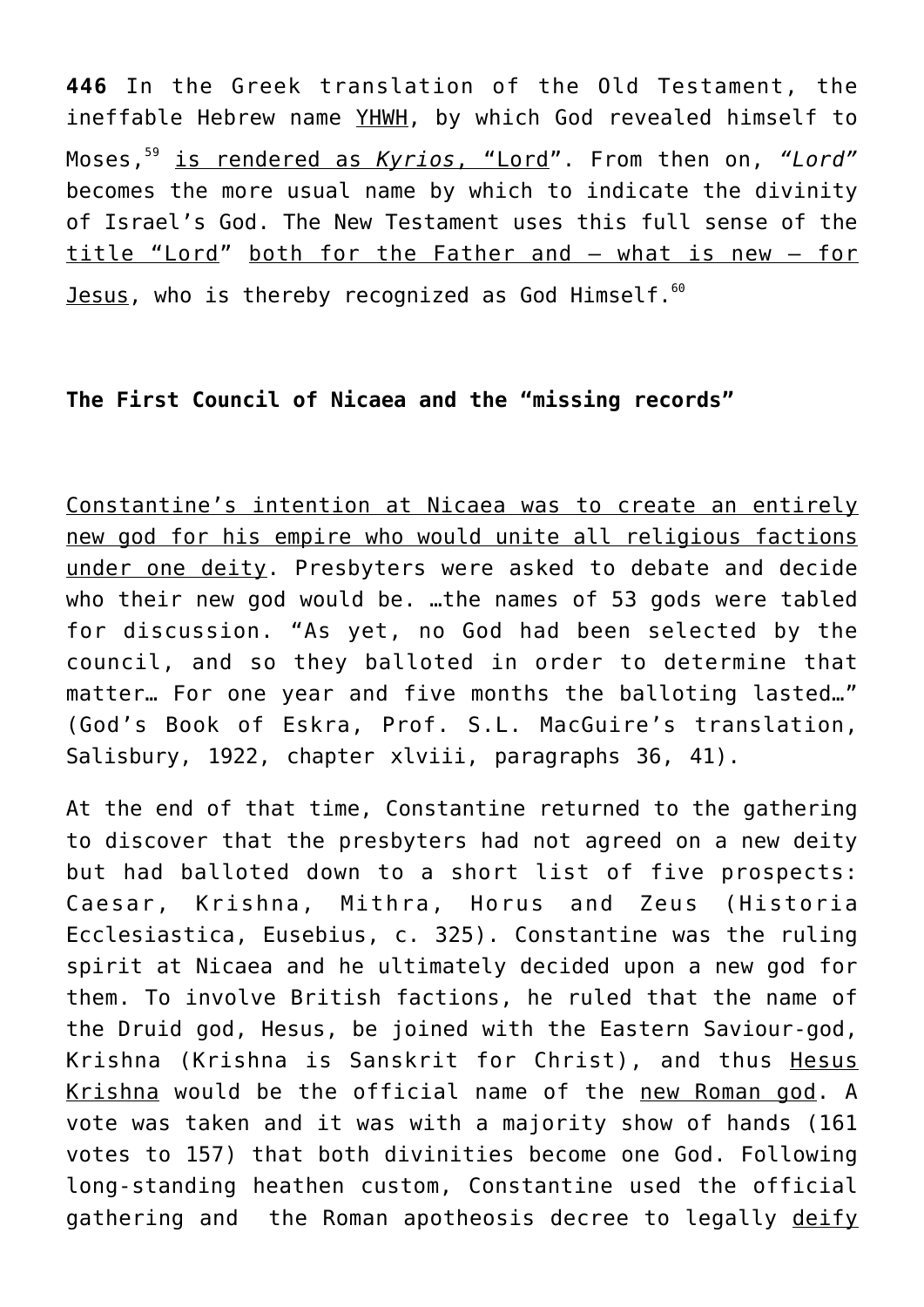two deities as one, and did so by democratic consent. A new god was proclaimed and "officially" ratified by Constantine (Acta Concilii Nicaeni, 1618). That purely political act of deification effectively and legally placed Hesus and Krishnaamong the Roman gods as one individual composite. That abstraction lent Earthly existence to amalgamated doctrines of the Empire's new religion; and because there was no letter "J" in alphabets until around the sixteenth century, the name subsequently evolved into "Jesus Christ".

*Nexus Magazine, Volume 14, Number 4*

**Who Changed the Fourth Commandment?**

**From** *Bible Readings for the Home***, we see that the catholic church also changed the Sabbath.**

**What part of the law of God has the Papacy thought to change?**

The fourth commandment.

NOTE: They [the Catholics] allege the change of the Sabbath into the Lord's day, contrary, as it seemeth to the Decalogue; and they have no example more in their mouths than the change of the Sabbath. They will needs have the Church's power to be very great, because it hath dispensed with a precept of the Decalogue. The Augsburg Confession (Lutheran). Part 2. art. 7, in Philip Schaff, *The Creeds of Christendom* (Harper), Vol. 3, pg. 64.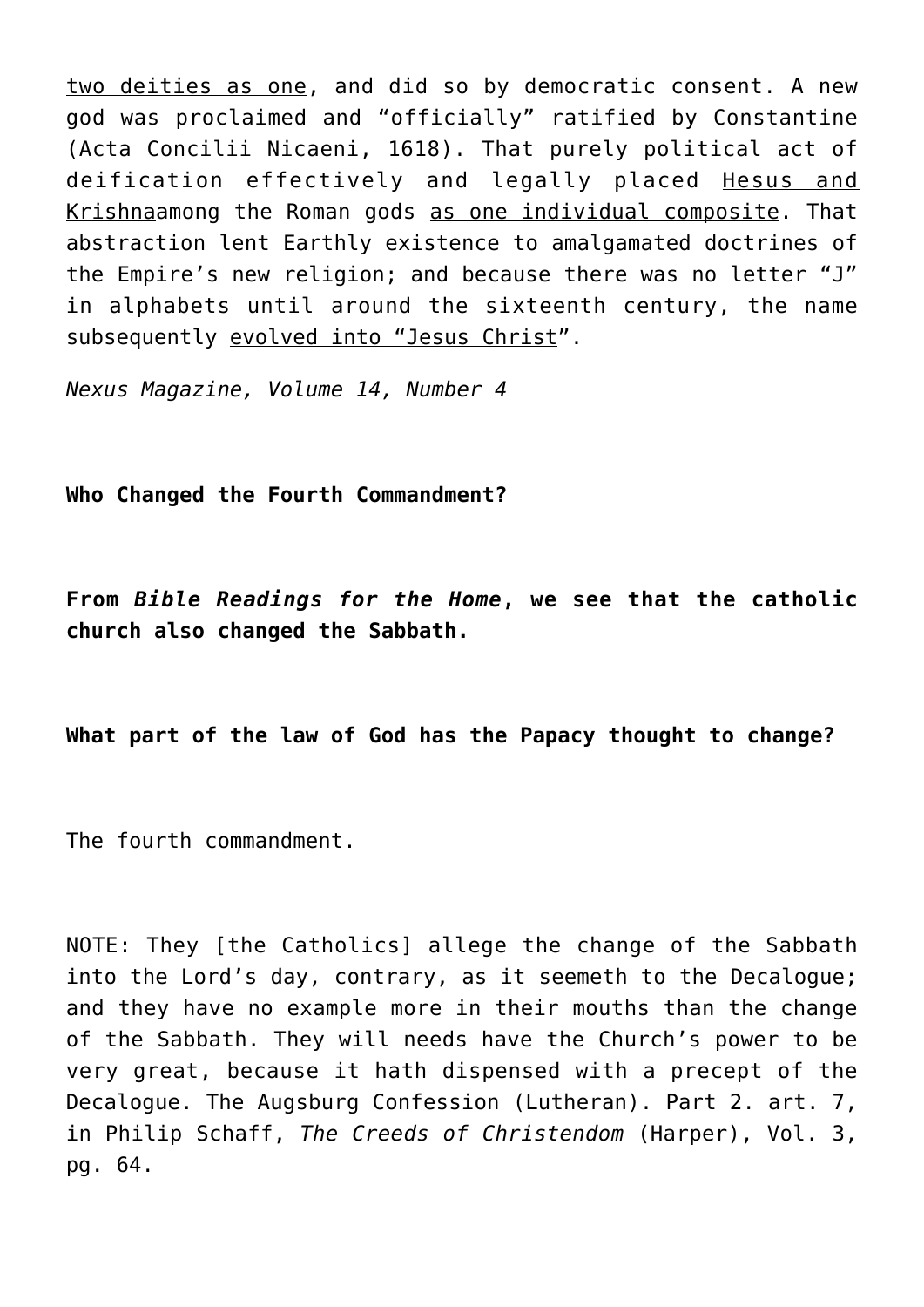"It [the Roman Catholic Church]*reversed* the Fourth Commandment by doing away with the Sabbath of God's word, and instituting Sunday as a holiday." N. Summerbell, *History of the Christian Church* (1873), pg. 415.

# **Does the Papacy acknowledge changing the Sabbath?**

It does.

NOTE—The *Catechismus Romanus* was commanded by the Council of Trent and published by the Vatican Press by order of Pope Pius V, in 1566. This catechism for priests says: "It pleased the church of God, that the religious celebration of the Sabbath day should be transferred to 'the Lord's day'." *Catechism of the Council of Trent* (Donovan's translation, 1867), part 3, chap. 4, pg. 345. The same, in a slightly different wording, is in the McHugh and Callan translation (1937 ed), pg. 402.

"Ques.—How prove you that the Church hath power to command feasts and holy days?

"Ans.—By the very act of changing the Sabbath into *Sunday,* which Protestants allow of; and therefore they fondly contradict themselves, by keeping *Sunday* strictly, and breaking most other feasts commanded by the same Church." HENRY TUBERVILLE, *An Abridgment of the Christian Doctrine* (1833 approbation), pg. 58. (Same statement in *Manual of Christian Doctrine,* ed. by Daniel Ferris [1916 ed.], pg. 67.)

"Ques.—Have you any other way of proving that the Church has power to institute festivals of precept?

"Ans.—Had she not such power, she could not have done that in which all modern religionists agree with her; she could not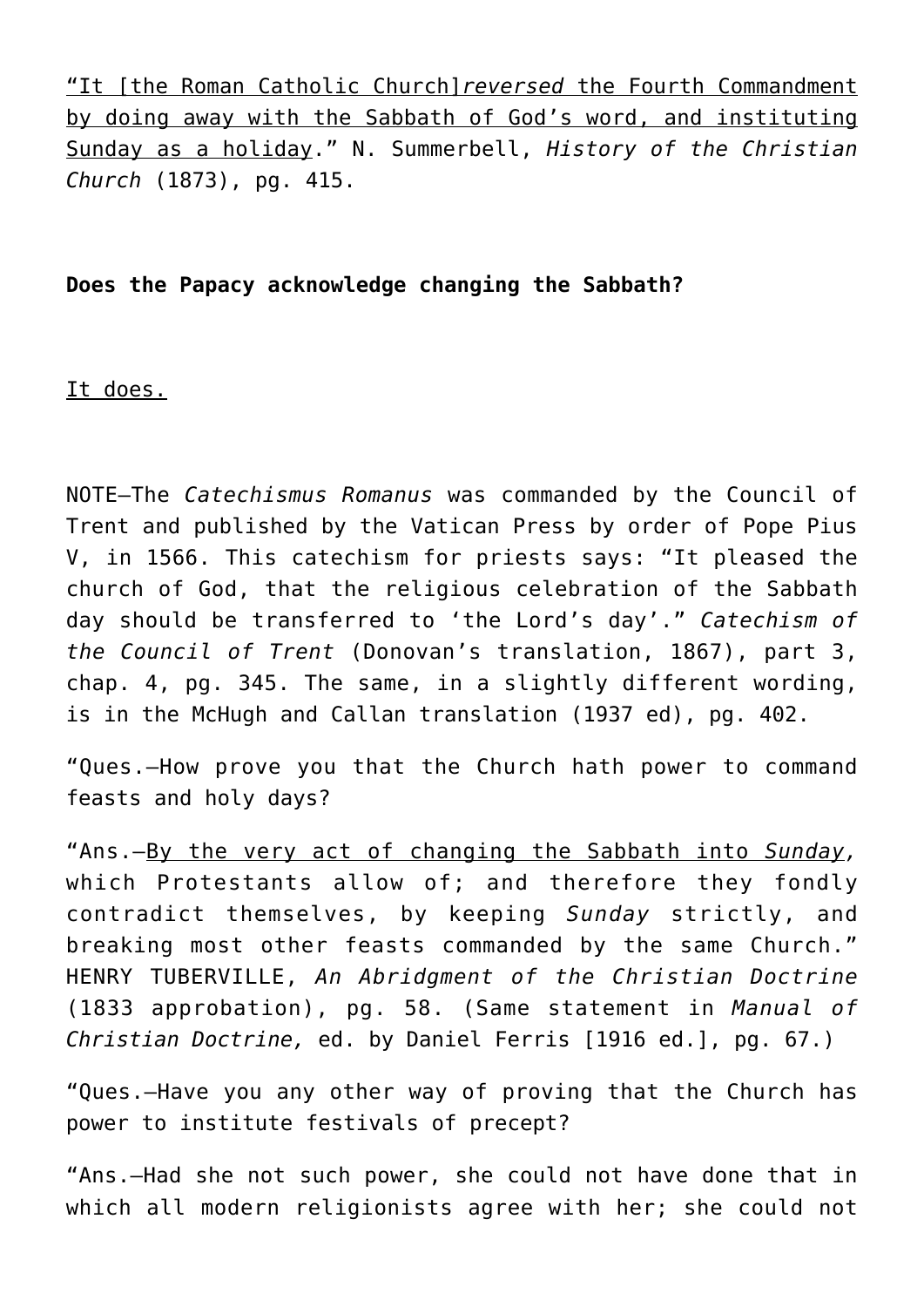have substituted the observance of Sunday the first day of the week, for the observance of Saturday the seventh day, a change for which there is *no* Scriptural authority. STEPHEN KEENAN *A Doctrinal Catechism* (3d ed.): pg. 174.

"The Catholic Church… by virtue of her divine mission changed the day from Saturday to Sunday. *The Catholic Mirror* official organ of Cardinal Gibbons, Sept. 23, 1893.

"1. Is Saturday the 7th day according to the Bible & the 10 Commandments?''

"I answer yes.''

"2. Is Sunday the first day of the week & did the Church change the 7th day, Saturday, for Sunday, the first day?''

"I answer yes.''

"3. Did Christ change the day?''

"I answer no! Faithfully yours,

"J. Card. Gibbons"

—Gibbons' autographed letter.

"Ques.—Which is the Sabbath day?

"Ans.—Saturday is the Sabbath day.

"Ques.—Why do we observe Sunday instead of Saturday?

"Ans.—We observe Sunday instead of Saturday because the Catholic Church transferred the solemnity from Saturday to Sunday."—Peter Geiermann,*The Convert's Catechism of Catholic Doctrine* (1946 ed.). pg. 50. Geiermann received the "apostolic blessing" of Pope Pius X on his labors, January 25, 1910.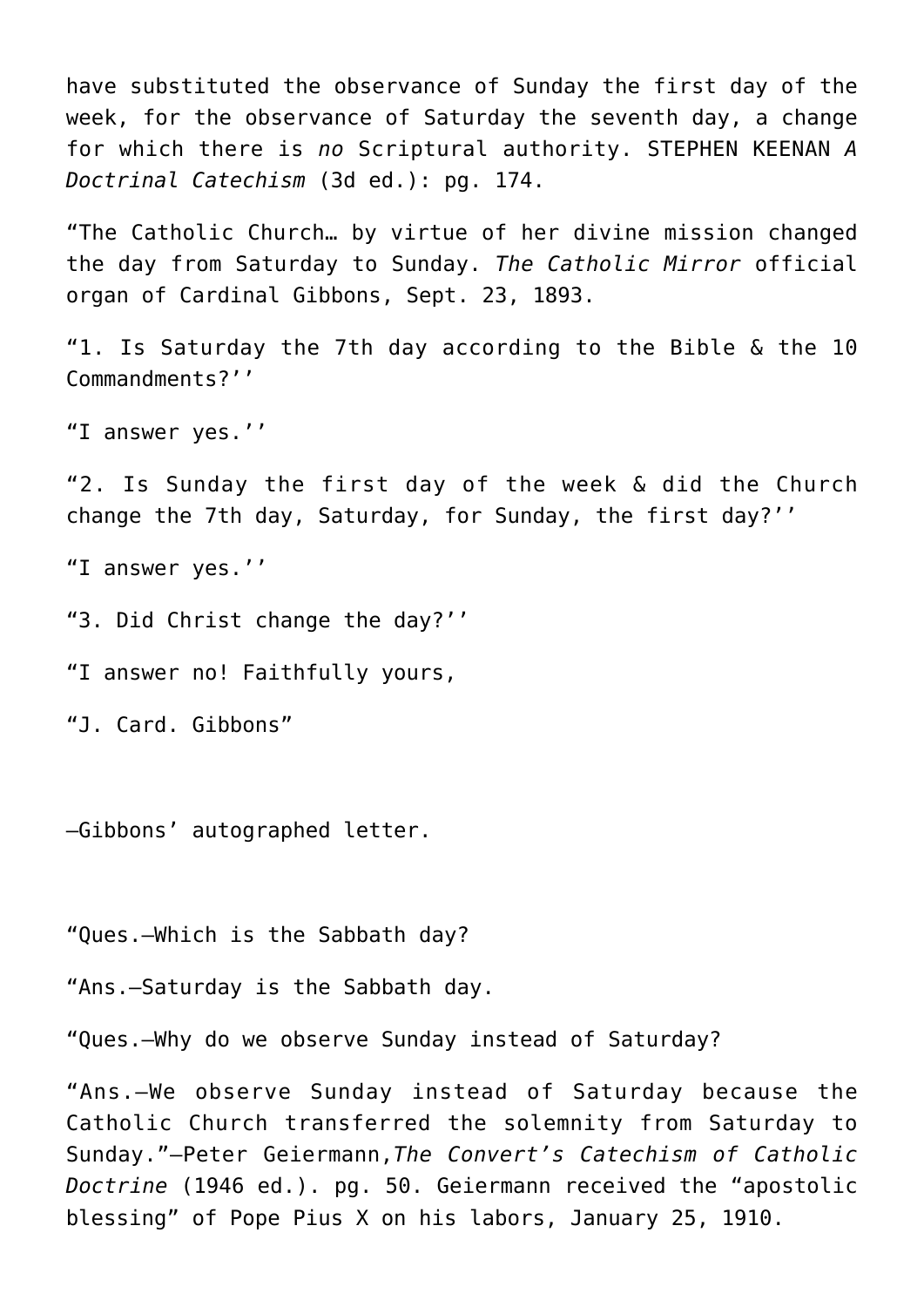# **Who first enjoined Sunday keeping by law?**

Constantine the Great.

Note.—"(1) That the Sunday was in the beginning not looked on as a day of bodily repose; nor was an analogy drawn between the Jewish Sabbath and the Christian Sunday, except as days of worship…

"(3) The keeping of the Sunday rest arose from the custom of the people and the constitution of the Church. …

"(5) Tertullian was probably the first to refer to a cessation of worldly affairs on the Sunday; the Council of Laodicea issued the first conciliar legislation for that day; Constantine issued the first civil legislation; St. Martin of Braga was probably the first to use the term 'servile work' in its present theological sense."—Vincent J. Kelly, *Forbidden Sunday and Feast-Day Occupations,* p. 203.

"The earliest recognition of the observance of Sunday as a legal duty is a constitution of Constantine in 321 a.d., enacting that all courts of justice, inhabitants of towns, and workshops were to be at rest on Sunday (*venerabili die solis*), with an exception in favor of those engaged in agricultural labor."—*Encyclopaedia Britannica,* 11th ed., art. "Sunday." (See pages 470-472.)

"On the venerable Day of the Sun let the magistrates and people residing in cities rest, and let all workshops be closed. In the country, however, persons engaged in agriculture may freely and lawfully continue their pursuits; because it often happens that another day is not so suitable for grain-sowing or for vine planting; lest by neglecting the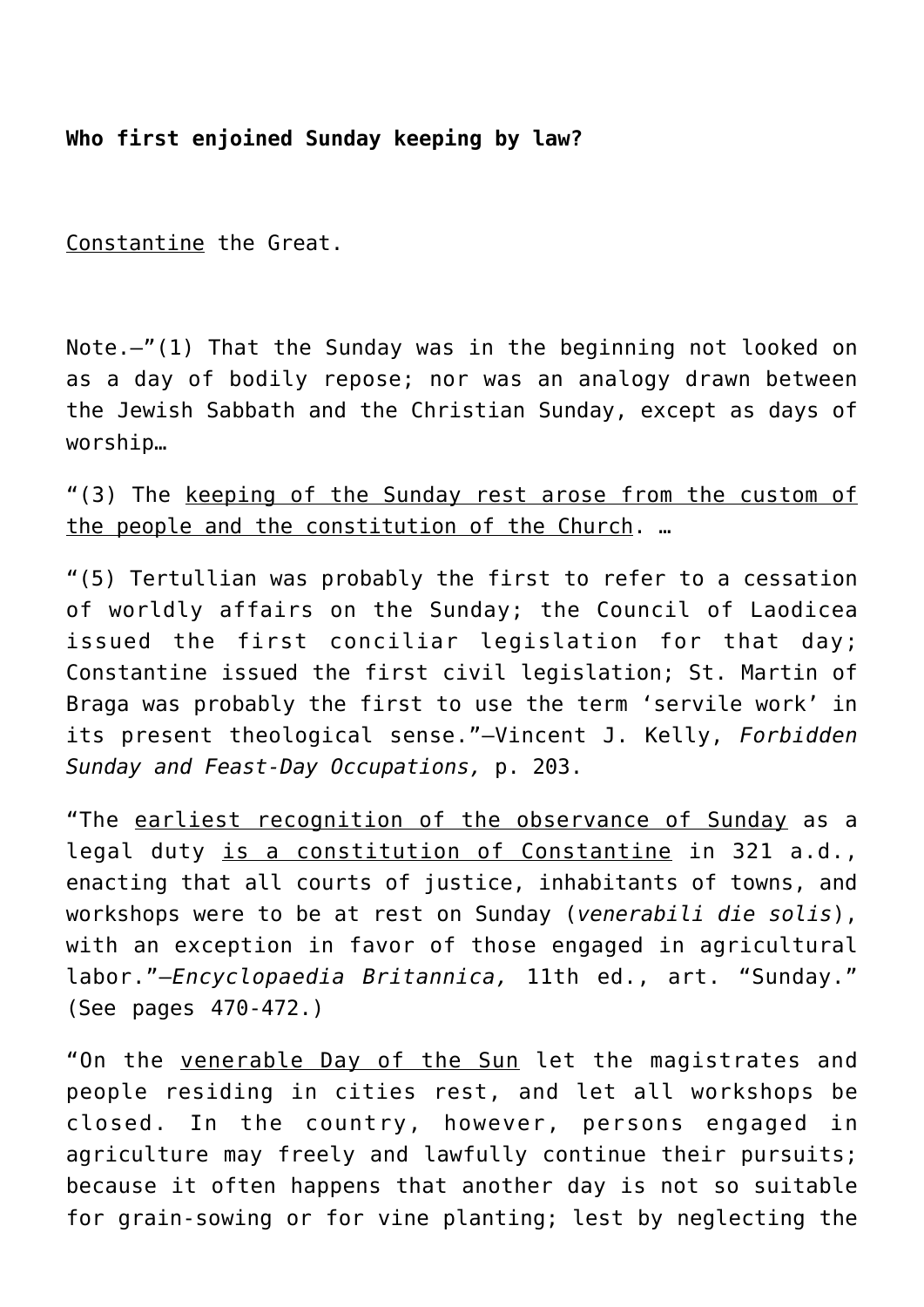proper moment for such operations the bounty of heaven should be lost. (Given the 7th day of March, Crispus and Constantine being consuls each of them for the second time.)"—*Codex Justinianus*, lib. 3, tit. 12, 3: translated in *History of the Christian Church*, by Philip Schaff (Scribners, 1902 ed.), Vol. 3, p. 380.

This edict, issued by Constantine, who first opened the way for the union of church and state in the Roman Empire, in a manner supplied the lack of a divine command for Sunday observance. It was one of the important steps in bringing about and establishing the change of the Sabbath.

These Gods you worship, Pope Francis, are leading you into global curses. The confusion you suffer at this time is the result of one of those plagues. The incurable diseases now seen in this generation were actually foretold of about 2,764 years ago, again 2,614 years ago, and the last time by Yahshua Messiah for this generation, at which time, we are now able to see because they are here, but foretold 1,985 years ago.

## **Mattithyah 24:7, 21-22, 33-34**

7 For nation will rise against nation, and kingdom against kingdom, and there will be famines, and pestilences;*disease epidemics,* and earthquakes; *environmental disasters,* in place after place:

21 For then will be Great Tribulation, such as has not come to pass since the beginning of the world to this time—no, nor ever will be.

22 And unless those days were shortened, there would no flesh be saved; but for the Elect's sake, those days will be shortened.

33 In the same way, when you see all these things, know that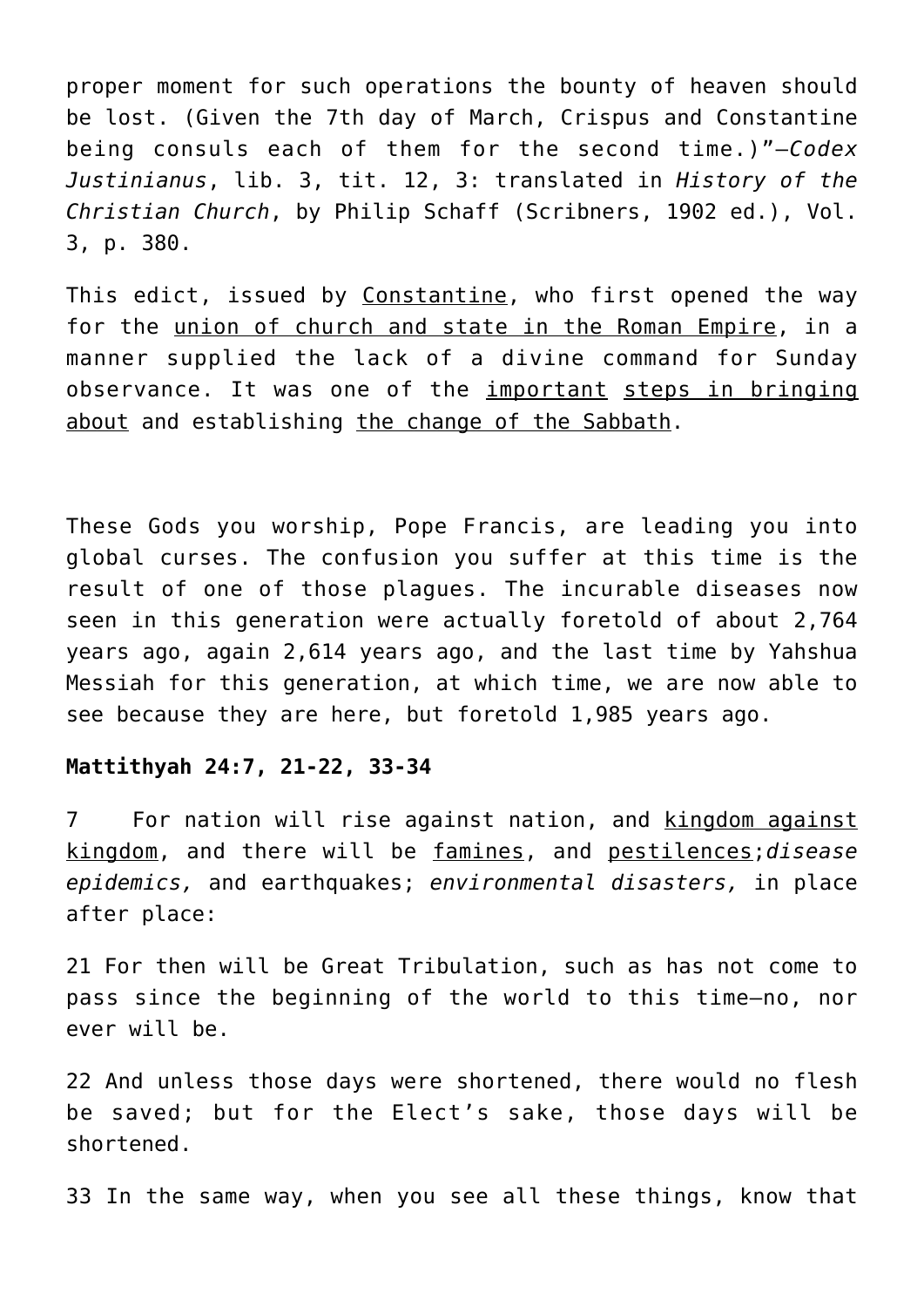*His coming and The End of the Ages* are near, at the very door.

34 Truly I say to you: That generation will not pass *away,* until all these things are fulfilled.

This same rebellion that is causing your plagues and the plagues of the entire world, so that you are unheard by Yahweh, has you cut off from Yahweh so He will not hear and answer your prayers. Yahweh sent His Prophets to warn your predecessors of their rebellion and their evil. Evil? Yes! Evil like the Gods, remember.

#### **Genesis 3:5**

For He knows that in the day you eat of it, your eyes will be opened, and you will be as Gods (elohim), knowing Righteousness and evil.

Did you notice, evil like the Gods? Now read:

#### **Isayah 59:1-7**

1 Behold, Yahweh's Hand is not shortened, that it cannot save; nor His Ear heavy, that it cannot hear.

2 But your *own* iniquities have separated you from your Father; and your *own* sins have *caused Him* to hide *His* face from you, so He will not listen.

3 For your hands are defiled with blood, and your fingers with iniquity; *sin.* Your lips have spoken lies, your tongue has muttered perverseness.

4 No one calls for Justice, nor does *any* plead for Truth. They trust in vanity; *confusion,* and speak lies; *scriptural untruths.* They conceive mischief; *trouble,* and give birth to evil; *sin.*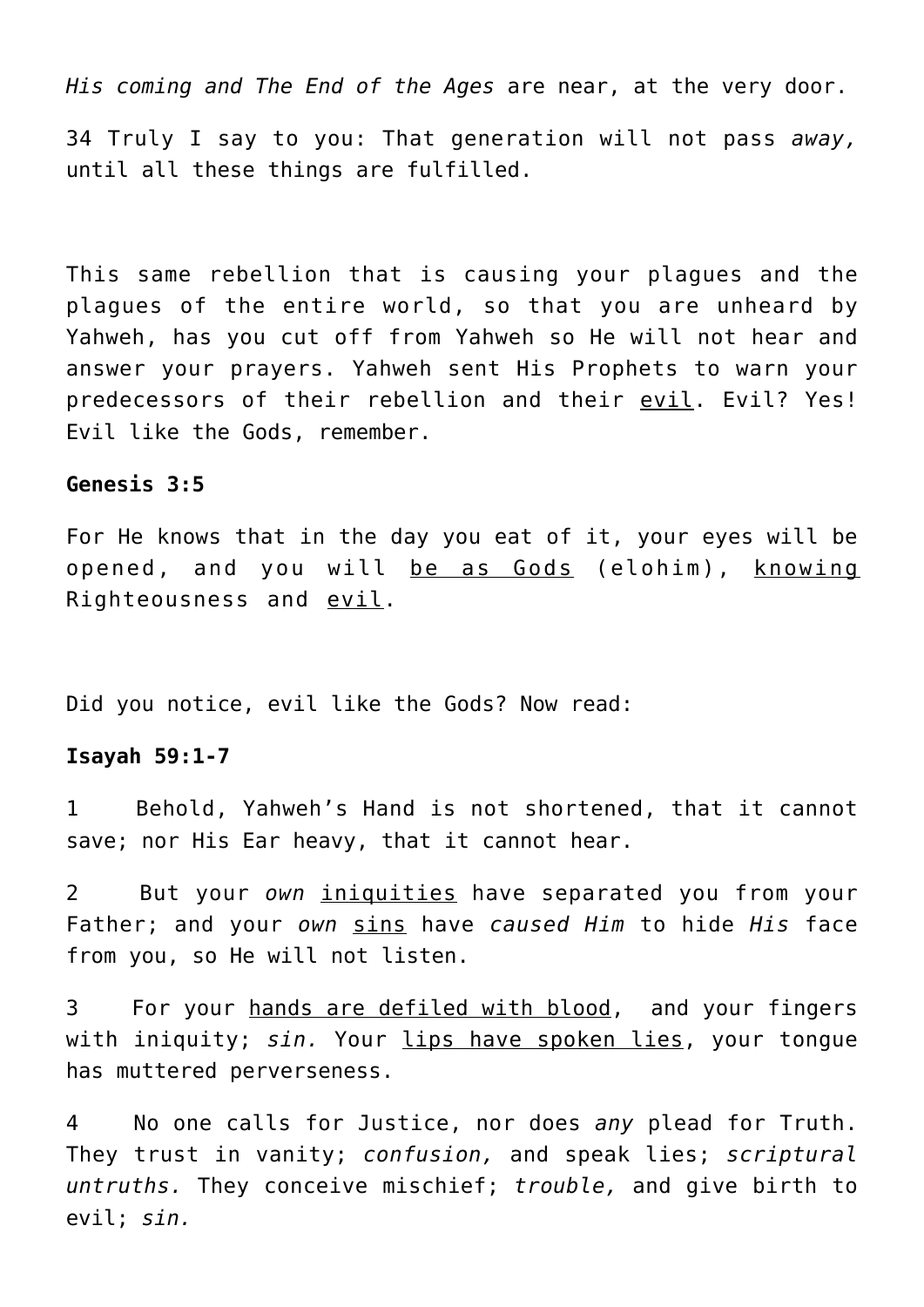5 They hatch vipers' eggs, and weave the spiders' web; he who eats their eggs dies, and when one is broken a viper bursts out.

6 Their webs will not serve as clothing, nor will they cover themselves with what they make; their works *are* works of iniquity, and the act of violence *is* in their hands.

7 Their feet run to evil, and they make haste to shed innocent blood; their thoughts *are* thoughts of iniquity; wasting and destruction *are* in their paths.

In **verse 4**, notice the word evil. Remember evil like the Gods; that is, practicing sin. In **verse 7** notice, how you move to evil like your fathers, the ones who hold the keys of this blood, would not keep Yahweh's Laws as you also refuse to do. **Verse 3**, you speak lies. You need to read with this Scripture the one written by Yahweh's Prophet Yeremyah.

#### **Yeremyah 23:26-27**

26 How long will *this* be in the heart of the prophets who prophesy lies? Yes, *they are* prophets of the deceit of their own minds;

27 Who devise; *plan and scheme,* to cause My People to forget My Name through their dreams, which they tell every man to his neighbor, just as their fathers have forgotten My Name for baal; *lord.*

Telling the old church lies about Yahweh's Name and His Sabbath Appointments with His People at His House will not change your sentence in the day spoken of in **Revelation 20**.

#### **Revelation 20:11-15**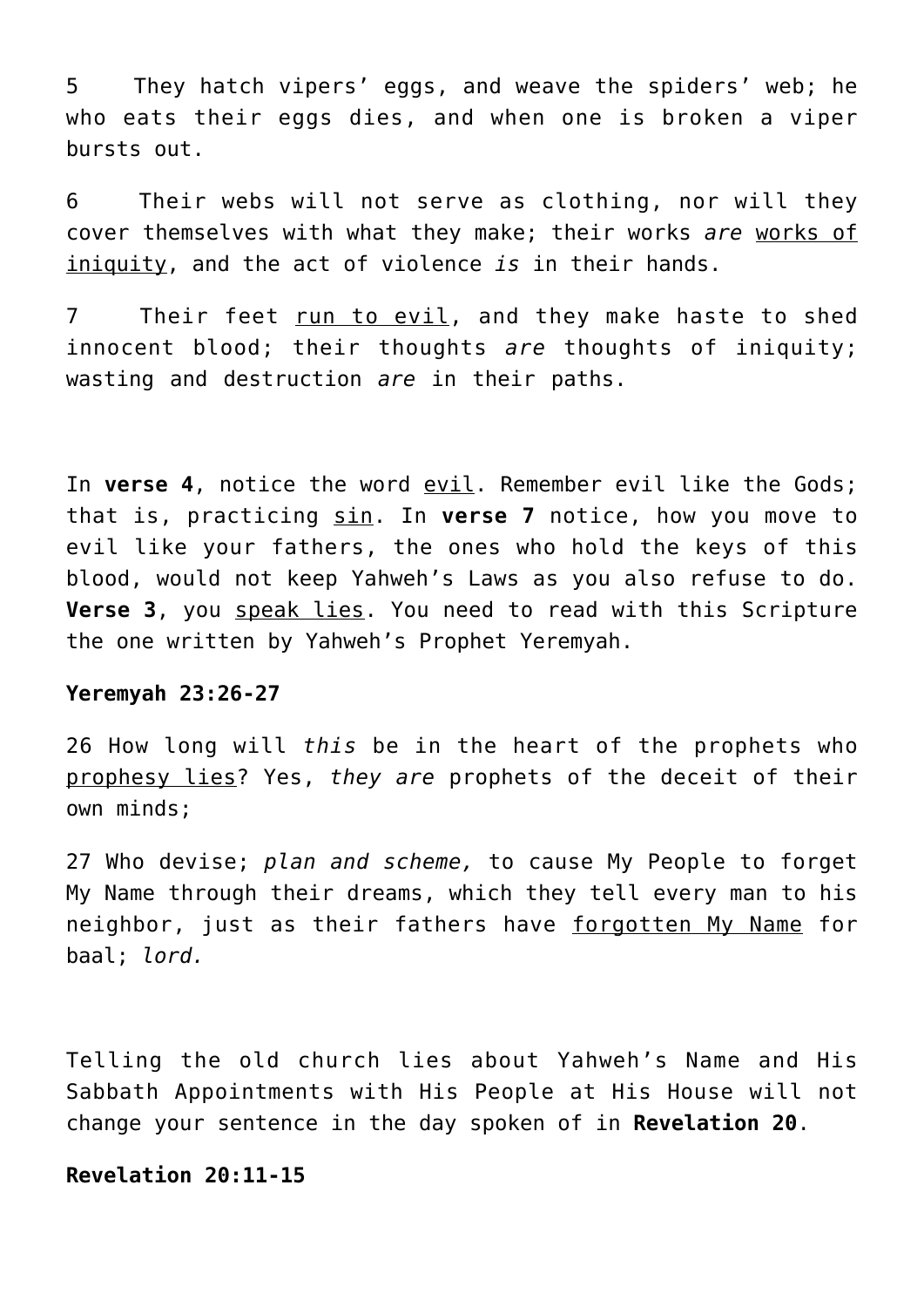11 And I saw a Great White Throne, and Him Who sat on it, from Whose Face the powers of the earth and the powers of the heavens, the Gods (elohim), were driven away; for the verdict was reached that there is no place for them.

12 And I saw the dead, small and great, standing before Yahweh. And the books were opened; and another book was opened, which is *The Book* of Life. And the dead were judged out of those things which were written in the books, according to their works.

13 And the sea gave up the dead which were in it; and death and sheol; *the grave,* delivered up the dead which were in them. And they were judged, every man, according to his works.

14 And death and sheol were cast into the lake of fire. This is the second death.

15 And whoever was not found written in The Book of Life was cast into the lake of fire.

The only thing that will help you is to truly repent of sin and convert to practicing Yahweh's Laws. Then you will be able to make contact with Yahweh through The House of Yahweh.

#### **Isayah 58:13-14**

13 If you turn away your foot from *breaking* the Sabbath: *from* doing your pleasure; *your own business, your own pleasure,* on My Holy Day, and call the Sabbath a delight; the Holy *Day* of Yahweh honorable, and will honor Him *by* not doing your own ways, nor finding your own pleasure, nor engaging in idle conversation:

14 Then you will find your joy in Yahweh; and I will cause you to ride on the high places of the earth, and feed you with the heritage of Yaaqob your father—for the mouth of Yahweh has spoken *it.*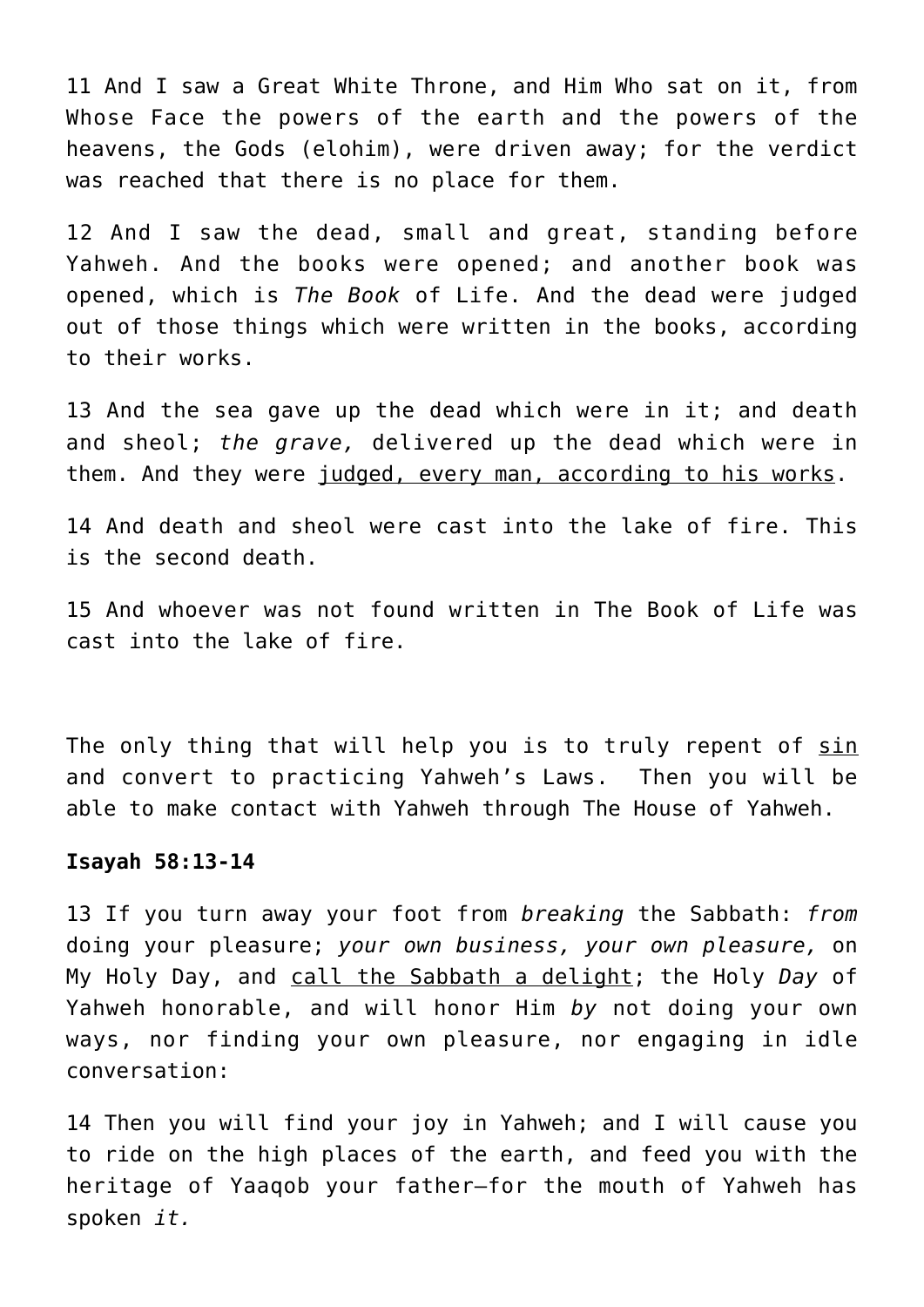This is Yahweh's Promise to those who will believe the Inspired Scriptures and come out of the roman catholic church's deception.

## **Acts 3:19**

Repent therefore, and be converted, that your sins may be blotted out; that times of refreshing may come from the Presence of Yahweh.

Sin is breaking Yahweh's Seventh Day Sabbath. No one knows how the Sabbath must be kept except Yahweh's House.

# **Micahyah 4:1-3**

1 But in the Last Days it will come to pass *that* the mountain; *promotion,* ofThe House of Yahweh will be established in the chief of the nations. It will be raised above all congregations; and all peoples will *eventually* flow to it.

2 And many people will go and say; Come, and let us go up to the mountain; *uplifting,* of Yahweh, and to the House of the Father of Yaaqob, and He will teach us of His Ways, and we will walk in His Paths. Because the Law will depart from Zion, and the Word of Yahweh from Yerusalem.

3 And He will judge between many people, and rebuke strong nations afar off; and they will beat their swords into plowshares, and their spears into pruninghooks. Nation will not lift up sword against nation, nor will they learn war anymore.

# **Mattithyah 6:33**

But seek you first the Kingdom of Yahweh andHis Righteousness, and all these things will be added to you.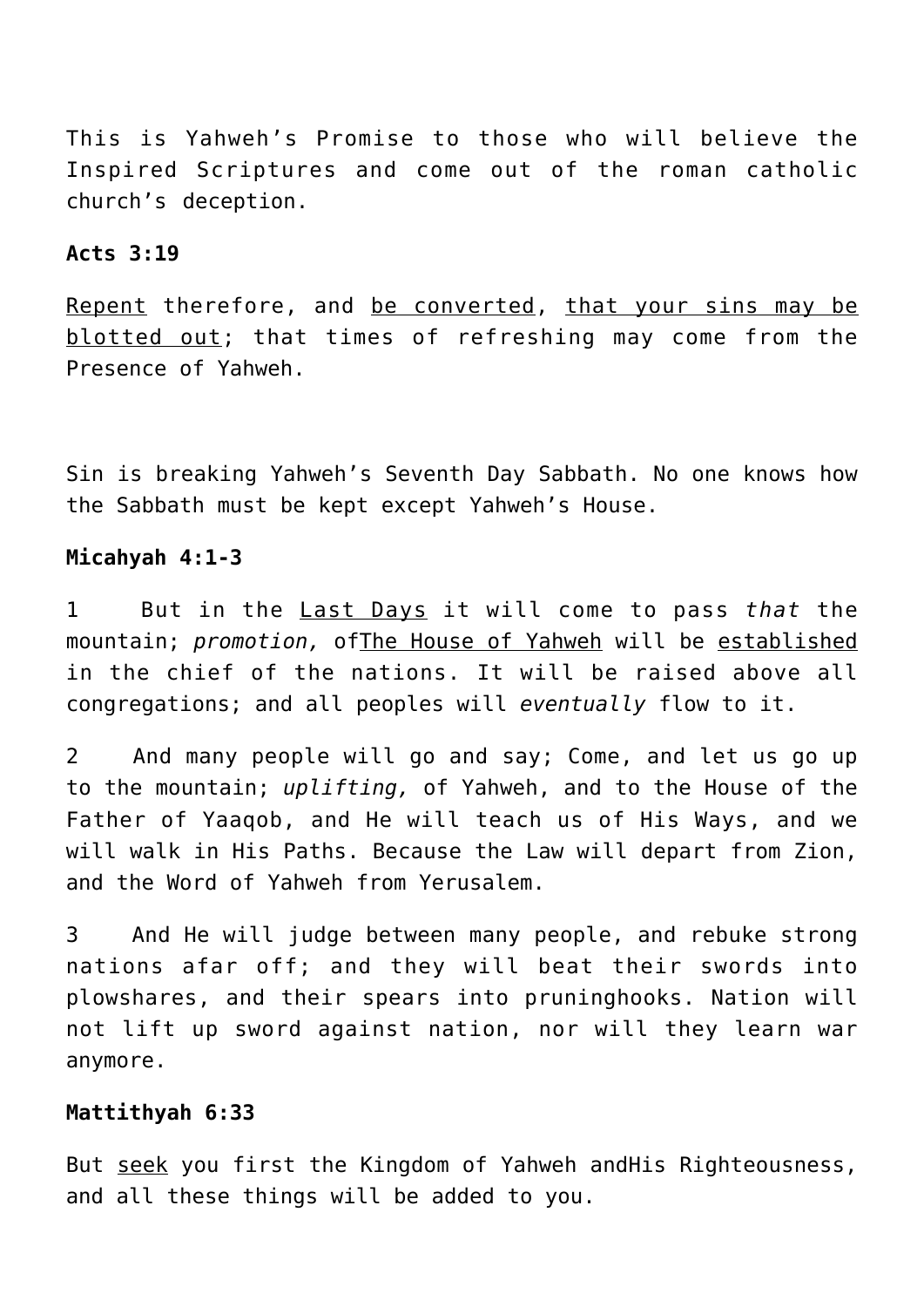## **Deuteronomy 12:5**

But you are to seek the Habitation of your Father; *The House of Yahweh—*theplace which Yahweh your Father shall choose out of all your tribes to establish His Name—and there you must go.

The House of Yahweh is the only prophesied place on earth where the Righteousness of Yahweh is taught and practiced. Everyone on earth needs to read The House of Yahweh May 2014 Newsletter about why mankind was created entitled "*Scriptural Illiteracy Is Allowing Scriptural Curses*". There is only one purpose shown in the Inspired Scriptures for mankind's creation. It's a wonderful opportunity offered by Yahweh to His creation and certain requirements must be met. But those requirements are simple–learn and practice Yahweh's Righteousness which produces true love, joy, peace, health and yes, even an eternal position in the Kingdom of Yahweh. Yahshua Messiah said it also.

## **Mattithyah 6:33**

But seek you first the Kingdom of Yahweh andHis Righteousness, and all these things will be added to you.

Did you notice, all these things will be given to you?

## **Isayah 58:13-14**

13 If you turn away your foot from *breaking* the Sabbath: *from* doing your pleasure; *your own business, your own pleasure,* on My holy day, and call the Sabbath a delight; the holy *day* of Yahweh honorable, and will honor Him *by* not doing your own ways, nor finding your own pleasure, nor engaging in idle conversation: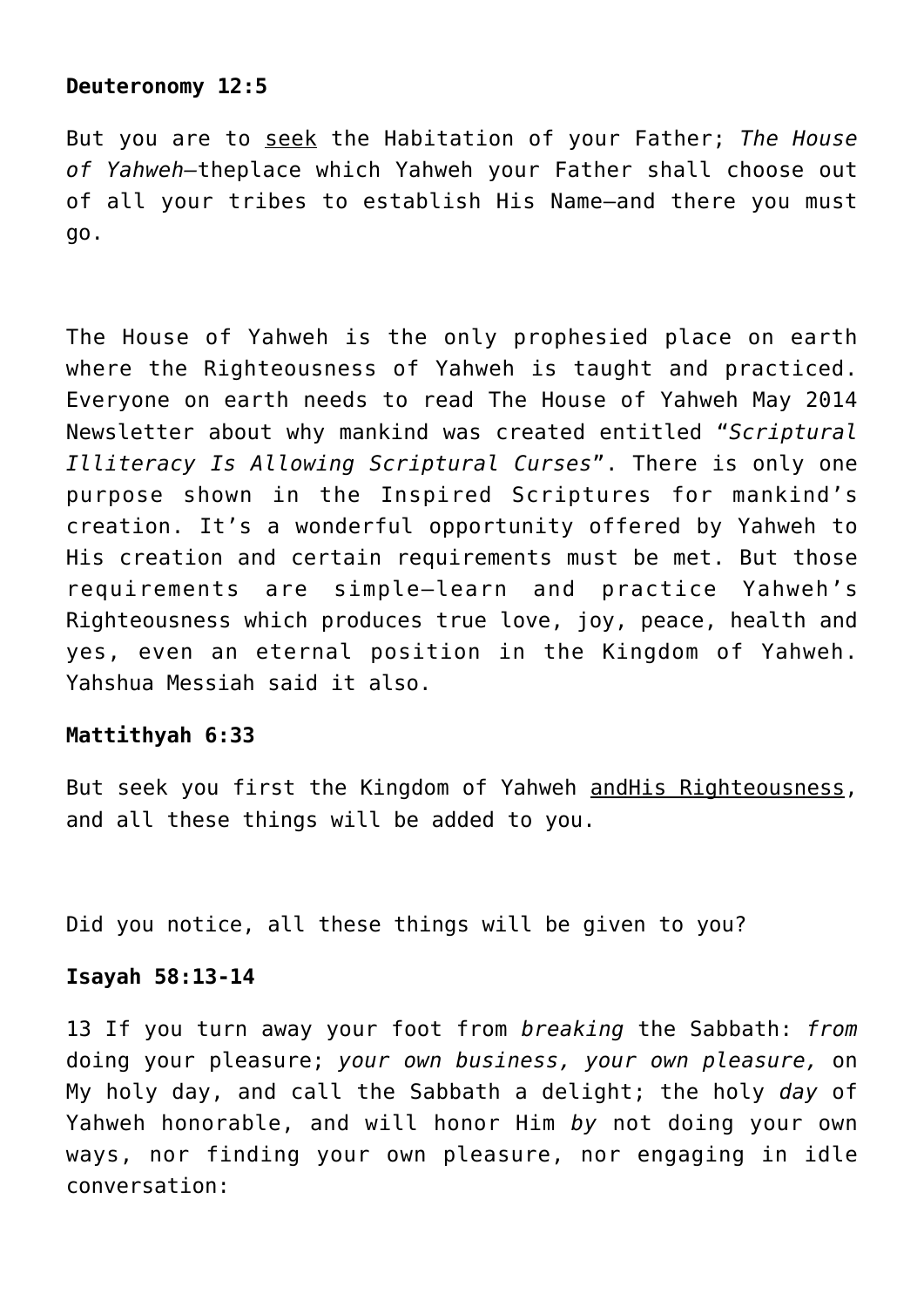14 Then you will find your joy in Yahweh; and I will cause you to ride on the high places of the earth, and feed you with the heritage of Yaaqob your father—for the mouth of Yahweh has spoken *it.*

Yes, there still remains the keeping of the Seventh Day Fourth Commandment Sabbath Appointment with Yahweh for those who choose Yahweh's Righteousness over the evil of the Gods.

## **Genesis 1:26**

Then Yahweh said: I will make man in My Image, according to My Likeness; they will have Authority over the fish of the sea, over the birds of the air, over the cattle, and over all the earth and over every creeping thing that creeps upon the earth.

## **Genesis 3:1-5**

1 Now the serpent was more subtle *and* crafty than any beast of the field which Yahweh had made. And she said to the woman; Has Yahweh indeed said: You shall not eat of every tree of the garden?

2 And the woman said to the serpent; We may eat the fruit of the trees of the garden;

3 But of the fruit of the tree which *is* in the midst of the garden, Yahweh has said: You shall not eat it, nor shall you touch it, or you will die.

4 And the serpent said to the woman; You will not surely die.

5 For He knows that in the day you eat of it, your eyes will be opened, and you will be as Gods (elohim), knowing Righteousness and evil.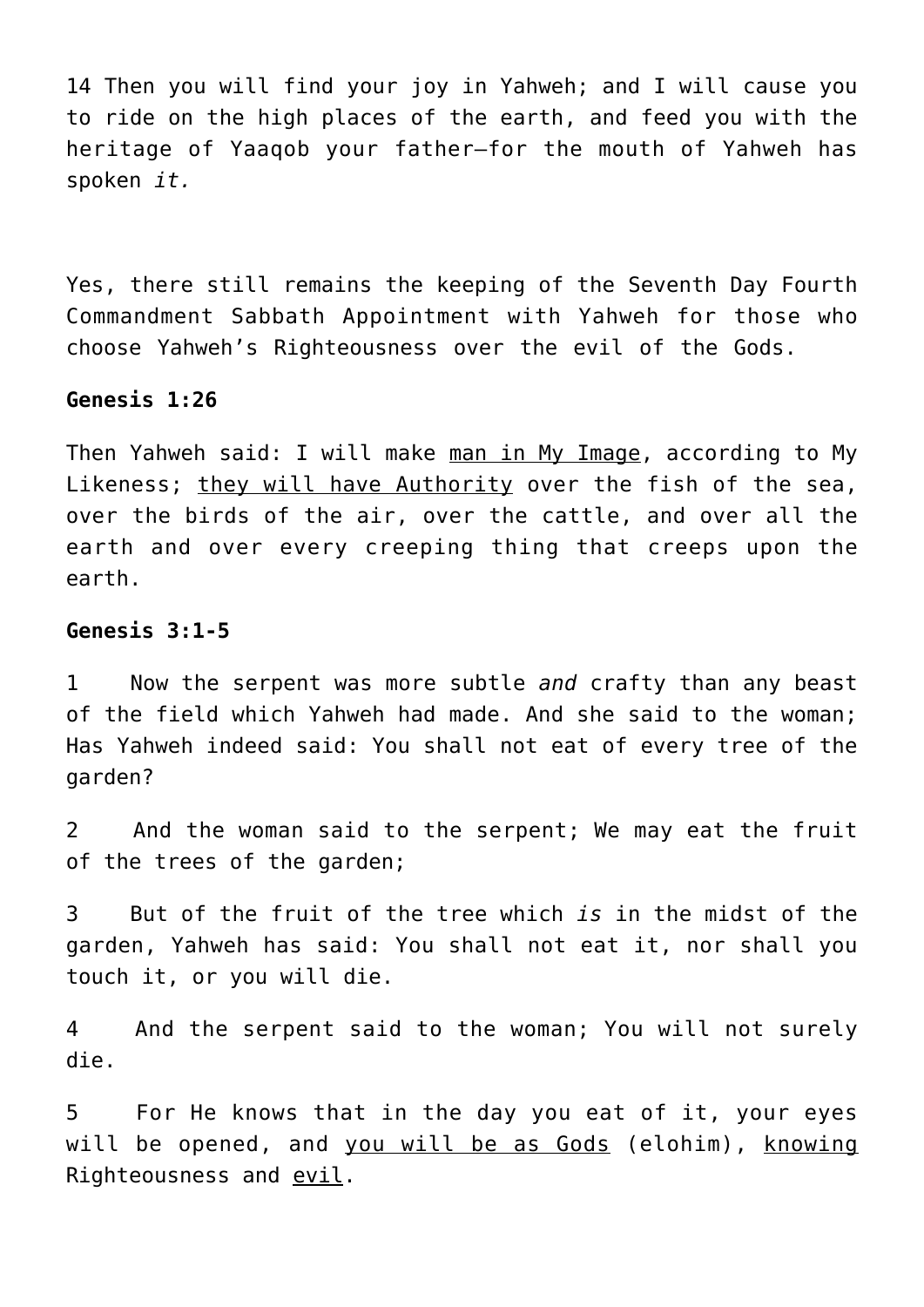In **verse 5** notice, like Gods knowing evil. It's your choice. Satan and the pope cannot force you to follow evil, although they have been trying for 6,000 years. Notice the Words of Yahshua and His twelve Disciples.

#### **II Kepha 3:10-13**

10 But the Day of Yahweh will come as a thief in the night, in which the heavens will pass away with great noise, and the elements will melt with fervent heat; both the earth, and the works that are in it, will beburned up.

11 Since all these things will then be dissolved, what manner *of persons* ought you to be in Holy Conduct and Righteousness?

12 *You must* look for and earnestly long for the Day of Yahweh, because of which the heavens will be dissolved in fire, and the elements will melt with fervent heat.

13 Nevertheless we, according to His Promise, look for new heavens and a new earth, in which Righteousness dwells.

**Verse 13**, Righteousness?

#### **Deuteronomy 6:25**

And it will be our Righteousness if we observe to do all of this Law before Yahweh our Father, as He has commanded us.

#### **I Yahchanan 3:4, 7-8, 10**

4 Whoever commits sin, transgresses also the Law; for sin is the transgression of the Law.

7 Little children, let no man deceive you; he who practices Righteousness is Righteous, just as He is Righteous.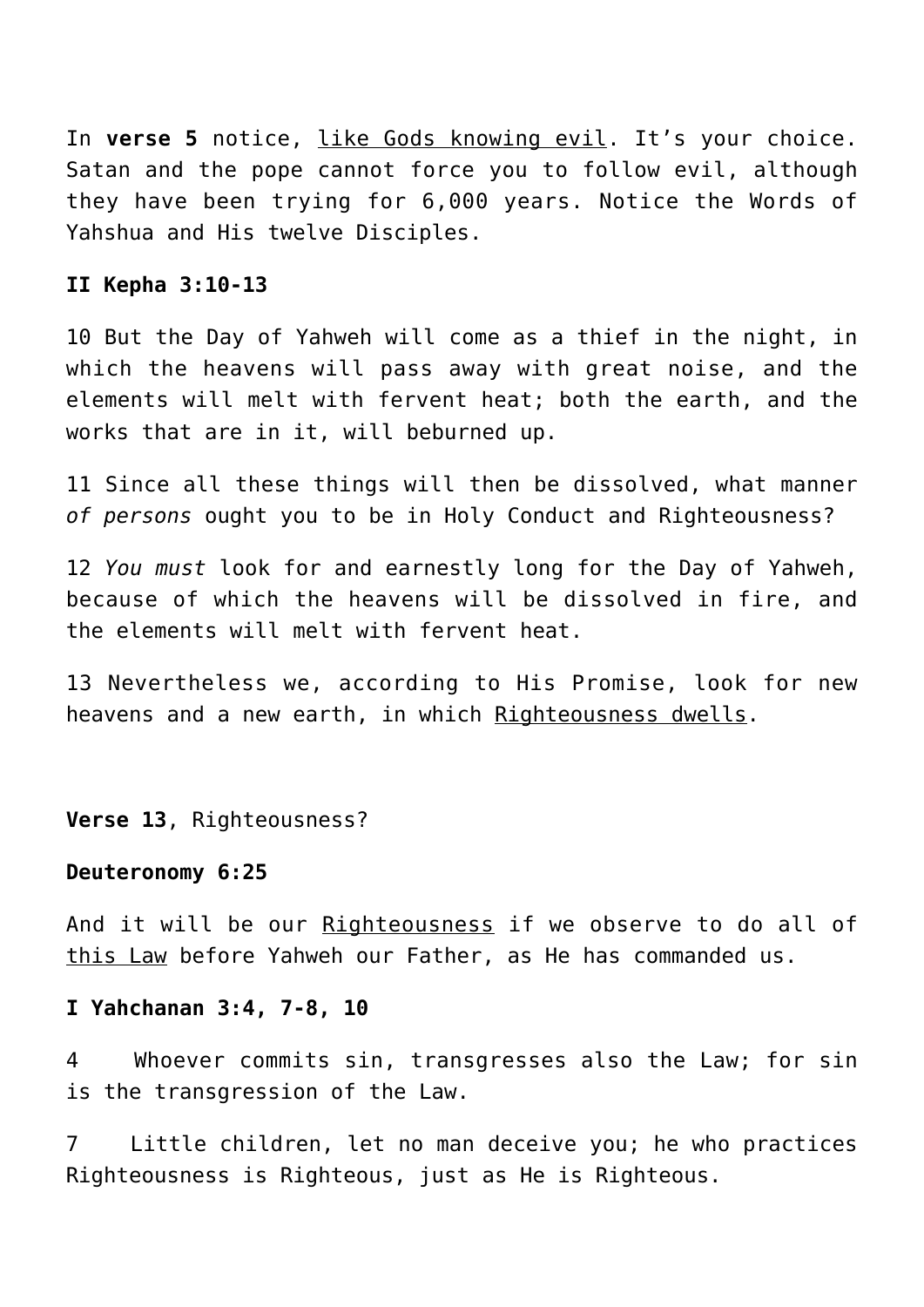8 He who commits sin is of the devil, for the devil has sinned from the beginning. For this purpose the Son of Yahweh was manifested; that He might destroy the works of the devil.

10 In this the Children of Yahweh and the children of the devil are manifest. Whoever does not practice Righteousness is not of Yahweh, andhe does not love his neighbor!

#### **Revelation 2:11**

He who has an ear, let him hear what the Spirit says to the called out ones of The House of Yahweh. He who overcomes will not be hurt by the second death.

Overcomes? Your choice.

#### **Deuteronomy 30:15-19**

15 See, I have set before you this day Life by Righteousness, and death by destruction—

16 In that I command you this day to love Yahweh your Father, by walking in *all* His Ways, by keeping His Laws, His Statutes, and His Judgments, so that you may live and multiply, and so Yahweh your Father may bless you in the land which you go in to possess.

17 But if your heart turns away, and you are not obedient, and you are drawn away to submit to Gods (elohim), to worship them by serving them—

18 I declare to you this day that you will surely perish; you will not prolong your days in the land which you cross over the Yardan to possess.

19 I call heaven and earth as witnesses against you this day, *that I* have set before you Life and death, blessings and curses. Therefore choose Life, so both you and your children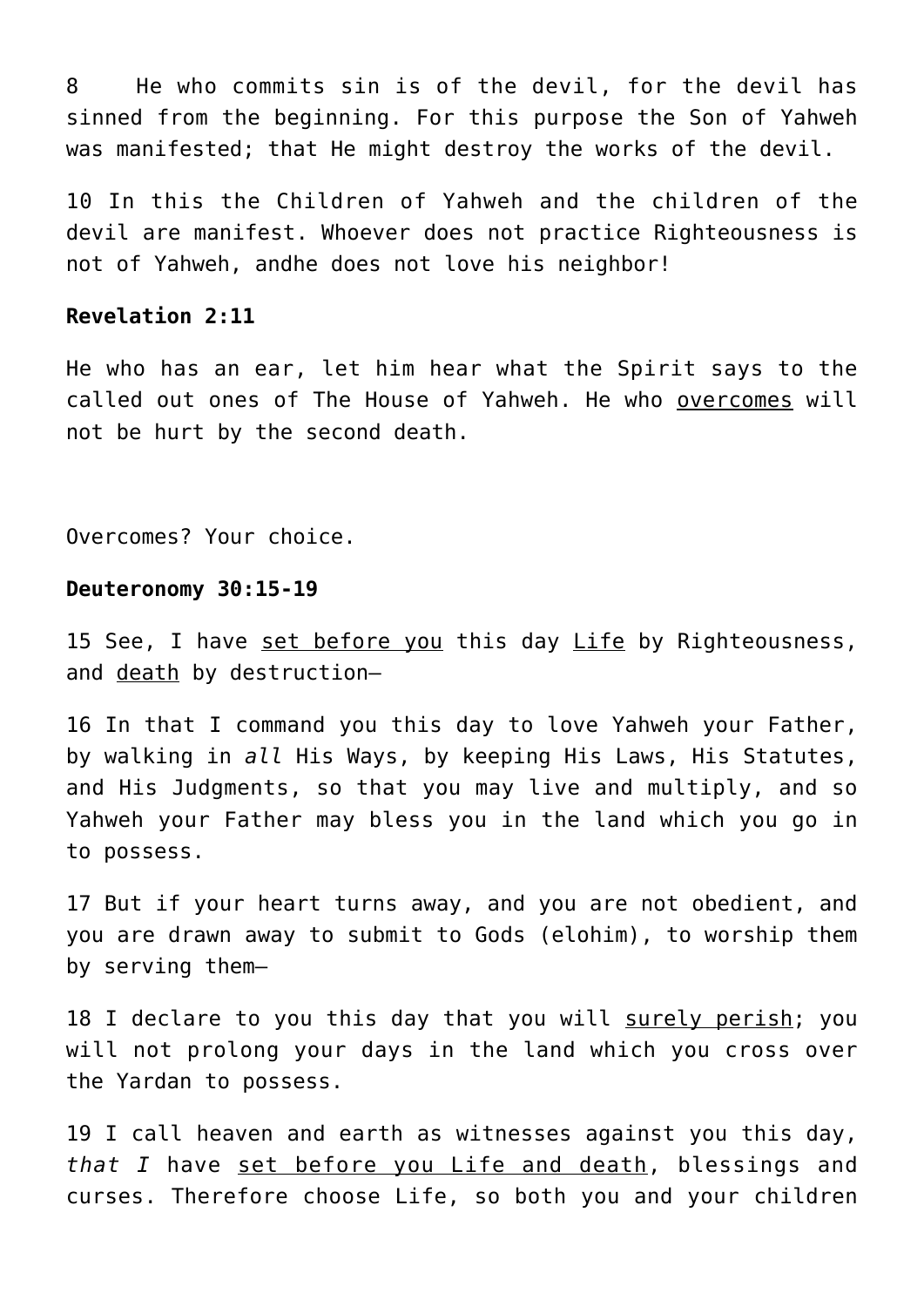may live.

#### **Deuteronomy 11:26-28**

26 Behold, I am setting in front of you today a blessing and a curse—

27 The blessing if you obey the Law of Yahweh your Father, which I am giving you this day;

28 Or the curse if you do not obey the Law of Yahweh your Father, and turn aside from the way I am setting in front of you, to follow after Gods (elohim, teraphim) you have not known.

**Verse 28**, if you turn from Yahweh's Righteousness to following the evil of the Gods, you take curses upon yourself. **Verse 26**, the curse and the blessing are set in front of each person today. **Verse 27**, the blessing if you obey Yahweh's Law.

The Savior should be consulted above the peoples when they teach a doctrine different than Yahshua. Notice Yahshua's Words in the very last book in the bible.

# **Revelation 22:12-16**

12 And behold, I come quickly, and My Reward *is* with Me, to give every man according as his work will be.

13 I am the First and the Last, the Beginning and the End.

14 Blessed*are* those who keep His Laws, that they may have right to the Tree of Life, and may enter in through the gates into the City.

15 For outside *are* dogs, and sorcerers, and whoremongers, and murderers, and worshipers of Gods (elohim) and everyone *who professes* to love, yet practices breaking the Law.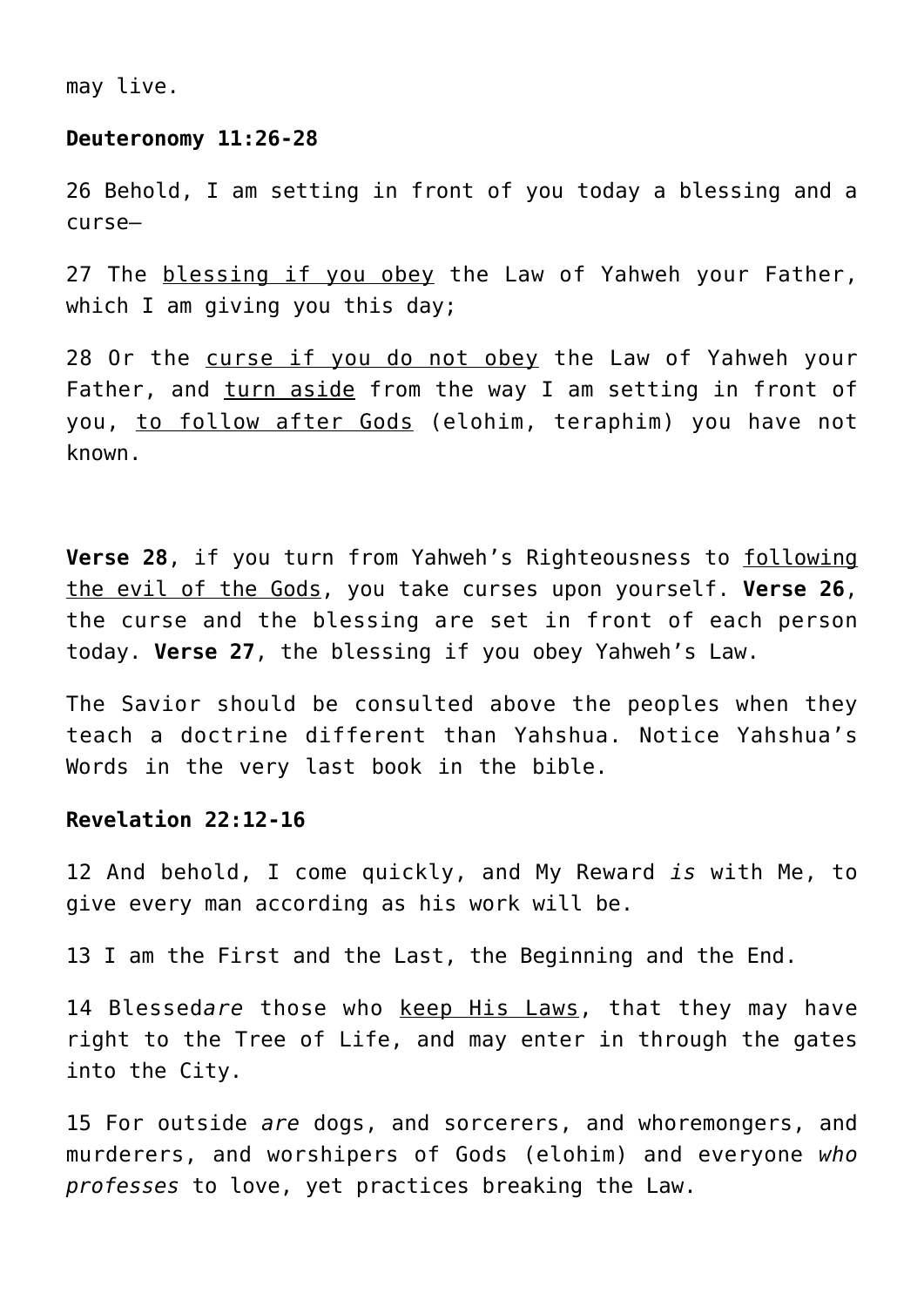16 I, Yahshua, have sent My Messenger to testify to you these things in the congregations of The House of Yahweh. I am the Root and the Offspring of David, *and* the Bright and Morning Star.

## **Revelation 22:14-14, KJV**

12And, behold, I come quickly; and my reward is with me, to give every man according as his work shall be.

13I am Alpha and Omega, the beginning and the end, the first and the last.

14Blessed are they that do his commandments, that they may have right to the tree of life, and may enter in through the gates into the city.

Now notice, changing these words will not help; the Truth is told elsewhere. Remember what Yahweh's Prophets wrote concerning this present prophesied generation called the Last Days.

# **Isayah 2:1-4**

1 The word that Isayah son of Amoz saw concerning Yahdah and Yerusalem.

2 It will come to pass in the Last Days, *that* the mountain; *promotion,* of The House of Yahweh will be established in the chief of the nations, and will be raised above all congregations; and all nations will *eventually* flow to it.

3 And many people will go and say; Come, and let us go up to the mountain of Yahweh, to the House of the Father of Yaaqob, and He will teach us of His Ways, and we will walk in His paths. For the Law will depart from Zion, and the Work of Yahweh *will depart* from Yerusalem.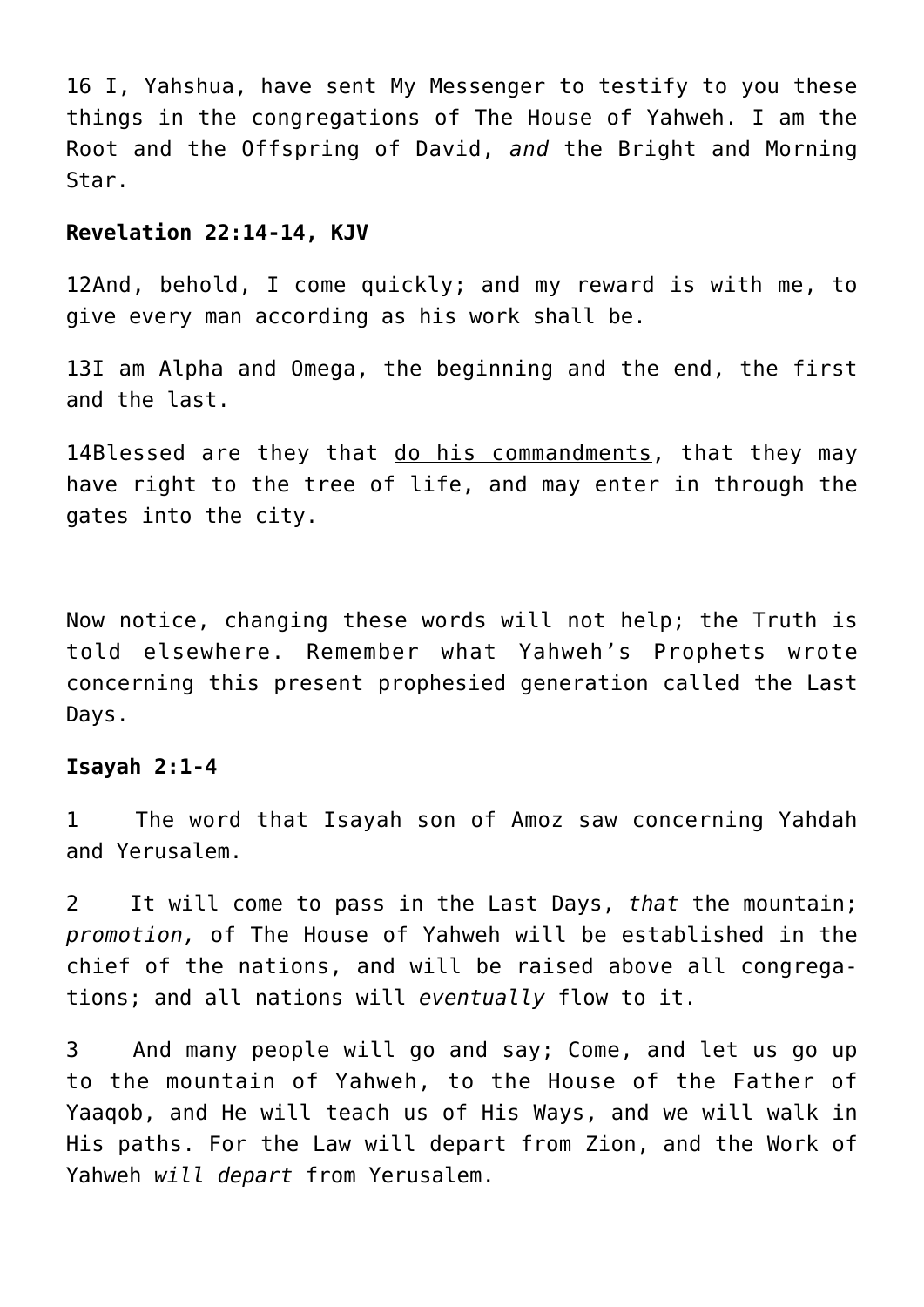4 He will judge among the nations, and will rebuke many people; they will beat their swords into plowshares, and their spears into pruninghooks; nation will not lift up sword against nation, neither will they learn war anymore.

## **Isayah 43:27-28**

27 Your firstfathers sinned, and your interpreters broke My Covenant and turned away from Me in prayer; *praying to gods (elohim), instead.*

28 Therefore, I will dissolve the Levitical Priesthood; and will give Yaaqob to the curse, and Yisrayl to reproaches.

There goes the keys to this blood. The next and last generation came the Two Witnesses who show the world the evil from you and your Gods, and misery you have brought upon the whole world.

# **Micahyah 4:1-3**

1 But in the Last Days it will come to pass *that* the mountain; *promotion,* ofThe House of Yahweh will be established in the chief of the nations. It will be raised above all congregations; and all peoples will *eventually* flow to it.

2 And many people will go and say; Come, and let us go up to the mountain; *uplifting,* of Yahweh, and to the House of the Father of Yaaqob, and He will teach us of His Ways, and we will walk in His Paths. Because the Law will depart from Zion, and the Word of Yahweh from Yerusalem.

3 And He will judge between many people, and rebuke strong nations afar off; and they will beat their swords into plowshares, and their spears into pruninghooks. Nation will not lift up sword against nation, nor will they learn war anymore.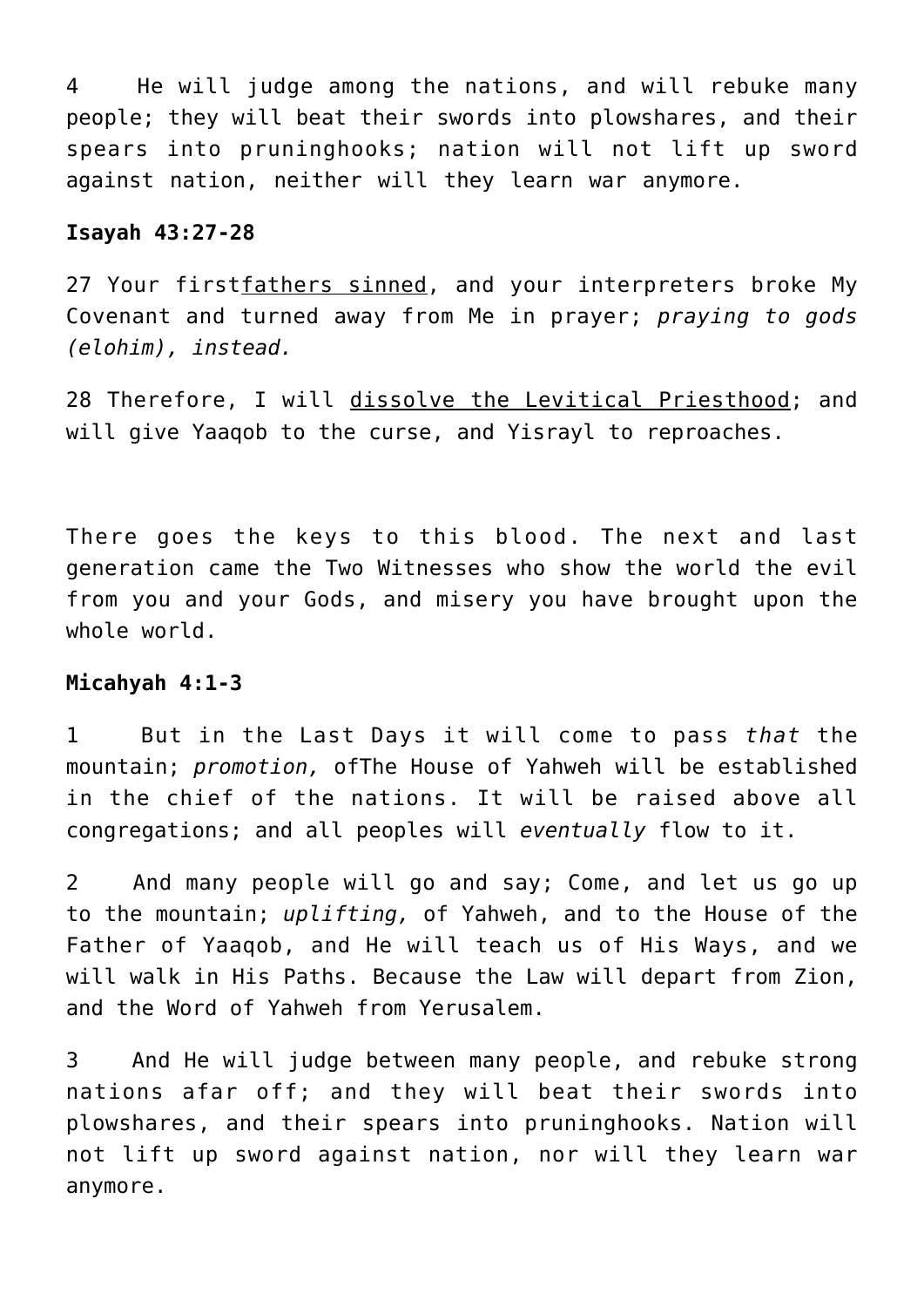How, when and with whom does this Work start with the Two Witnesses?

## **Revelation 11:1-4**

1 And there was given me a reed like a measuring rod. And the Malak stood, saying: Rise, and measure the temple of Yahweh, and the altar, and its confines;

2 But the court which is outside the temple leave out, and measure it not; for it is given to the Gentiles. And the holy city they will tread under foot three and one-half years.

3 And I will give to My Two Witnesses to perform their Prophetic offices, and they will foretell events about the one thousand two hundred and sixty days, those cast about with darkness.

4 These are, as it were, the two Olive Trees, and, as it were, the Two Lamps *of the Seven Lamp Lampstand,* ministering for the Father in the earth.

The Lampstand of Seven Lamps, Titus took this Lampstand along with the rest of the wealth that he stole from the temple to Rome. But that will not stop the Work of Yahweh in these Last Days. Yahweh is High Priest over the Last Days' Work.

#### **Hebrews 10:21**

And *having* a High Priest over The House of Yahweh.

#### **Mattithyah 16:18**

And I also say to you who are Kepha; *whose name means "rock":* That upon thisRock, YAHWEH UNITY; I will build this house;  *family: The House of Yahweh,* and the gates of sheol; *the grave,* will not prevail against it.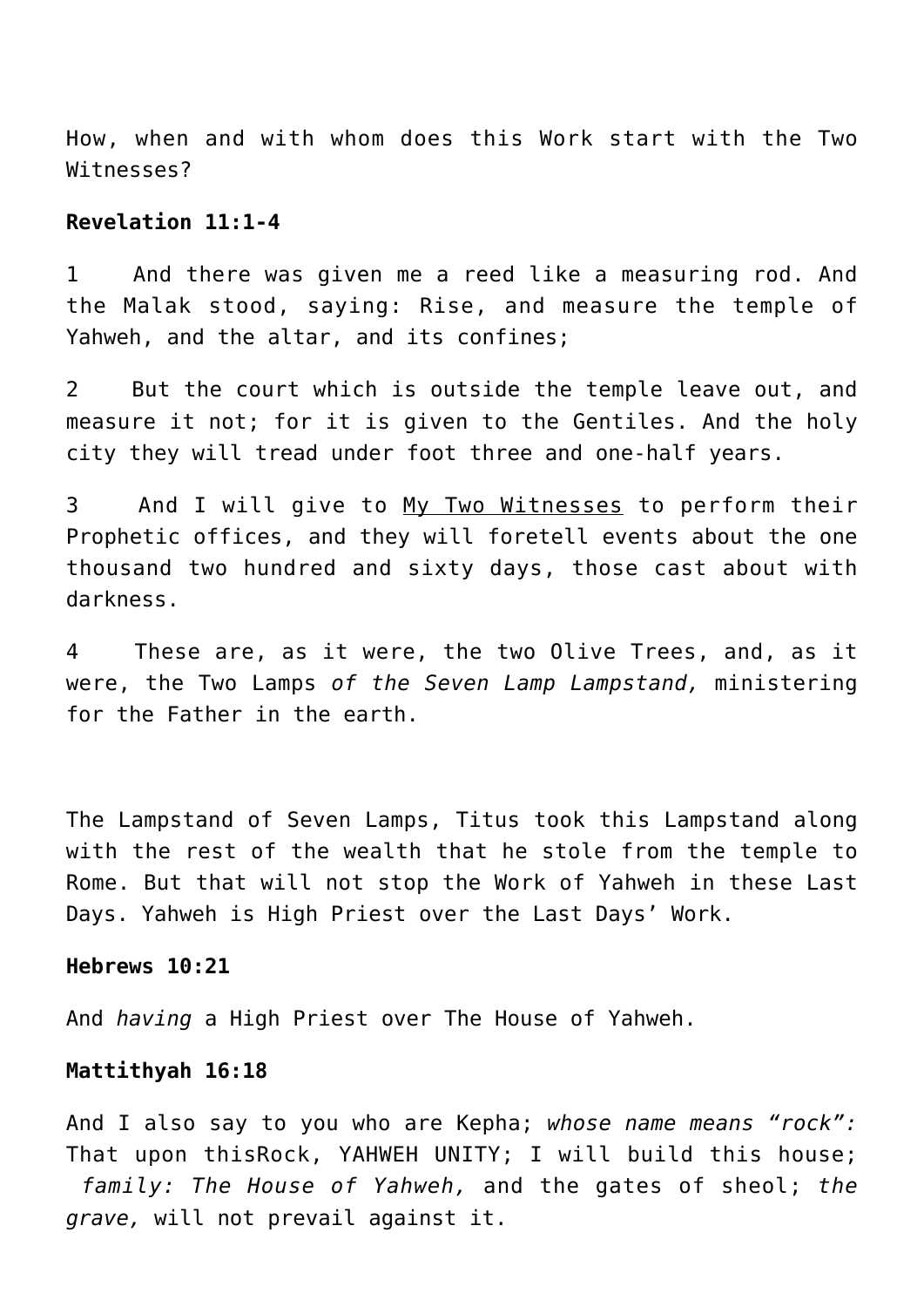# **Isayah 44:1-8**

1Yet now hear, O Yaaqob My Servant, and Yisrayl whom I have chosen,

2 This is what Yahweh says, Who made you and formed you from the womb, Who will help you: Do not be afraid, Yaaqob My Servant and Yeshurun; *Beloved Yisrayl,* whom I have appointed.

3 For I will pour water upon him who is thirsty, and floods upon the dry ground; I will pour out My Spirit upon your seed, and My blessing upon your offspring.

4 They will spring up among the grass, as willows by the water courses.

5 One will say; I belong to Yahweh, and the same will call himself with the name of Yaaqob. The other will subscribe with his hand, and write; I belong to Yahweh, and surname himself with the name of Yisrayl.

6 This is what Yahweh, the King of Israyl, and Redeemer, Yahweh our Father, says: I *am* the First, and I*am* the Last, and except for Me*there is* no source of power!

7 And Who, as I, will foretell, and set it in order for Me, since I appointed the ancient people? And the things which are coming, and will come, let them foretell them.

8 Do not fear, nor be afraid. Have I not told you from that time, and have declared; You *are* My Witnesses! Is there a source of power except Me? Truly, *there is* no *other* Rock; I know not*one.*

**Verse 8** shows you who these two men are and **verse 7** shows their job. This is the seventh and last warning to all the world.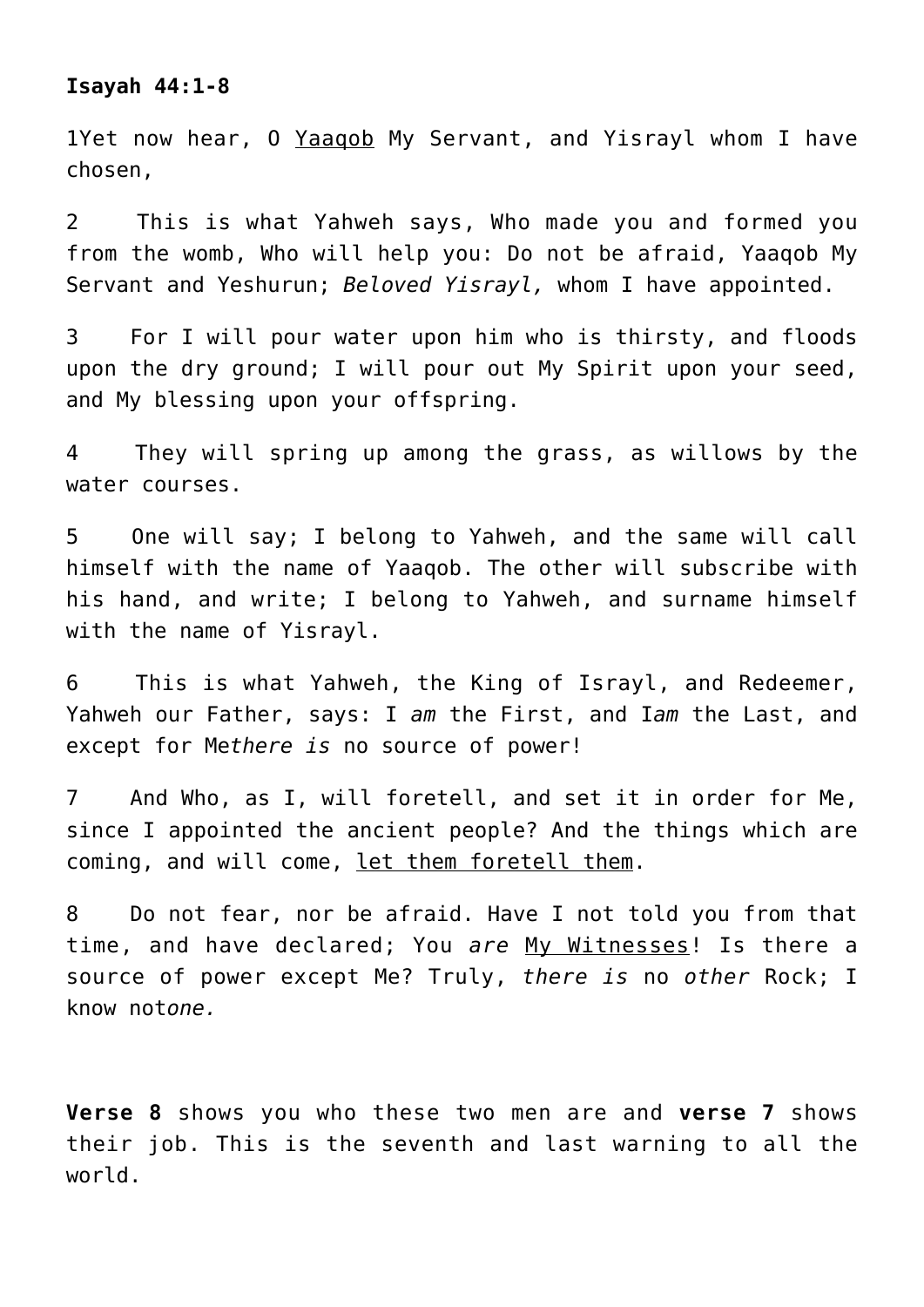# **Revelation 10:7, 11**

7 But in the days of the voice of the Seventh Malak, when he will begin to sound, the Great Secret of Yahweh would be finished, as He declared to His Servants the Prophets.

11 And he said to me: You must prophesy again before many peoples, and nations, and languages, and kings.

# **Mattithyah 24:14**

And this joyous Message of the Kingdom of Yahweh shall be preached in all the world *from* The House of Yahweh *at* Abel by the Witness Yisrayl; for Yahweh will be with him. *He will preach this Message* to all nations; and then The End will come.

It all takes place in this present generation and we are near the end of this generation.

## **Mattithyah 24:33-34**

33 In the same way, when you see all these things, know that *His coming and The End of the Ages* are near, at the very door.

34 Truly I say to you: That generation will not pass *away,* until all these things are fulfilled.

The Great Disciple Kepha, who you honored as Cain did Abel, spoke of you who held the keys of this blood, when he was brought before your high priest forty-one years before that priesthood was dissolved and you moved all the wealth to Rome Kepha charged your rulers of the people with being guilty of the murder of Yahshua and they being angered at his words sought to murder him also. They too hated the Name Yahshua and the Name Yahweh. You may read the record of this in your own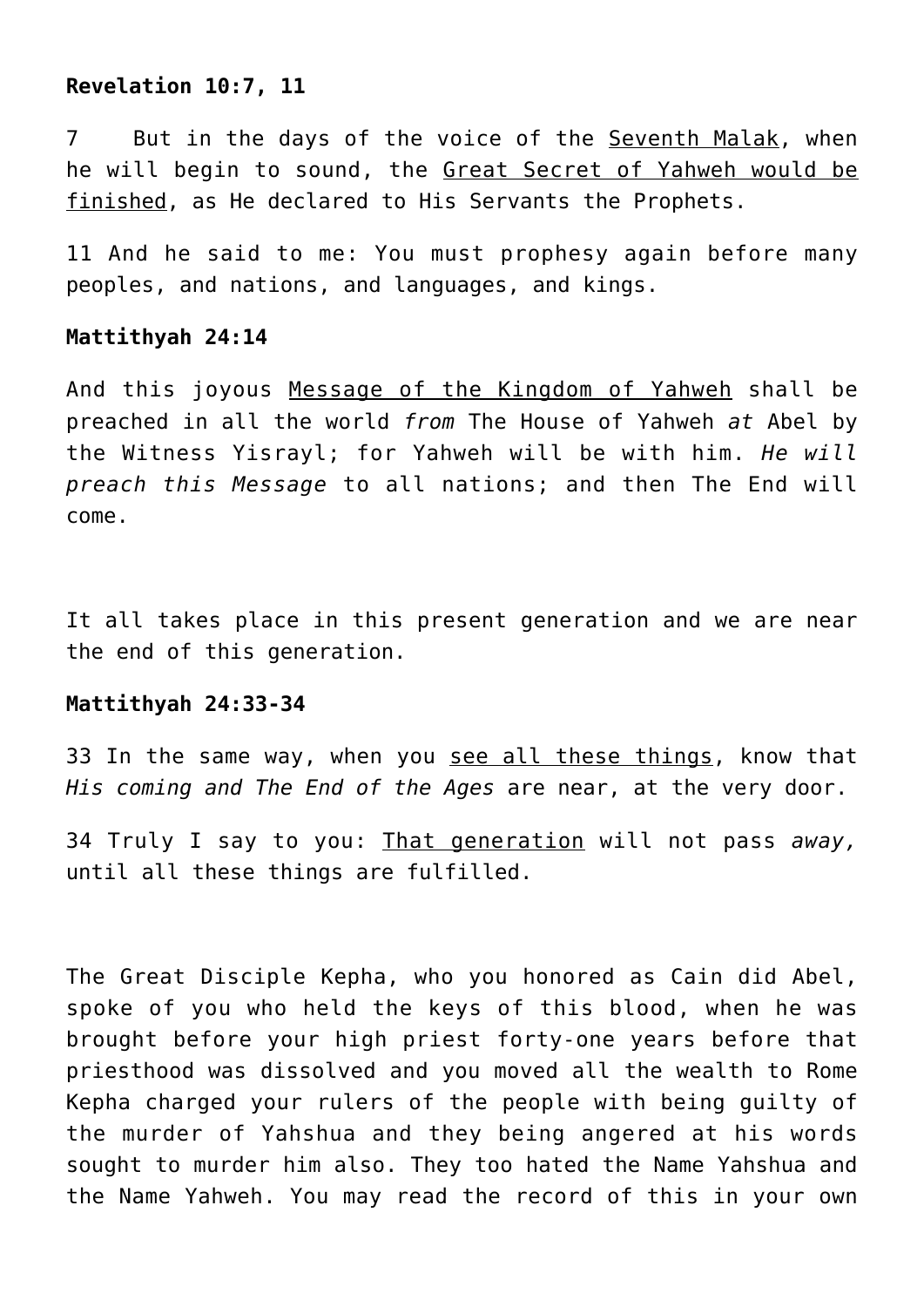bible in **Acts 3:17-42**. Kepha's other choice words for those who held the keys of this blood but hated Yahweh's Righteousness are found in:

# **II Kepha 2:15, 21-22**

15 Who have forsaken the right way, and have gone astray, following the way of Balaam *the son* of Beor, who loved the wages of unrighteousness;

21 For it would have been better for them not to have known the way of Righteousness, than, after they have known *it,* to turn from the Holy Laws delivered to them.

22 There has befallen them the thing spoken of in the true proverb: A dog returns to his own vomit, and: A sow is washed, only to wallow again in the mire.

This his final inspired Prophecy.

## **II Kepha 3:10-13**

10 But the Day of Yahweh will come as a thief in the night, in which the heavens will pass away with great noise, and the elements will melt with fervent heat; both the earth, and the works that are in it, will beburned up.

11 Since all these things will then be dissolved, what manner *of persons* ought you to be in Holy conduct and Righteousness?

12 *You must* look for and earnestly long for the day of Yahweh, because of which the heavens will be dissolved in fire, and the elements will melt with fervent heat.

13 Nevertheless we, according to His Promise, look for new heavens and a new earth, in which Righteousness dwells.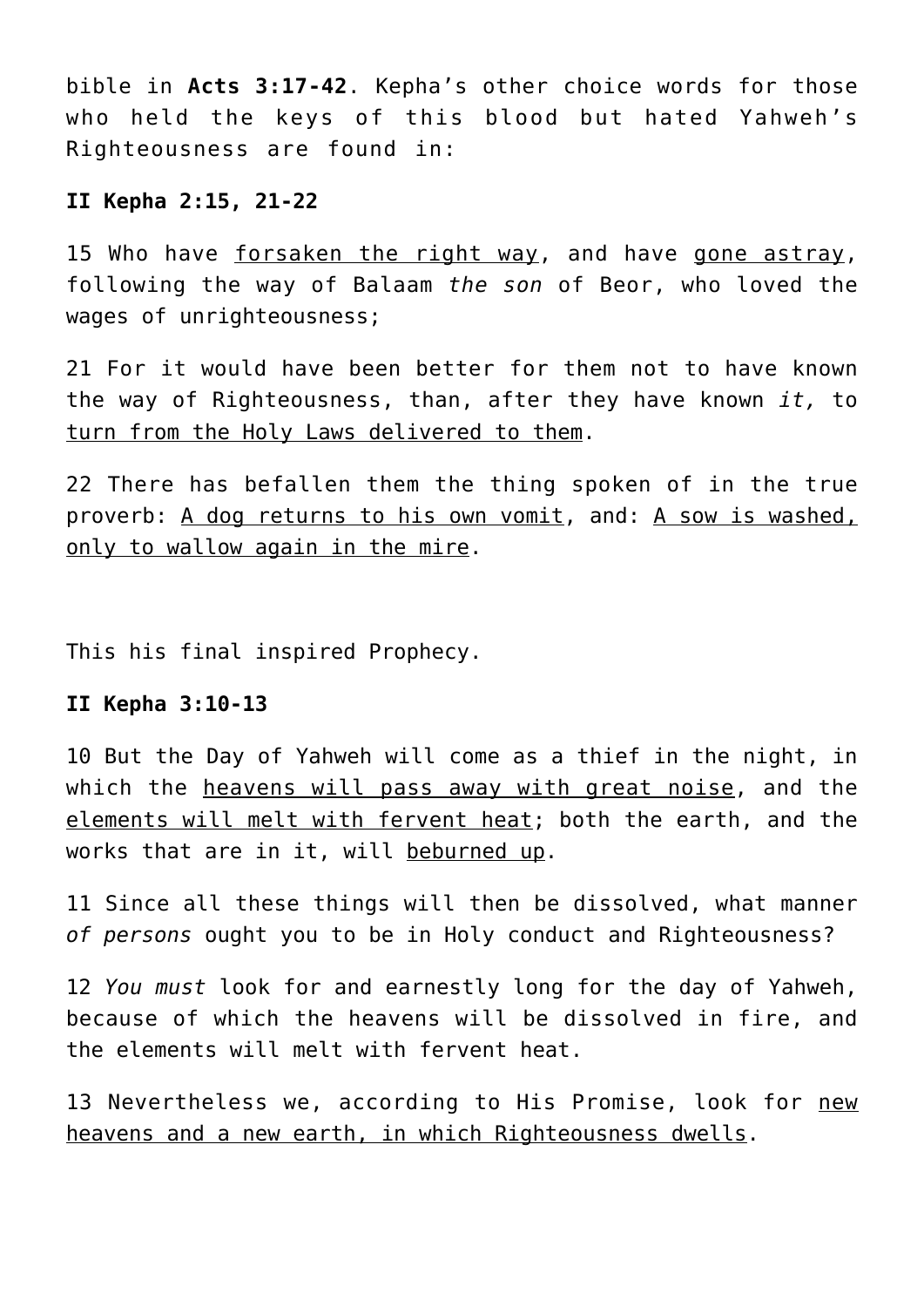The keys of this blood chose priests by bloodline, to which Yahshua said is worthless.

## **Yahchanan 6:63**

It is the Spirit that gives Life; the flesh is useless. The Laws that I speak to you, *they* are Spirit, and *they* are Life Everlasting.

The keys to the Kingdom of Yahweh that you ahd your fathers rejected is the teaching of Yahweh's Everlasting Righteousness. Righteousness? Yes!

# **Yahchanan 6:63**

It is the Spirit that gives life; the flesh is useless. The Laws that I speak to you, *they* are Spirit, and *they* are Life Everlasting.

## **Revelation 22:12-14**

12 And behold, I come quickly, and My Reward *is* with Me, to give every man according as his work will be.

13 I am the First and the Last, the Beginning and the End.

14 Blessed*are* those who keep His Laws, that they may have right to the Tree of Life, and may enter in through the gates into the City.

#### **Malakyah 4:1-4**

1 For, behold, the day comes that will burn like an oven; and all the proud, yes, and all who do wickedly, will be stubble-the day that comes will burn them up, says Father Yahweh; and it will leave them neither root nor branch.

2 But for you who reverence My Name, the Light of Righteousness will arise with healing in its wings; and you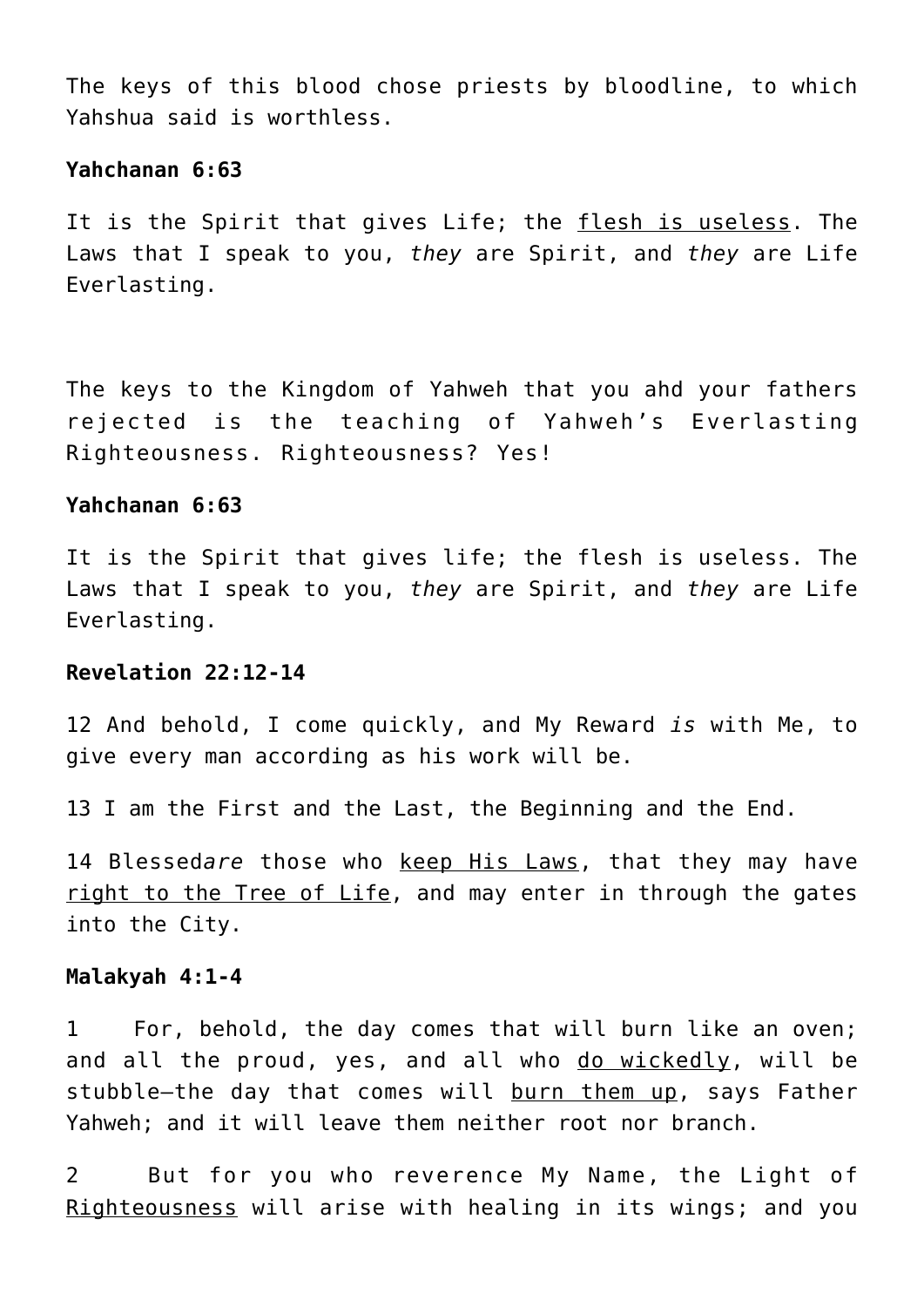will go out, leaping like calves *released* from the stall.

3 And the wicked will be trodden down; for they will be ashes under the soles of your feet in the day that *this* will be done, says Yahweh our Father.

4 Remember the Law of Mosheh My Servant, which I commanded through him in Horeb for all Israyl, *with* the Statutes and Judgments.

#### **I Yahchanan 3:4, 7-8, 10**

4 Whoever commits sin, transgresses also the Law; for sin is the transgression of the Law.

7 Little children, let no man deceive you; he who practices Righteousness is Righteous, just as He is Righteous.

8 He who commits sin is of the devil, for the devil has sinned from the beginning. For this purpose the Son of Yahweh was manifested; that He might destroy the works of the devil.

10 In this the Children of Yahweh and the children of the devil are manifest. Whoever does not practice Righteousness is not of Yahweh, andhe does not love his neighbor!

# **Revelation 22:12-14**

12 And behold, I come quickly, and My Reward *is* with Me, to give every man according as his work will be.

13 I am the First and the Last, the Beginning and the End.

14 Blessed*are* those who keep His Laws, that they may have right to the Tree of Life, and may enter in through the gates into the City.